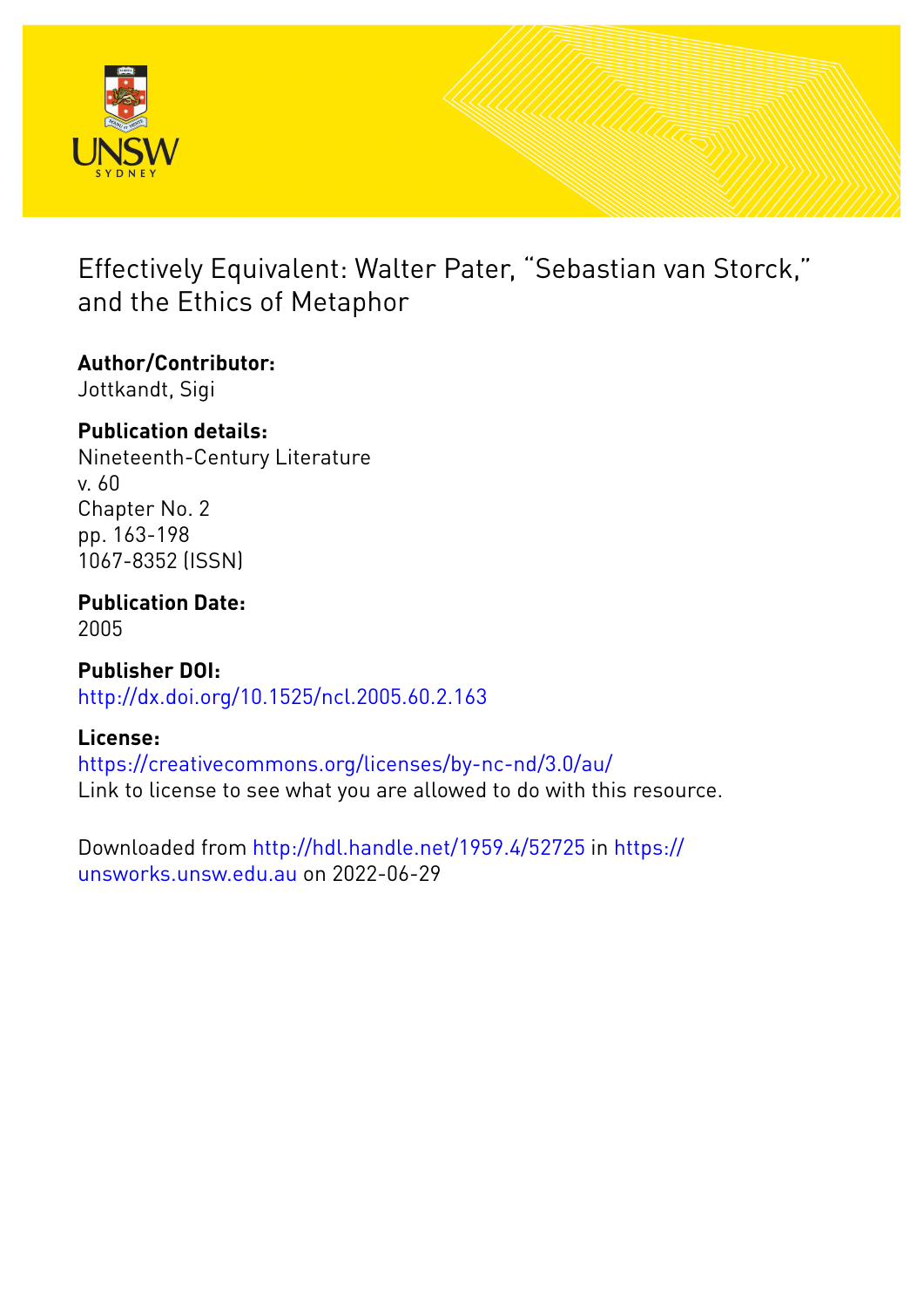Effectively Equivalent: Walter Pater, Sebastian van Storck, and the Ethics of Metaphor Sigi Jöttkandt

Nineteenth Century Literature 60.2 (2005): 163-98

All that we can say only veils the sole assertion: that everything must fade and that the only thing we can remain faithful to is the impulse that erases, to which something in us that rejects all memory already belongs --Maurice Blanchot, L'amitié (1971)

If `the style is the man' it is also the age, declares Walter Pater in the Postscript to his Appreciations (1889), a volume that ends with the critic's reflections on the opposition between the classicists and the romanticists. $1$  In this closing essay Pater considers the extent to which such terms still apply to his current cultural context, and, as he ponders the scope of romantic and classical at the close of the nineteenth century, he concludes [page 164] that in due course our curious, complex, aspiring age will be found to have its own distinctive style (Postscript, p. 260). This will be an eclectic one that combines the excellences of the diverse elements to be found in a variety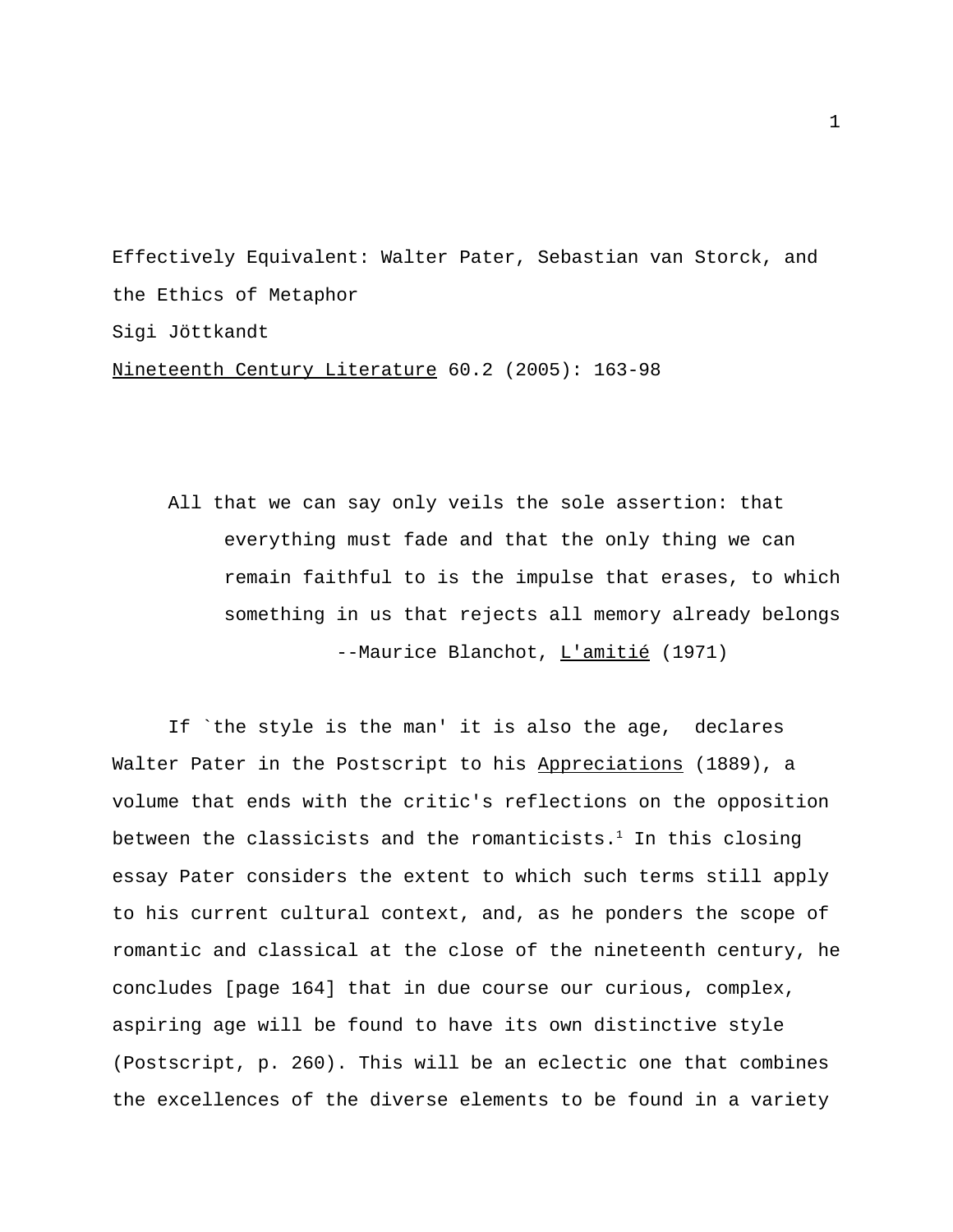of schools (p. 261). Pater's engagement with the need to discriminate schools, of art, of literature (p. 260) has relevance today, as we embark on a new century and conduct the obligatory autopsy on the preceding one. Even if modern scholarship has shifted considerably away from Pater's own discriminations (as well as misgivings) about the uses of classical and romantic, Pater's preoccupation with the usefulness of these categories still resonates in the twists and turns of contemporary critical theory, as one theoretical paradigm reaches ascendancy only to be supplanted by another.

The current turn in critical theory, however, is not so much toward the ongoing reassessments of Romanticism's position with respect to Classicism, but instead it is focused more on the question of ethics--a question, as I will show later in this essay through a close analysis of Pater's imaginary portrait Sebastian Van Storck (1887), that underlies Pater's distinctive aestheticism. The recent turn to the ethical was heralded in the 1990s as a much-needed antidote to the excesses of the two most immediately preceding paradigms. First, ethics stood against the cheerlessness of an idealizing deconstruction dedicated to hunting down the occasions of unreadability in a literary work (i.e., those moments of aporia revealed by a conceptual sleightof-hand that every work inevitably betrays). Second, and no less refreshing, ethics was to release us from the ironies attending the empiricist bias of the new historicism, a bias that attempts

2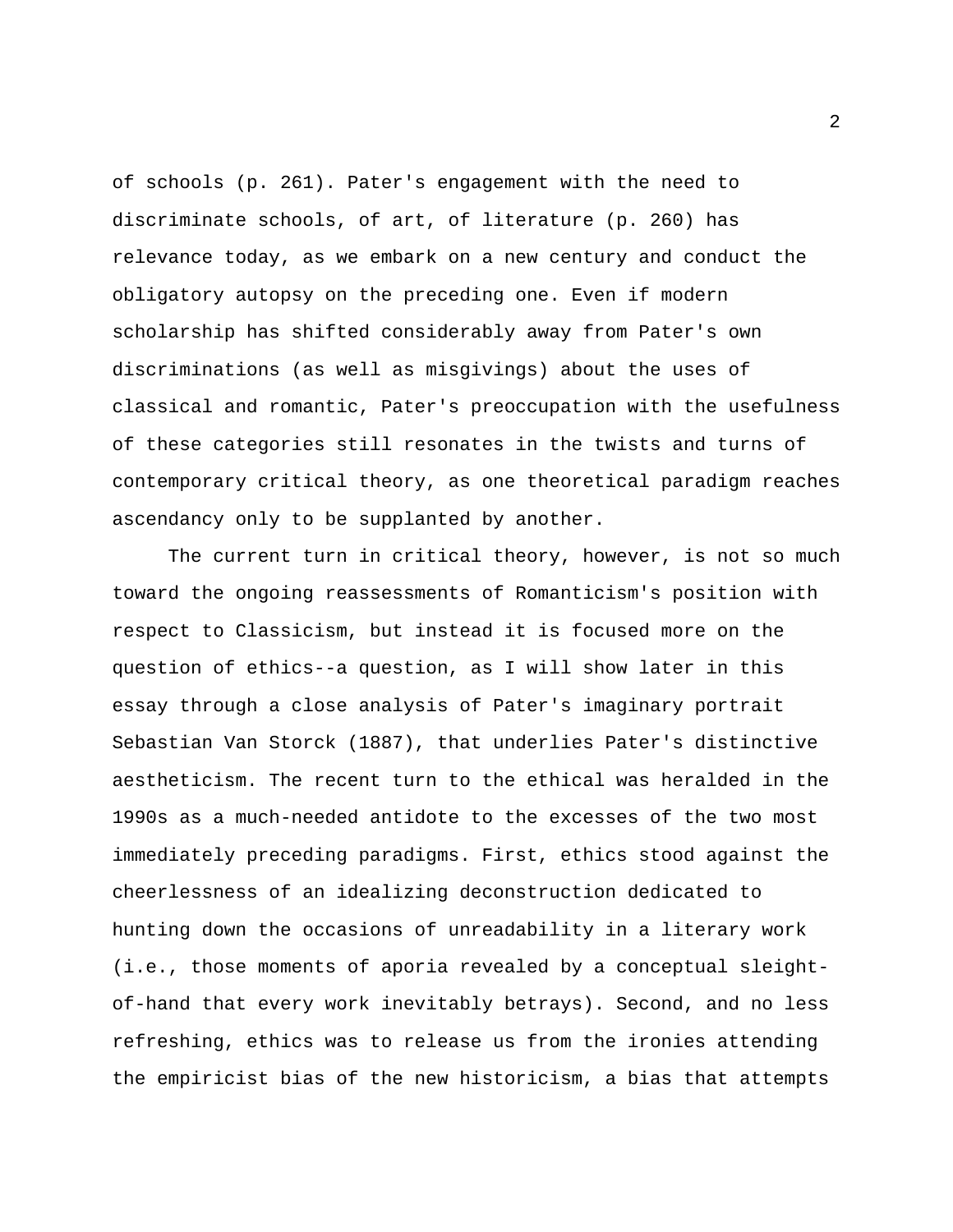to put us back in touch with real issues of politics and history but the practice of which seems to lead only to increasingly reductive abstractions. If style is indeed the age, as Pater asserts, then the textual phenomena that the paradigms of deconstruction and the new historicism share in the same stylistic era (or, to recall Hayden White's influential formulation, tropic of discourse)<sup>2</sup> are their mutual suspicion of [page 165] the trope of metaphor and their consequent privileging of metonymy.

The explicitly rhetorical focus of deconstruction makes it easy to appreciate how, for its theorists, metaphor has long been the linguistic repository of much that is deemed ethically suspect. For Paul de Man and his followers metaphor's principal offense lies in what theorists of metaphor call its protocol of identity:<sup>3</sup> its ability to find likenesses among different objects or conceptual ideas. Yet this identity, seemingly naturally and innocently discovered in the copula of metaphor's statement this is that, invariably turns out to depend upon a hidden, prior positing and, hence, is the result of a violent imposition. For de Man metaphor's claims of similitude therefore amount to a totalization, a term for which the critic reserves his highest censure. By comparison, deconstructivists regard metonymy as a non-totalizing trope, based as it is not on a necessary or natural likeness but on non-necessary associations based on accidental contiguity or habitual association (as in the metonymy

3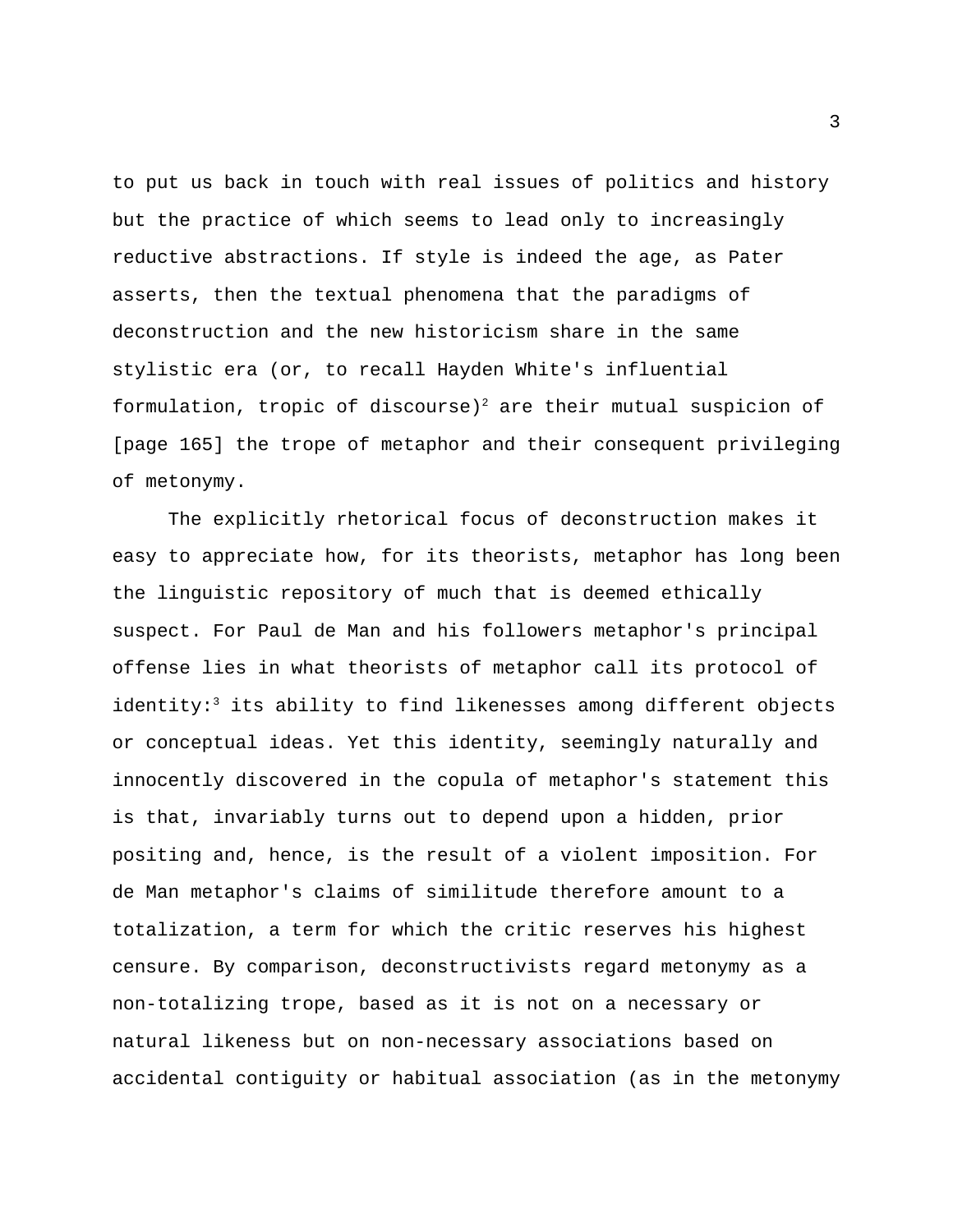the White House, for example). Thus, if for deconstruction metaphor is the paradigmatic trope of identity (with all of the negative connotations this term has since acquired--i.e., as involving the violent subjugation of otherness to the tyranny of the Same), then metonymy is accordingly a syntagmatic trope. As a consequence, in the eyes of deconstruction metonymy appears to be the trope of difference, capable of engaging with otherness in a more ethically attractive fashion.

Such an ethical privileging of metonymy accordingly underwrites the new historicism's concern to recover repressed elements of particularity. As the study of literature has distanced itself from canonical understandings of great books with universal appeal and has discovered rich new conceptions of literary value in subaltern groups, it has imbibed the deconstructive critique of metaphor, which it applies as a sort of rhetorical imperialism whose virulence matches the actual imperialism of the humanist civilizing mission. Asserting the political and [page 166] ethical rights of oppressed cultures, sexual preferences, classes, and so forth has typically gone hand-in-hand with a valorization of metonymically inflected relations. Such relations are based on heterogeneity rather than homogeneity, incompletion rather than totalization, contingency rather than necessity--as the catchphrase ethics of metonymy (the title of an important essay in this genre) attests.<sup>4</sup>

It is in this context that I would like to propose two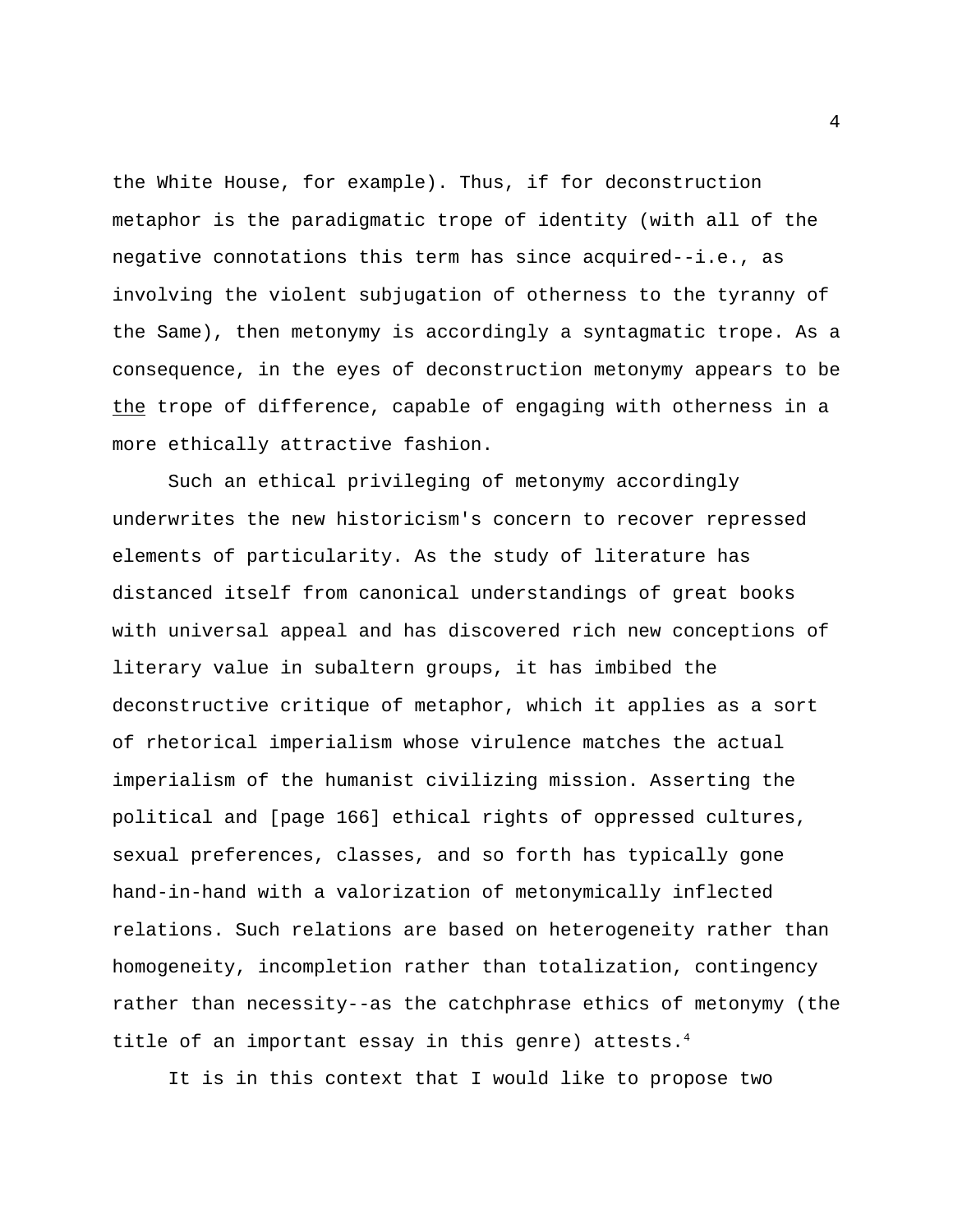avenues for examination. One is my sense that this privileging of metonymy in contemporary critical theory, and the concomitant dismissal of metaphor as the arch-villain insistent on subsuming all expressions of difference and otherness beneath an autocratic identity, is in danger of losing something fundamental to ethics. Such a sense, at the level of rhetoric, is of a piece with a growing recognition among critical theorists of ethics that a reconsideration of the concept of universality remains one of the most vital intellectual tasks today.<sup>5</sup> The philosopher Alain Badiou has been one of the most important resources for this slowly changing tide in ethical criticism away from the relativism that has characterized much of postmodern theory. As Badiou stirringly puts it in his small but influential book Ethics (2001): It is only through a genuine perversion, for which we will pay a terrible historical price, that we have sought to elaborate an `ethics' on the basis of cultural relativism. For this is to pretend that a merely contingent state of things can found a Law.<sup>6</sup> What Badiou calls for--most explicitly in Saint Paul: The Foundations of Universalism (2003)--is recognition of the ethical requirement for a universal address, a speaking position from which everyone is addressed equally. And for this to be possible, we need to retain some workable conception of sameness beyond the infinite play of differences.

[page 167] As I have suggested, the trope of metaphor has historically carried this burden of similitude at the rhetorical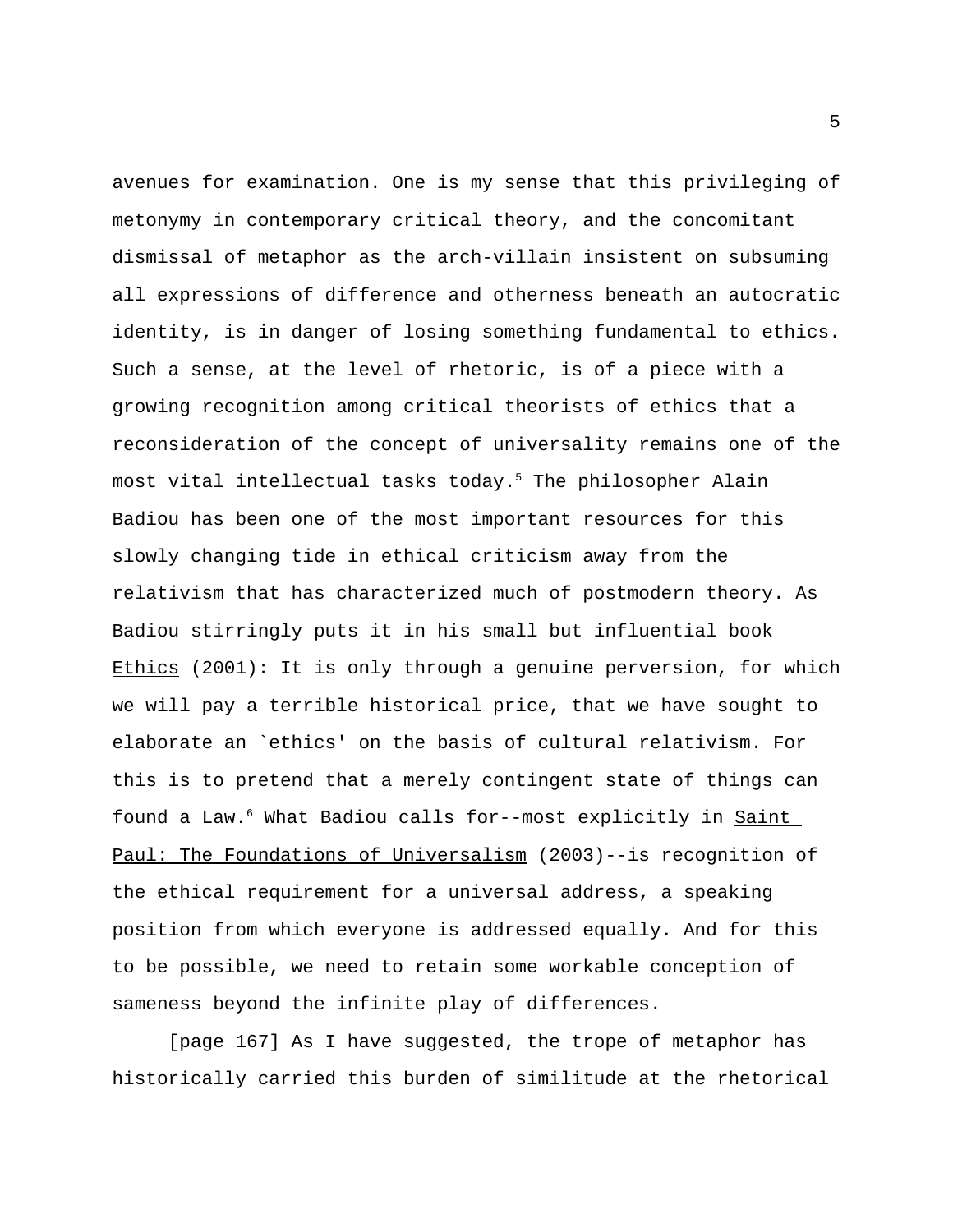level. It is metaphor's protocol of identity that, at least since the Romantics, has enabled us to bridge Kant's immeasurable gulf between the self and the world.<sup>7</sup> We need only recall Wordsworth's image of the mighty Mind at the end of The Prelude  $(1805)^8$  to recognize how powerfully metaphor (or, in its Romantic guise, Imagination) stakes out its primary epistemological claim: the gulf separating the self from the world can be spanned by way of a reflection that discloses a hidden identity between two seemingly opposing realms. This is a claim that seems to have lost none of its ideological persuasion in the intervening centuries. We are not yet ready, it seems, to give up this reflective bridge, and neither should we be, I will argue. My principal claim here is that metaphor must continue to act as the rhetorical figure for an ethical sameness that undergirds any possible passage between the realms of theoretical and practical reason that Kant kept rigorously apart. Hence, metaphor must continue to occupy the central place that it has always held in more traditional, humanist ethical rhetorics as a trope that expresses human creativity and, hence, freedom.<sup>9</sup>

My claim, however, requires us to revise our understanding of metaphor as a relation of similitude that is based not on identity, as is traditionally held, but on the distinct mathematical concept of equivalence. The difference between these two relations of similitude is that, in an equivalence, for two things to be said to be equal to one another does not necessarily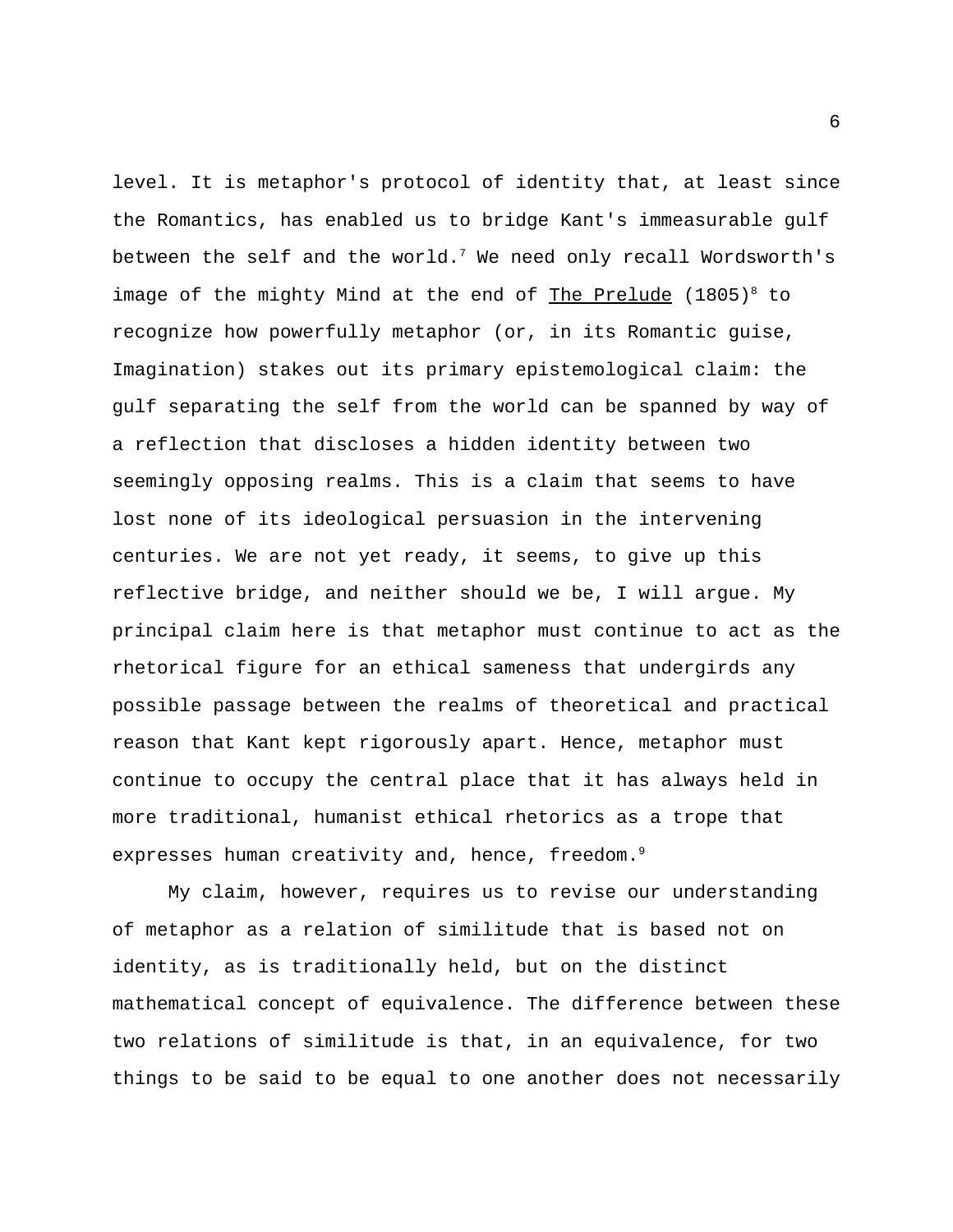mean they are identical (which holds if and only if every predicate true of one is also true of the other). While this may seem like a trivial distinction, it nevertheless carries significant import for ethics. For what it will mean is a way of retaining the notion of [page 168] sameness (universality) that Badiou insists that ethics demands, while at the same time heeding the warnings contained in the deconstructive critique. It will enable, in other words, a way of recovering metaphor as a trope of likeness that is not dismissive of difference. In fact, I contend, metaphorical equivalence, far from foreclosing difference (as deconstruction holds), will be discovered as the primary producer of new differences in the world.

Directly related to this contention is my second concern, which is to indicate through Sebastian van Storck--the third study in Pater's Imaginary Portraits (1887)--the ways in which deconstruction and the new historicism might possess more in common at the ethical level than perhaps they would like to think. The link between these two critical schools of thought has to do with how both of them, in their joint haste to foreground metonymy as the principal trope of an ethics of difference, have dedicated themselves to what may be called a mutual forgetting of metaphor. Nevertheless, I will propose that this forgetting itself may contain a function that is (potentially) in the service of such an ethics.

Walter Pater offers himself as a ripe candidate for these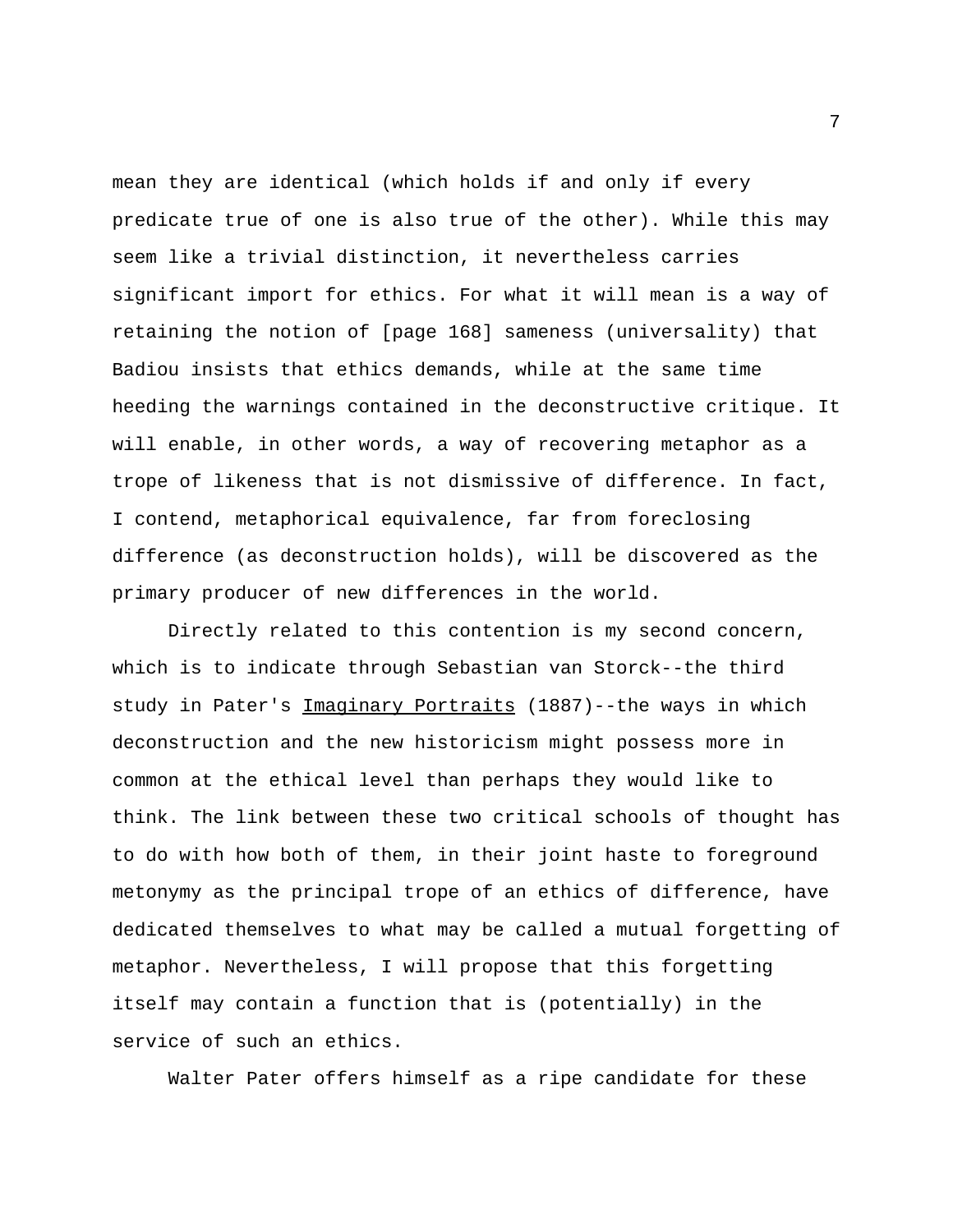reflections, not least because the critical tradition continues to remain divided between the two main approaches to his work--a division that ought not to surprise J. Hillis Miller, one of the core group of early deconstructive critics that gathered around Yale University in the 1980s.<sup>10</sup> In his important essay Walter [page 169] Pater: A Partial Portrait (1976) Miller traces a number of alternative genetic lines for Pater's critical influence in the twentieth century. Miller identifies two main traditions: on the one hand, the phenomenological criticism of consciousness of Georges Poulet and his associates at the Nouvelle Revue Française, who took inspiration from Pater's subjectivist, impressionistic phenomenological criticism; and on the other hand, the allegorical criticism (as Miller styles it), whose genealogy he traces from Pater's influence on Oscar Wilde, Marcel Proust, and Walter Benjamin before arriving at the rhetorical criticism of Miller's own deconstructive persuasion and historical moment.<sup>11</sup> For Miller, as well as for subsequent deconstructive critics such as Jonathan Loesberg, of the four most influential literary critics of the nineteenth century-- Samuel Taylor Coleridge, Matthew Arnold, John Ruskin, and Pater- what makes Pater the most alive today (i.e., in the early days of deconstruction) is precisely the open-ended or metonymic impulse of his work, its tendency to produce multiple, overlapping [page 170] readings that are at once open to interpretation and ultimately indecipherable, unreadable.<sup>12</sup> In what amounts to a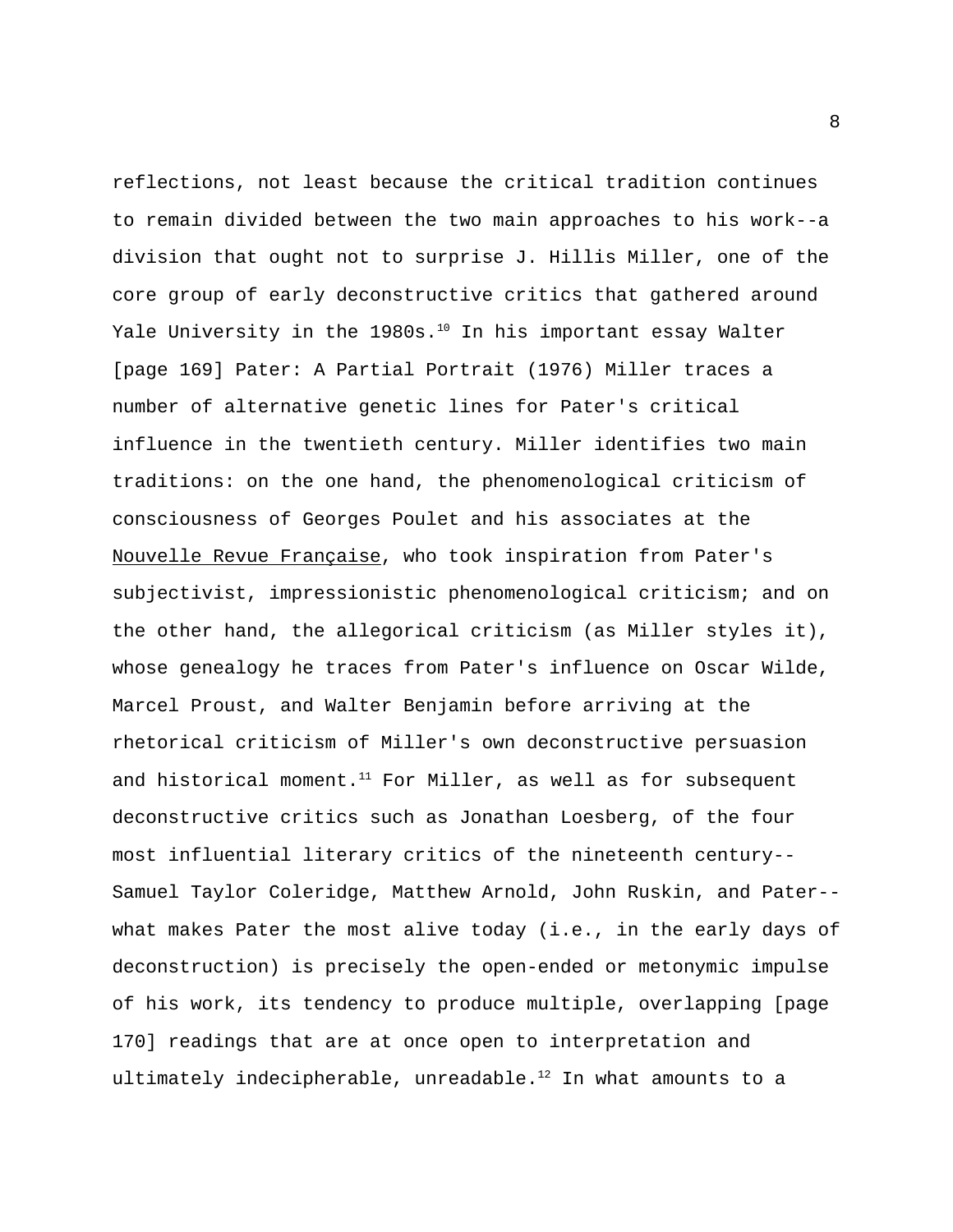classic manifesto for the deconstructive reading practice--the ethics of which Miller has devoted a considerable proportion of his career to developing--he claims the following:

[Pater's] texts lead the critic deeper and deeper into a labyrinth until he confronts a final aporia. This does not mean, however, that the reader must give up from the beginning the attempt to understand Pater. Only by going all the way into the labyrinth, following the thread of a given clue, can the critic reach the blind alley, vacant of any Minotaur, that impasse which is the end point of interpretation. (Walter Pater: A Partial Portrait, p. 112)

On the other side of the fence, for all of its claims to have corrected deconstruction's obsessive focus on textuality at the expense of lived experience, the new historicism has demonstrably been influenced by deconstruction, particularly in its analogous resolve to evacuate all claims of absolutism--a trait that for Michael Sprinker reveals their shared antihumanist bias.<sup>13</sup> The new historicism has not found it difficult to convert certain deconstructive insights into an energetic, politically engaged practice, as is revealed by its core convictions: first, that reality is a matter of discursive productions or representations (as the title of one of the major journals in this field has it); second, that perception is inherently subjective and, hence,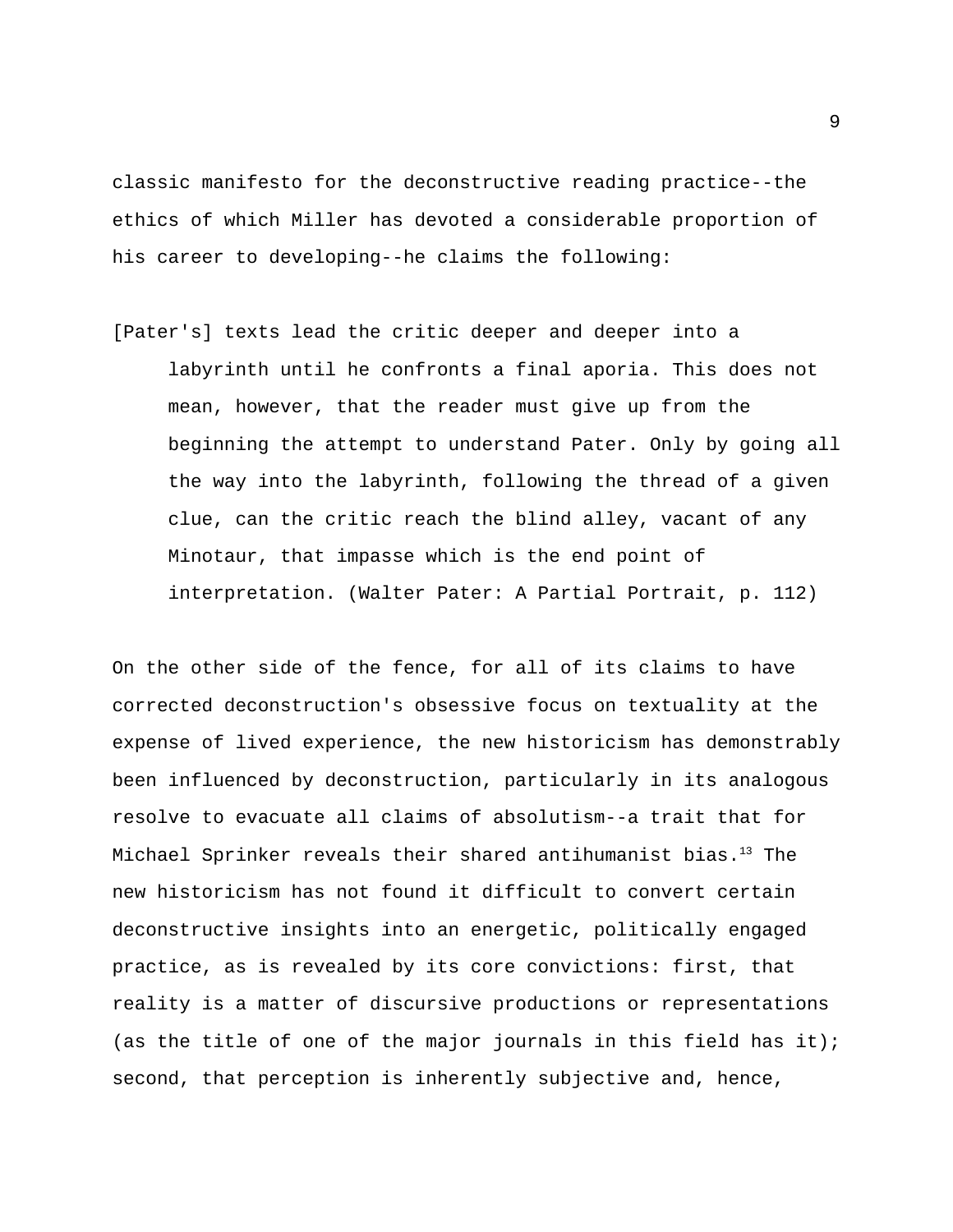there can be no point outside history from which to observe it; which leads to the third insight, that our understandings of the past thus inevitably betray our own contemporary blindnesses (to use one of deconstruction's own privileged terms). Each of these starting points can equally claim a precedent in Pater, as Carolyn Williams has shown in her magnificent 1989 study [page 171] Transfigured World: Walter Pater's Aesthetic Historicism. 14 What primarily divides the new historicism from deconstruction (at least in what we might term its pure form), however, is its ultimate reluctance to follow its critical predecessor all the way into the labyrinth, as it were. Precisely because of its political (and ethical) commitment to the material histories that it sets out to uncover, the new historicism inevitably baulks at what deconstruction insists we must (ethically) embrace: the impossibility of occupying even the most provisional ground from which to begin our critique. Precisely on account of its (political, ethical) convictions, the new historicism must, at some point, stop deconstructing and begin the process of reconstruction. It must repress, as it were, knowledge of the impossibility of its own speaking position in order to begin to talk about its object: the empirical world and the multiple ideological negotiations that it demands from its subjects.<sup>15</sup> As Peter Uwe Hohendahl sums it up, the new historicist agenda is primarily a hermeneutic project, in which the critic is seen as locally situated, without absolute access to the truth, but at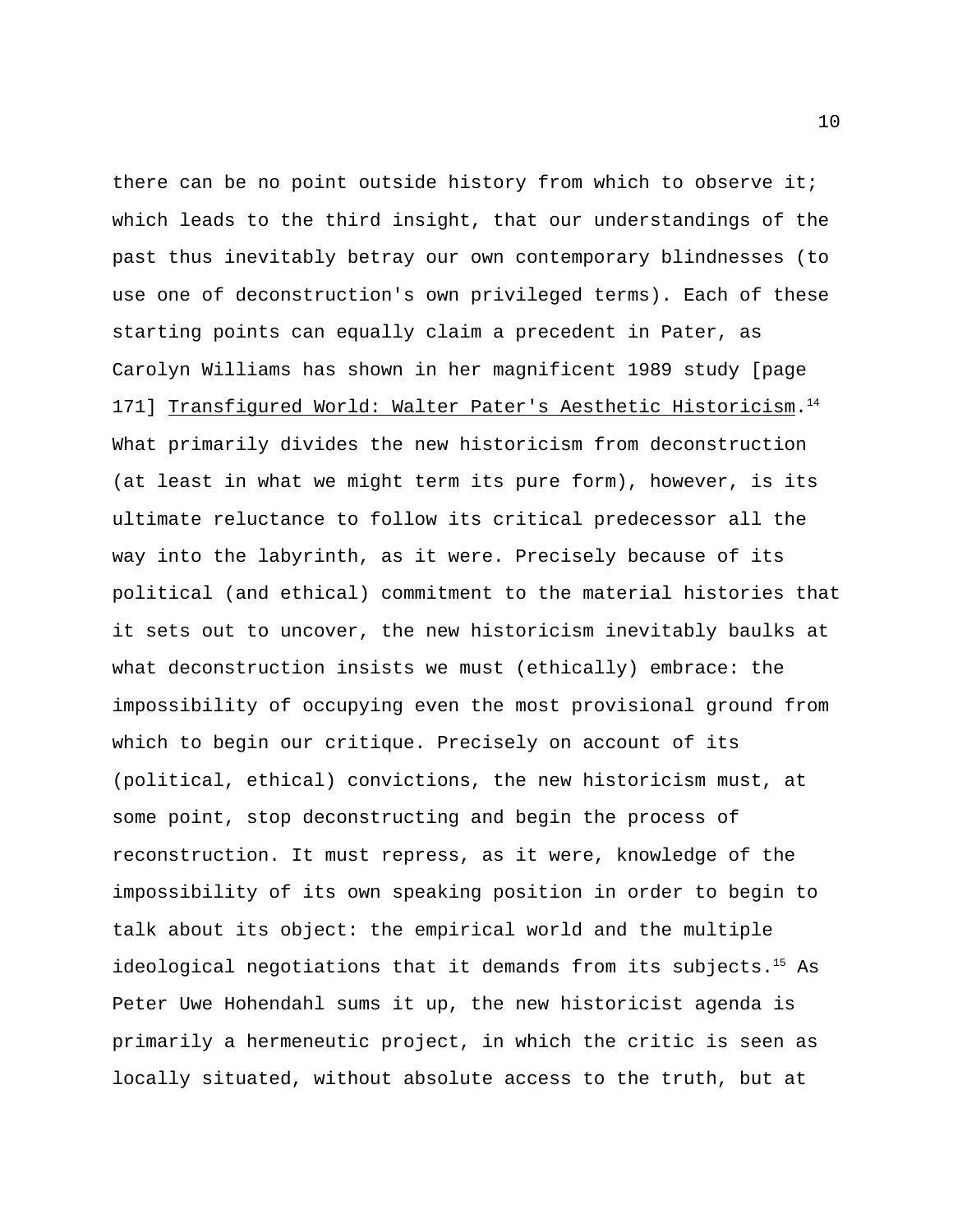the same time motivated by his or her social and political concerns.<sup>16</sup>

[page 172] While it is rare to find a writer such as Pater claimed so thoroughly by both theoretical camps, it is remarkable to witness how both of these critical approaches have more or less overlooked what remains Pater's major contribution to a distinctive literary genre: imaginary portraiture. Pater's beautiful, evocative Imaginary Portraits have so far received only passing reference in the critical archive, which has more often focused on his aesthetic criticism in the various editions of The Renaissance (1873) and his historical novel set in secondcentury Rome, Marius the Epicurean (1885).<sup>17</sup> Yet the imaginary portrait Sebastian van Storck offers a particularly rich site for exploring the contours of this critical opposition, not least because in its own unassuming way this portrait already stages the wider philosophical debate that underpins the tenacious critical antagonisms of today. It therefore reveals not only what is really at stake in that antagonism but also, perhaps, what shape a revised ethic of both forms of criticism might take. In this imaginary portrait, as in the other three portraits collected in the 1887 volume, Pater takes up the question of the relation between individual action and impersonal historical processes that occupies much of his aesthetic-historical criticism. In Sebastian van Storck, however, this dialectic poses an unusually [page 173] explicit philosophical question: how can

11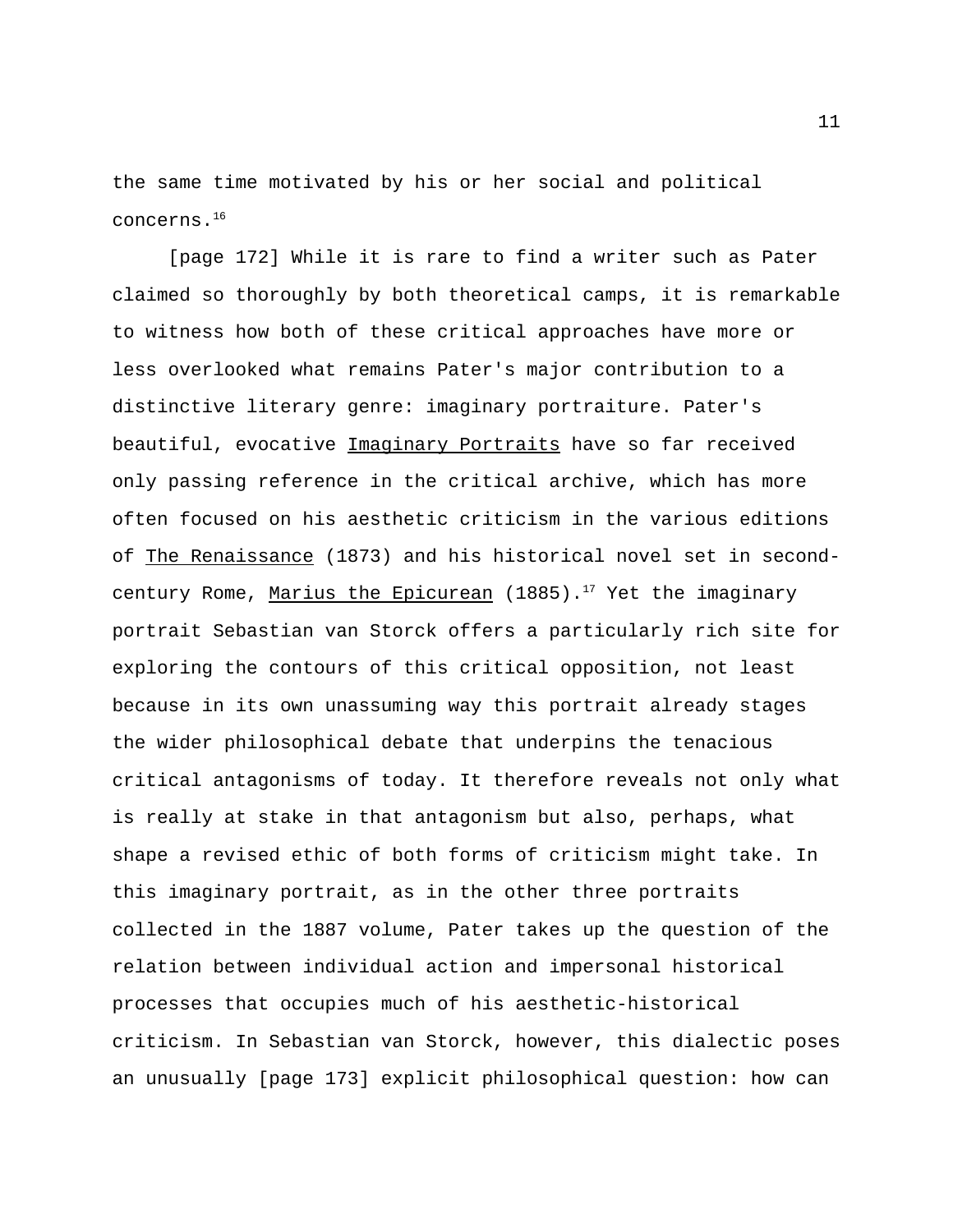we translate our theoretical principles into ethical action- action that is capable of spanning the gap that representation installs between the self and the world?

### ] D B [

Sebastian van Storck is set during the nationalist and artistic glow of self-discovery in the Golden Age of seventeenthcentury Holland, following the defeat of Spain in the Thirty Years' (or, from the Dutch perspective, the Eighty Years') War. Sebastian, the only son of a wealthy merchant, is a brilliant young man whose sole vice, it seems, is an unhealthy attachment to his own idealist philosophy, which is discovered in his diary after his death. The principal thesis of this philosophy is the duty to hinder as little as possible . . . the restoration of equilibrium to the absolute mind.<sup>18</sup>

With Sebastian, Pater is of course gently parodying an entire tradition of philosophical idealism. Indeed, critics remain divided over which philosophical system Sebastian's philosophy is supposed to represent: whether it is that of the Spinoza named in the narrative who appears on the sidelines as a character within the story, or the more explicitly mathematically informed philosophy of a Leibniz. More anachronistically, given the historical setting of this imaginary portrait, Pater may be suggesting an early Fichte, a Hegel, a Schopenhauer or even the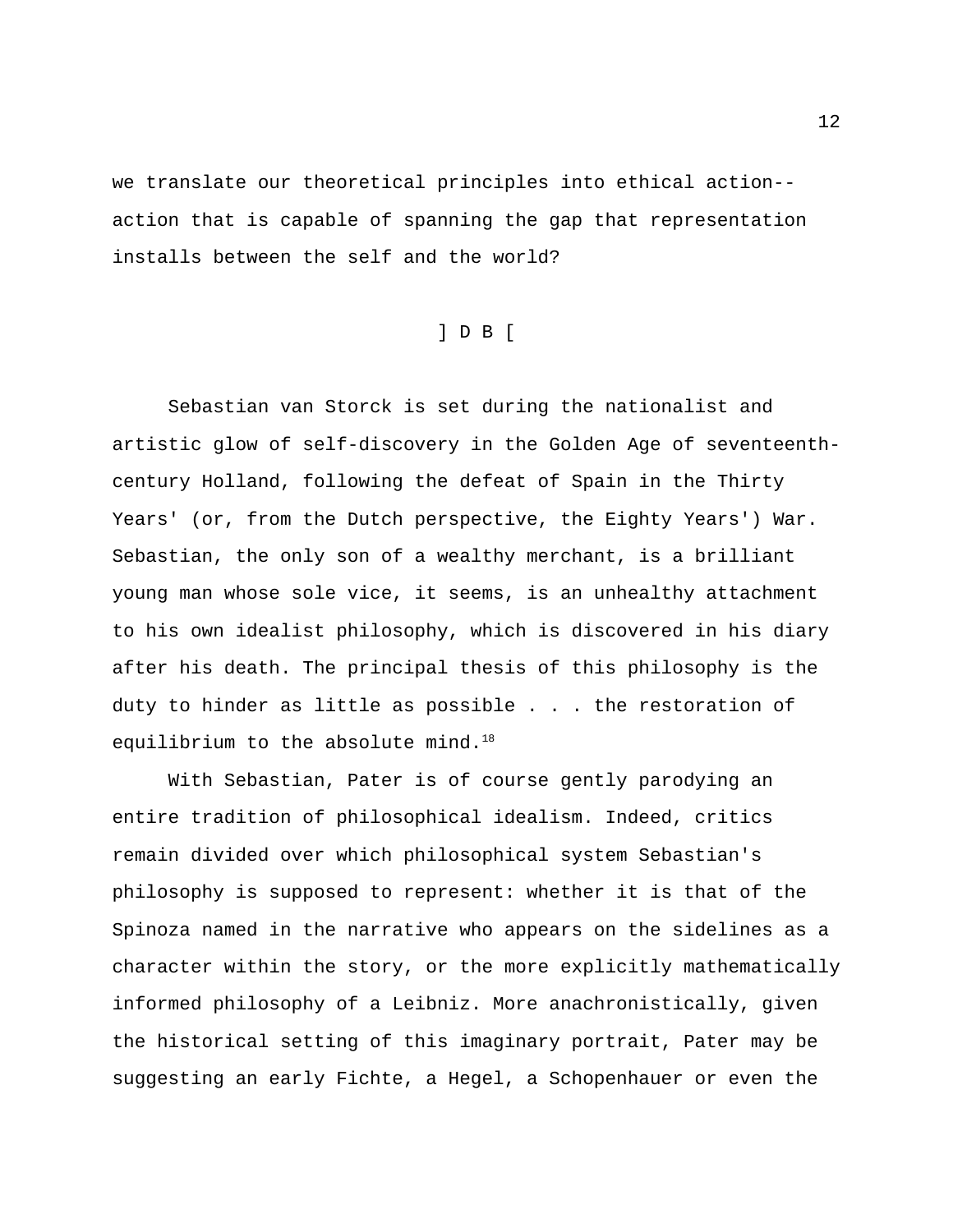characteristically negative rendering of Kant that Pater was familiar with from the Cambridge School.<sup>19</sup> Regardless of which historical figure he may or may not have been intended to represent, however, Sebastian would seem to be a vivid depiction of what can go wrong with idealist philosophy if it is not grounded, Pater implies, in the recognition of the specifically ethical significance of the finite interests embodied in the world around us. This is not a new theme for Pater, whose entire [page 174] literary-historical project, as Linda Dowling has argued, is an attempt to effect reconciliation with earth; she cites from Pater's 1865 essay on Coleridge his abiding belief that the moral world is ever in contact with the physical.<sup>20</sup> What Pater in his much later essay The Genius of Plato (1893) calls the redemption of matter characteristically describes what has been his own rather than the ancient philosopher's enterprise all along, which he sums up as the vindication of the dignity of the body.<sup>21</sup> But in Sebastian's philosophical system such contact with the physical world has been severed, leading him to regard all objects and actions in the world around him as mere temporary accidents and interruptions of the infinite mind on its slow, entropic path back toward equilibrium:

The most vivid of finite objects, the dramatic episodes of Dutch history, the brilliant personalities which had found their parts to play in them, that golden art, surrounding us with

13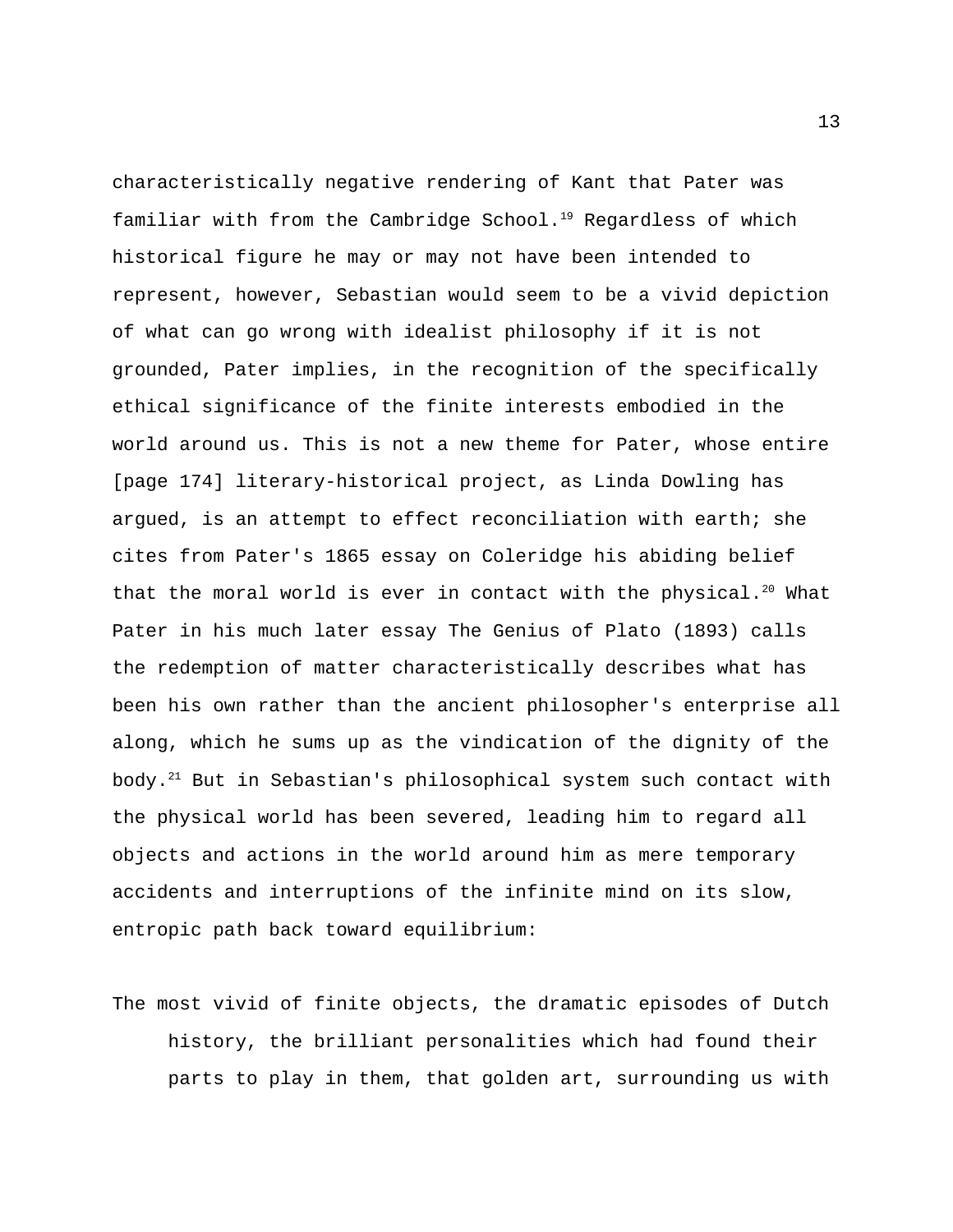an ideal world, beyond which the real world is discernible indeed, but etherealised by the medium through which it comes to one: all this, for most men so powerful a link to existence, only set him on the thought of escape--means of escape--into a formless and nameless infinite world, quite evenly grey. (Sebastian van Storck, p. 110)

The practical outcome of such a philosophy--its effective equivalent, as Sebastian's tutor puts it--is renunciation of life, of the world of action, and, above all, of love's affections, embodied in the unfortunate figure of the freshfaced, ruddy beauty Mademoiselle van Westrheene, recipient of a cruel letter from Sebastian and catalyst of his final retreat from his home and his subsequent mysterious death among the flooded dunes of the Helder.

The principal trope of Sebastian's philosophy is reflection, the governing metaphor of the idealism I mentioned earlier that enables the external world to serve as the manifestation of [page 175] a deeper interiority and representation of the mighty Mind. In Sebastian's idealism, as in Wordsworth's, the rich multiplicity and vivid texture of life is but a stand-in for thought, pale simulacra of the sole true reality. Hence our young man's theorem: There can be only one substance: (corollary) it is the greatest of errors to think that the non-existent, the world of finite things seen and felt, really is (p. 106). But without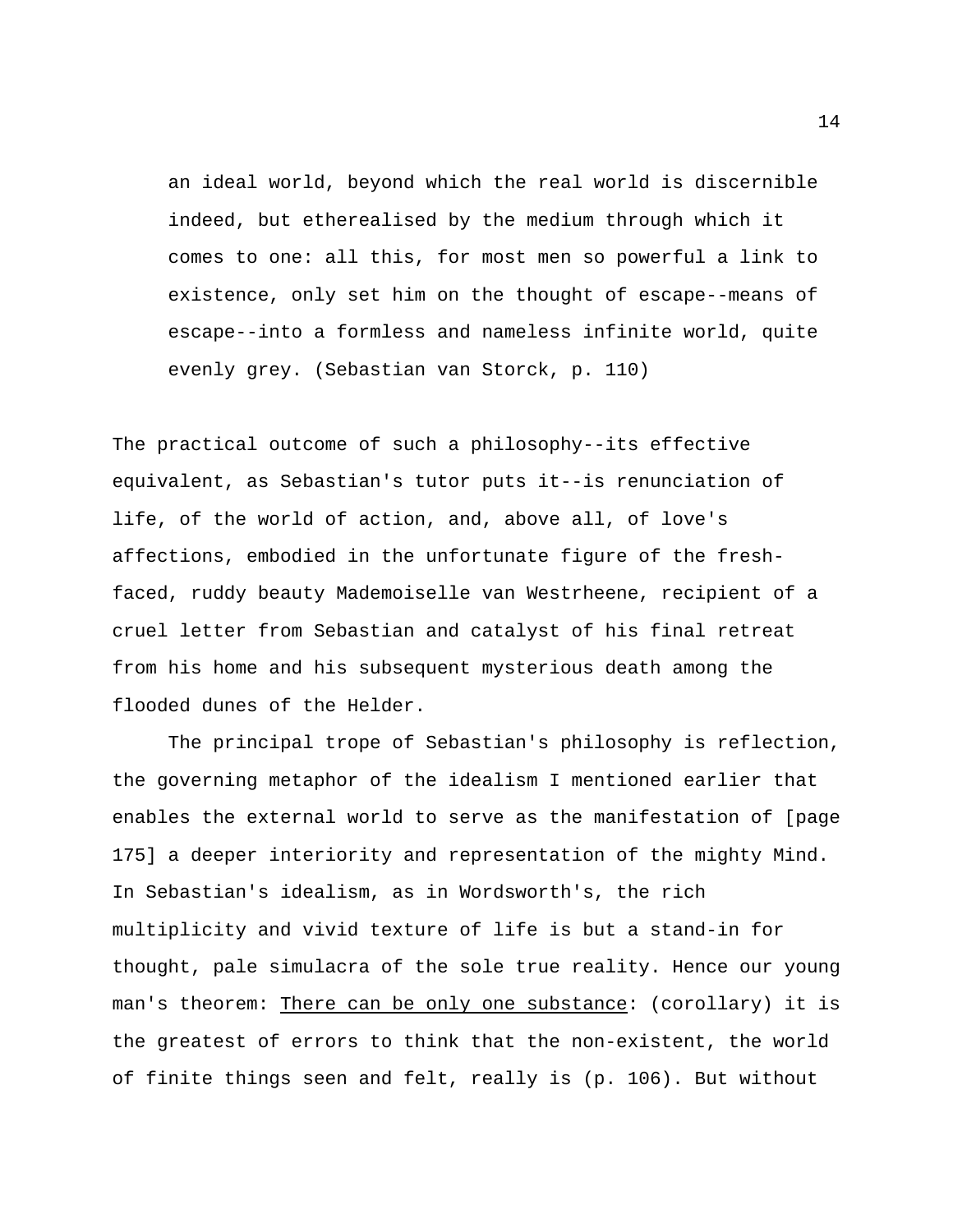Wordsworth's flawless temperament, which shielded the poet from the nihilistic extremes of such idealism (as Pater claims in the essay on Coleridge), for Sebastian the cut of reflection is total, thus aligning him more closely with Coleridge, whose sadder, more purely intellectual, cast of genius our writer explores there at some length.<sup>22</sup> Like Coleridge in those grey volumes of the Biographia Literaria (1817) trying to `apprehend the absolute' (Coleridge, pp. 69, 103), a similar philosophical formula (Coleridge, p. 87) splits our young hero from all of life's warmth and activity so that he inhabits a cold, motionless world, geometrically fixed on an abstract being that, as a pallid Arctic sun, disclos[ed] itself over the dead level of a glacial, a barren and absolutely lonely sea (ASebastian van Storck, p. 108).

Nevertheless, like Pater's Coleridge, Sebastian possesses a deep, instinctive poetic and aesthetic sense; but, also like the author of the Rime in Pater's account, Sebastian has allowed this sympathy to be frozen out by his attachment to the Infinite. The young philosopher is first introduced to us skating in the winter-scene of the opening image, confessedly the most graceful performer in all that skating multitude, moving in endless maze over the vast surface of the frozen water-meadow (Sebastian van Storck, p. 81), while a few pages later Pater confides how the fine organisation and acute intelligence of Sebastian would have made him an effective connoisseur of the arts (p. 88). Through,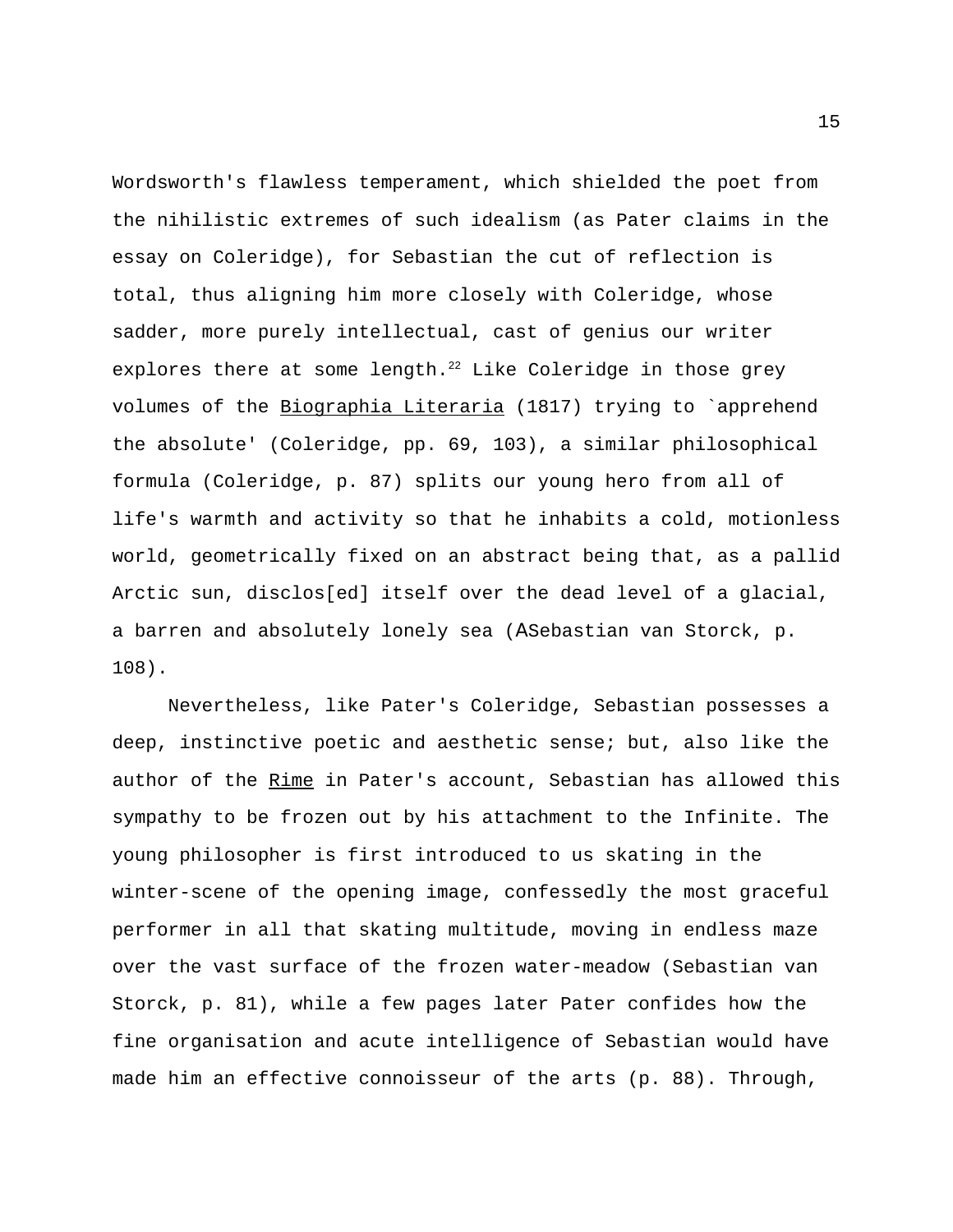however, some force of lassitude comparable to Coleridgean dejection (some inherited satiety or fatigue in his nature [p. 108]), this aesthetic receptivity has been channeled to the opposite issue of the practical dilemma, leading Sebastian to conclude that what he must admire, and love if he could, was `equilibrium,' the void, the tabula rasa, into [page 176] which, through all those apparent energies of man and nature, that in truth are but forces of disintegration, the world was really settling (p. 108).

True to his rationalist forebears, Sebastian's hard, systematic, well-concatenated train of thought possesses a theoretic strain that the narrator thinks would have been found mathematically continuous had it been freed from the accidents of [the journal's] particular literary form (p. 104). Thus, in a nod to the Euclid named in the narrative, the principal theoretical concept of Sebastian's system is equation. Recalling the first of Euclid's Common Notions in the Elements--that Things which are equal to the same thing are also equal to one another<sup>23</sup>--thought similarly makes equation among the infinite multiplicity and diversity of accidental being through their mutual equality in Mind:

Things that have nothing in common with each other, said the axiomatic reason, cannot be understood or explained by means of each other. But to pure reason things discovered

16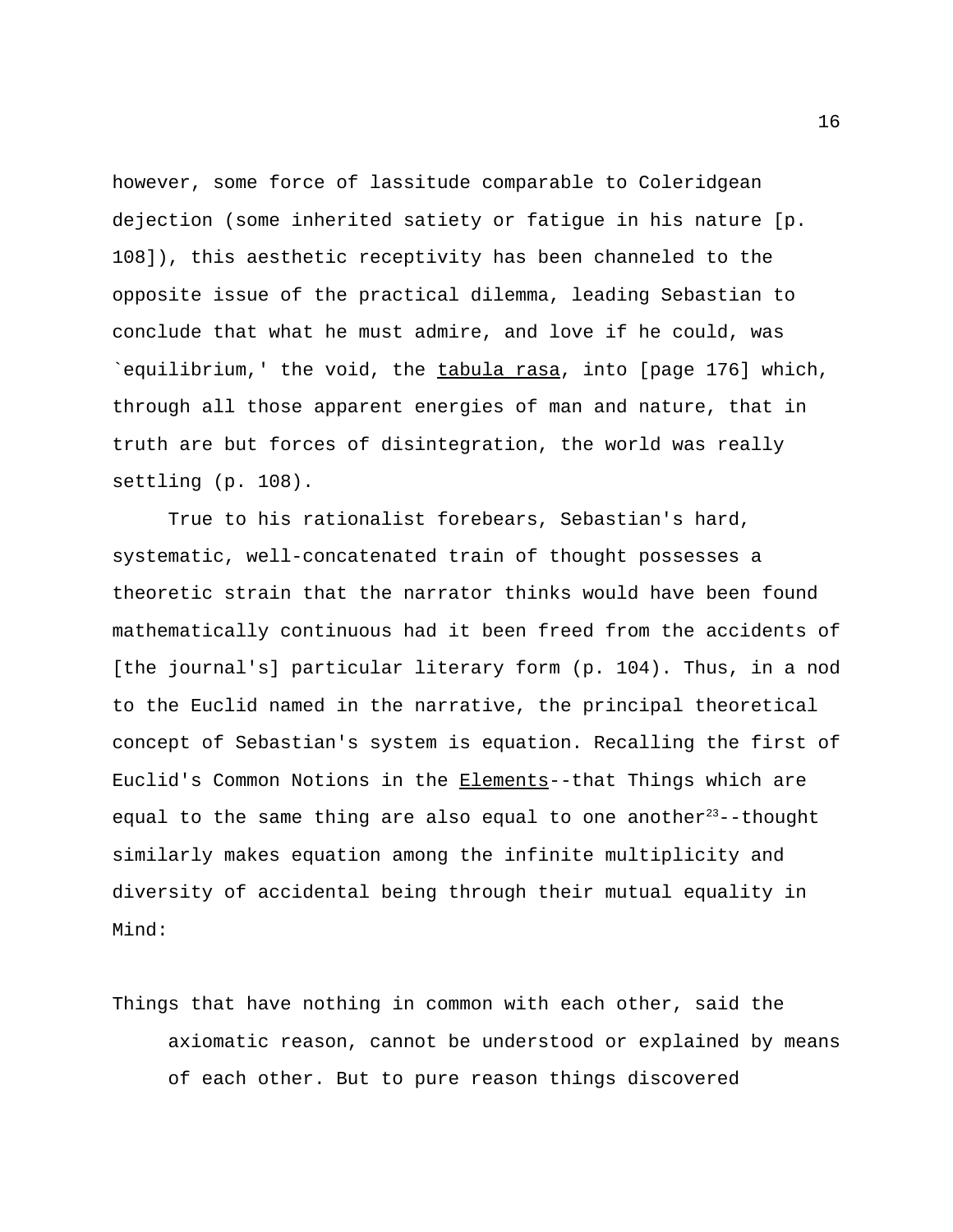themselves as being, in their essence, thoughts:--all things, even the most opposite things, mere transmutations of a single power, the power of thought. (Sebastian van Storck, p. 105)

Such a disclosure is a subtractive procedure, a sort of epistemological epoché or bracketing that sees the gradual, progressive erasing away of differences under the frigid, penetrating beam of heliotropic identity.

Let us pause for a moment here to observe how, by reducing the object world to a mirror-image of the self, Sebastian's idealizing gesture shares the same fundamental structure as that of metaphor--at least in its characterization by Paul de Man. For de Man metaphor remains an incorrigibly idealist trope whose purported ability to identify one thing as another in the metaphorical equation invariably implies a coercive and exclusionary gesture. And since, as I suggested above, de Man's [page 177] critique has provided many of the rhetorical footholds for more recent developments in critical theory, most of which share an underlying suspicion of what Theodor W. Adorno would call identarian thinking (thinking based on the concept of identity and expressed rhetorically through the trope of metaphor), $24$  it is worth revisiting the basic contours of de Man's position as formulated in his famous essay The Epistemology of Metaphor. Accordingly, in the section of his essay where he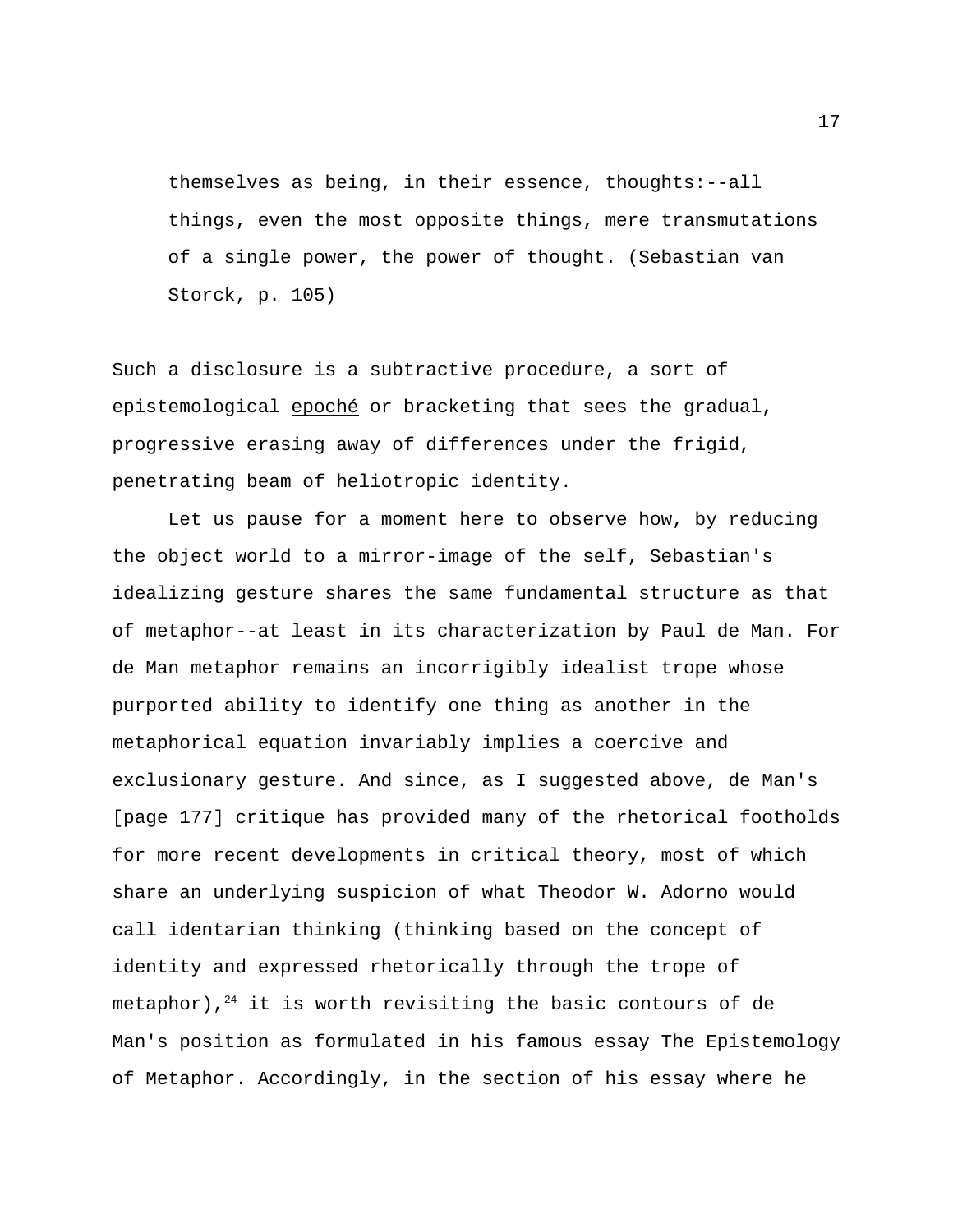analyzes Étienne Bonnot de Condillac's Essai sur l'origine des conaissances humaines (1746), de Man discusses the philosopher's use of the broad linguistic category, conceptual abstractions. Abstractions come into being, de Man quotes Condillac, by ceasing to think . . . of the properties by which things are distinguished in order to think only of those in which they agree  $\ldots$  . with each other.<sup>25</sup> This act of arbitrarily dropping individual differences<sup>26</sup> so closely replicates the structure of what occurs in metaphor in its classical definition that de Man can write: It is entirely legitimate to conclude that when Condillac uses the term `abstraction,' it can be `translated' as metaphor (Epistemology of Metaphor, p. 43).

Having established Condillac's abstractions as really metaphors, de Man's next step is to follow the philosopher to the origins of these abstractions in the first ideas of the mind. De Man notes how Condillac makes a distinction between things in themselves and what de Man observes to be, somewhat tautologically, a true reality (p. 44), which is found in the mind. This true reality is derived through an operation the mind performs upon entities--namely, understanding. But noting the potentially violent and authoritarian language with which Condillac describes the understanding's lock[ing] up of perceptual impressions, de Man explains how this is the only way in which it [the subject] can constitute its own [page 178], its own ground (Epistemology of Metaphor, p. 44). He writes: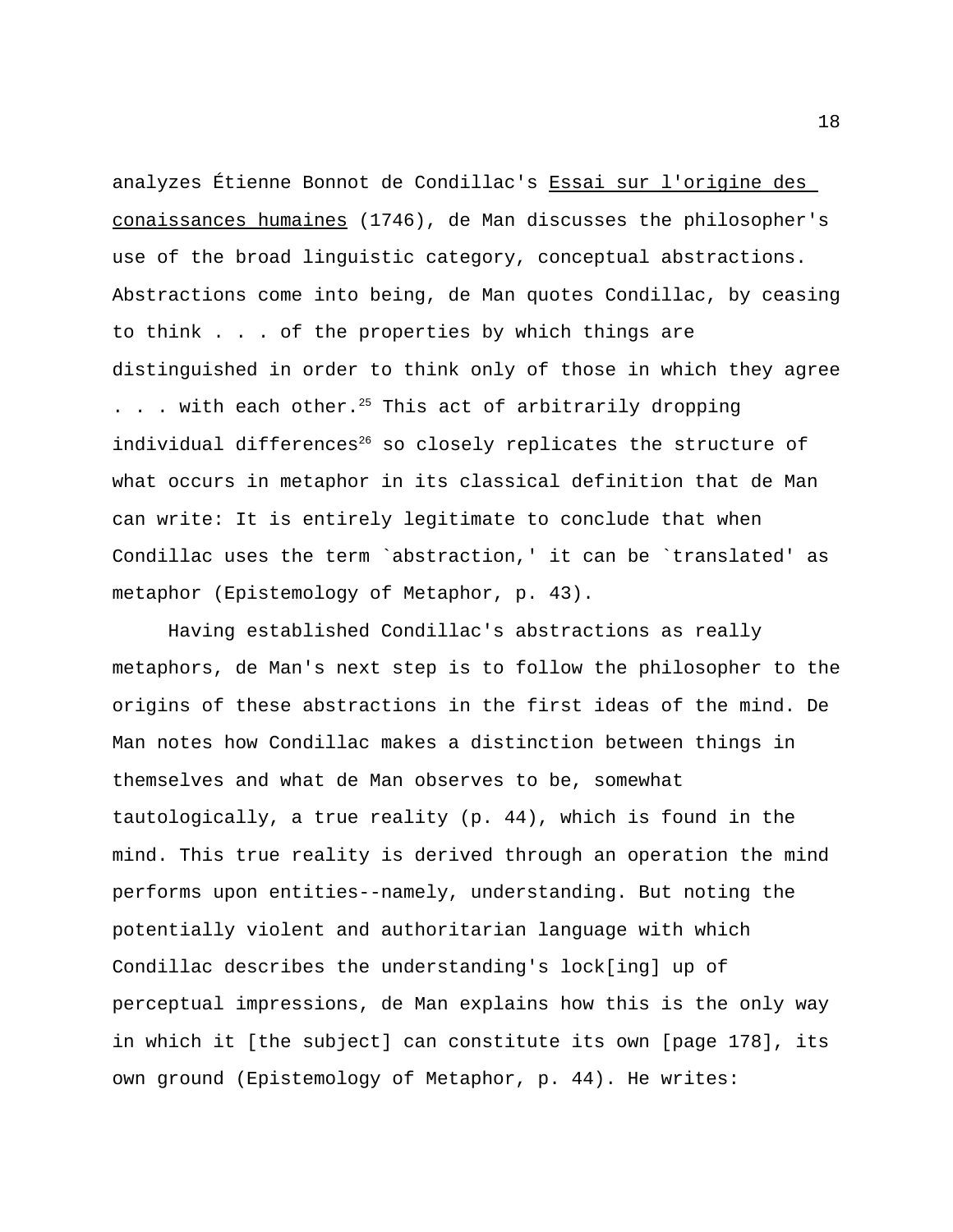Entities, in themselves, are neither distinct nor defined; no one could say where one entity ends and where another begins. They are mere flux, modifications. By considering itself as the place where this flux occurs, the mind stabilizes itself as the ground of the flux, the lieu de passage through which all reality has to pass. (pp. 44-45)

This commentary gives rise to a pressing question: what provides the subject with this stabilizing function? De Man traces the self's act of positing and reflection back to an internal paradox in Condillac's thought: because of the subject's dependence on the external world for its own self-positing (as being different from it), both the world and the subject are united in the mutual identity of an essential non-being. De Man writes: The mind `is' to the extent that it `is like' its other in its inability to be (p. 45). But, crucially, this likeness--this mutual identity in non-being--is itself the product of mind and, hence, is illusory: it operates at a stage that precedes the constitution of entities (p. 45). De Man triumphantly cites Condillac's admission of this contradiction:

On the one hand, [the mind] considers these experiences without any relation to its own being, and then they are nothing at all; on the other hand, because nothingness cannot be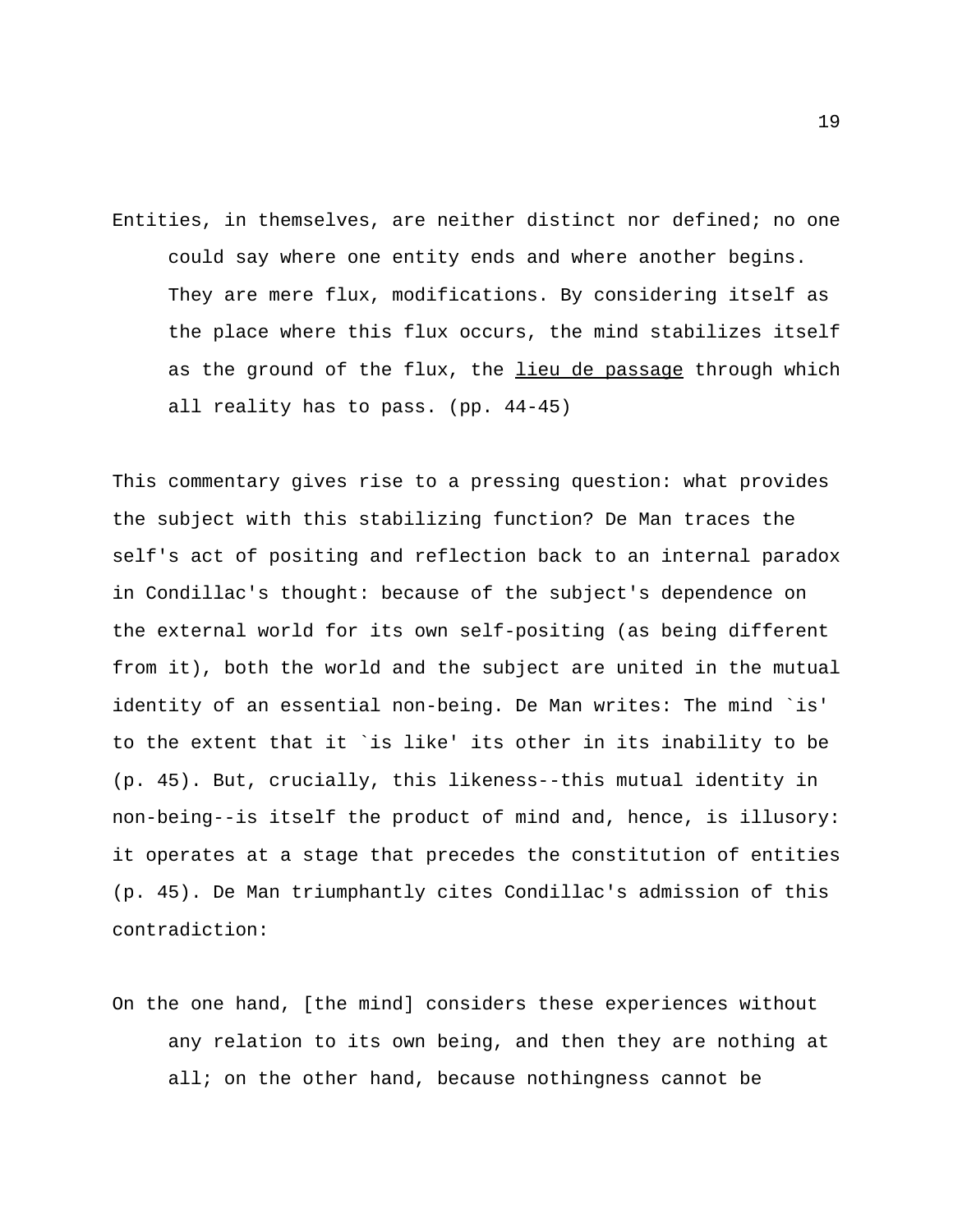comprehended, it considers them as if they were something, and persists in giving them the same reality with which it at first perceived them, although this reality can no longer correspond to them.<sup>27</sup>

The result for de Man is clear: Being and identity are the result of a resemblance which is not in things but posited by an act of the mind which, as such, can only be verbal. And since to be verbal, in this context, means to allow substitutions based on illusory resemblances (the determining illusion being that of a shared negativity), then mind, or subject, is the central [page 179] metaphor, the metaphor of metaphors (Epistemology of Metaphor, p. 45).

Being and identity acquired through reflection, in other words, can be had only through a hidden sleight of hand: the mind's first, original positing of an identity between itself and the world. The self's--and, by extension, metaphor's--seemingly dispassionate act of self-generation through the neutral positing and negating procedure of reflection disingenuously rests upon a prior act of positing that must subsequently be repressed in order for the resulting system of reflection to appear to function independently. This a priori act of identification--the primordial decision or contraction of the self, as Slavoj Zizek would call  $it^{28}$ --effectively stabilizes the ensuing system of differentiation while appearing to be a product of it. The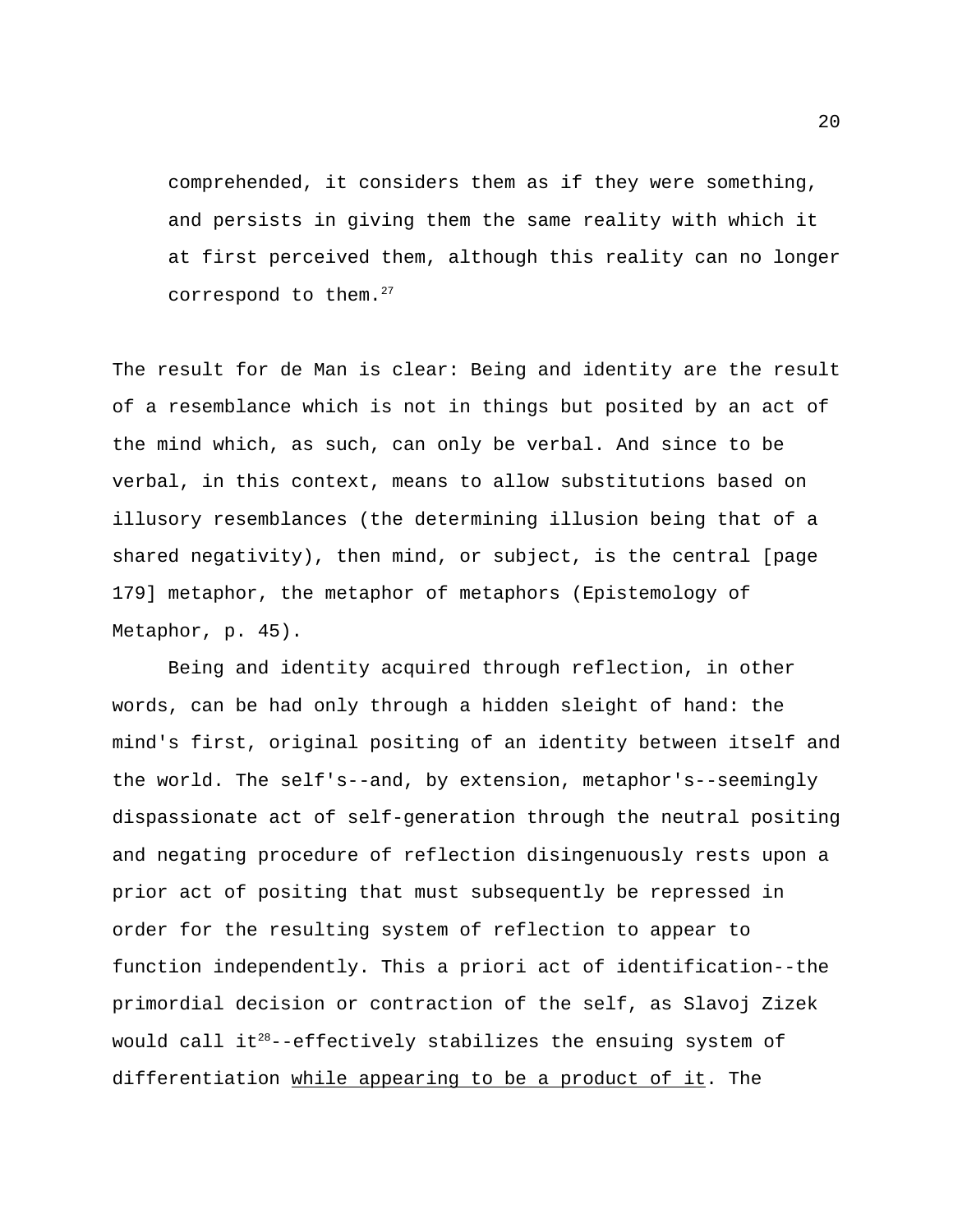upshot, for de Man, is the tautologous metaphor: the tropic organization of resemblances and differences around a principle of exchange, in which any term is infinitely reversible and interchangeable with another precisely because they are all bound together through an a priori identity.

For de Man, then, the openly theist foundation of Sebastian van Storck's idealism would thus, ironically, be less mystified about the source of its positing power than would the empirical tradition represented by Locke and Condillac. This idea helps us to see with greater clarity what lies at the heart of the contemporary ethical privileging of metonymy over metaphor: epistemologically speaking, metaphor is fundamentally--whether implicitly as in Condillac or explicitly as in Sebastian--a theological trope. Like Sebastian's One and Condillac's self, metaphorical resemblance is posited a priori in a primordial Identity that forms the stable center around which the flux of language, as an infinite system of differences, can converge. Note that this is essentially the same charge that the new historicism levels at the old historicism: the old historicism, too, is seen as being entrained on an Absolute that drives its teleological narrative of progress when it posits an ahistorical moment (in either direction) when all contradictions will finally be resolved.

[page 180] The predominantly negative charge of the metaphors associated with Sebastian's philosophy (ice, cold, 21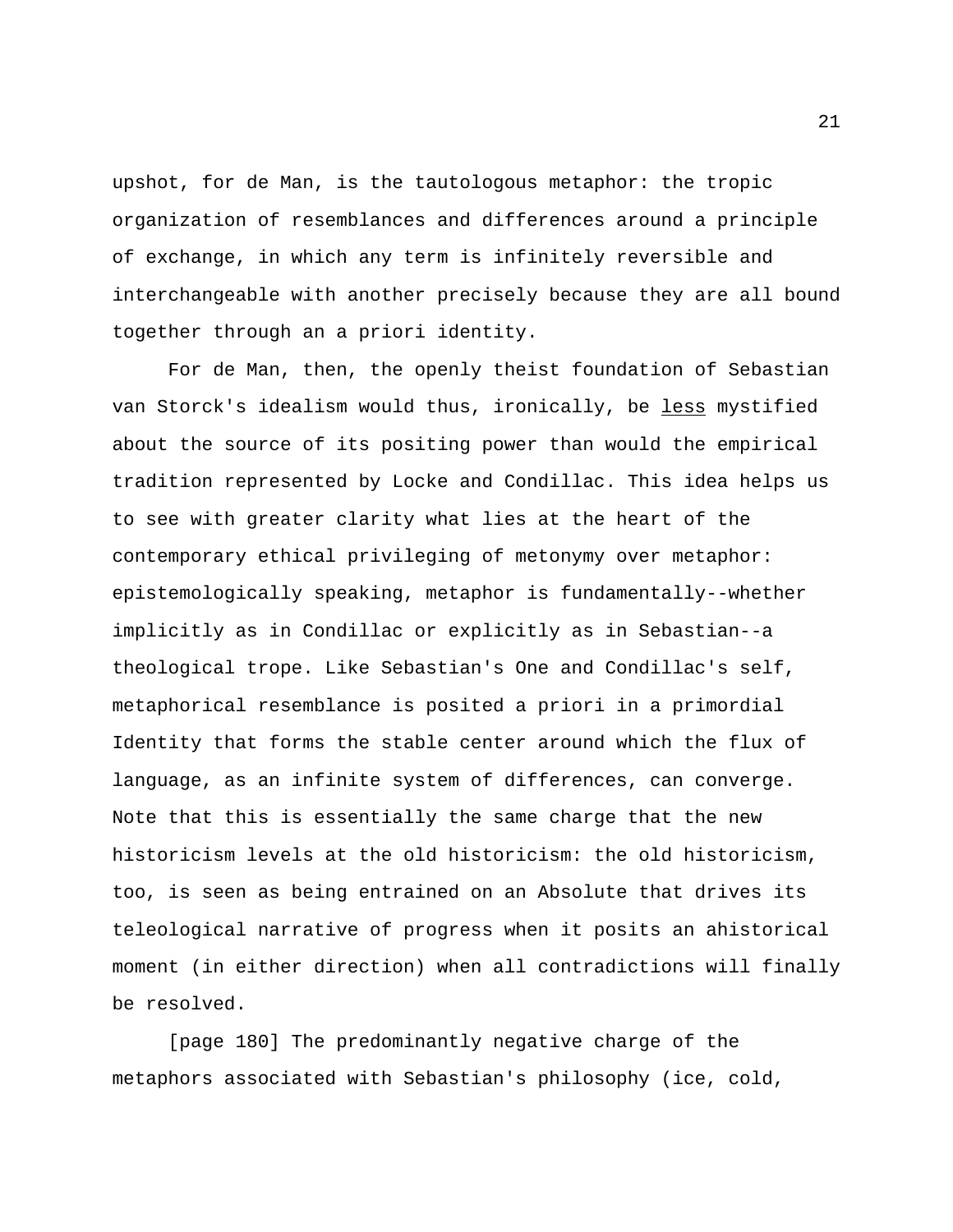gray, etc.), along with the narrator's harsh judgments of Sebastian's dark fanaticism and black melancholy (Sebastian van Storck, p. 111), would seem to indicate Pater's similarly negative assessment of Sebastian's Absolutism.<sup>29</sup> Nevertheless, the portrait also seems to caution against an overly hasty moralism that would merely condemn Sebastian's absolutist drive and see in his final act an ethically charged turn that dictates a greater receptivity and care for the finite interests around us, water snakes and small children among them. As one of the original Imaginary Portraits, and therefore implicitly describing one of Pater's celebrated diaphanous characters, Sebastian's portrait represents something more like the via negativa of the exemplary type that Pater sees in Coleridge than it does the Victorian cautionary tale that critics frequently take it to be. As Pater puts it in his famous 1864 essay Diaphaneité, such a diaphanous type crosses rather than follows the main current of the world's life. The world has no sense fine enough for those evanescent shades, which fill up the blanks between contrasted types of character.<sup>30</sup> At the end of his essay on Coleridge, Pater muses:

One day, perhaps, we may come to forget the distant horizon, with full knowledge of the situation, to be content with what is here and now. . . . But by us of the present moment, certainly--by us [page 181] for whom the Greek spirit . . .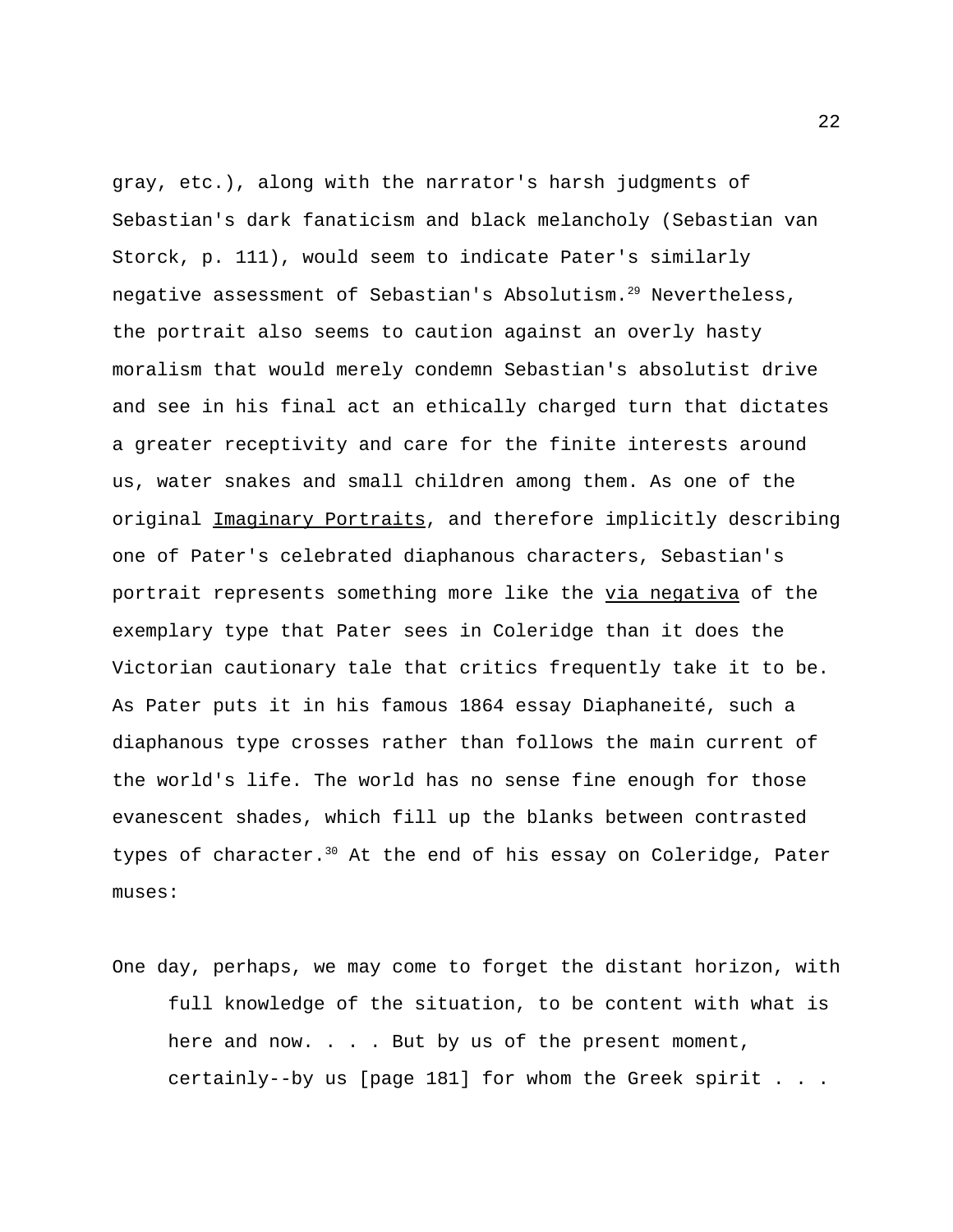is itself the Sangrail of an endless pilgrimage, Coleridge, with his passion for the absolute, for something fixed where all is moving, his faintness, his broken memory, his intellectual disquiet, may still be ranked among the interpreters of one of the constituent elements of our life. (Coleridge, p. 104)

### ] D B [

The thematic heart of Sebastian van Storck lies in the earlier stated question: what action would be adequate--or equivalent--to one's theoretical precepts? Sebastian's tutor notes of the young man: the rigidly logical tendency of his mind always leads him out upon the practical (Sebastian van Storck, p. 83). But the question that the portrait implicitly asks is in what such a practical extension or effective equivalent of idealist principles would consist. Sebastian's answer to this question is evidently a negative one--death. He explains:

one's wisdom . . . consists in hastening, so far as may be, the action of those forces which tend to the restoration of equilibrium, the calm surface of the absolute, untroubled mind, to tabula rasa, by the extinction in one's self of all that is but correlative to the finite illusion--by the suppression of ourselves. (pp. 106-7)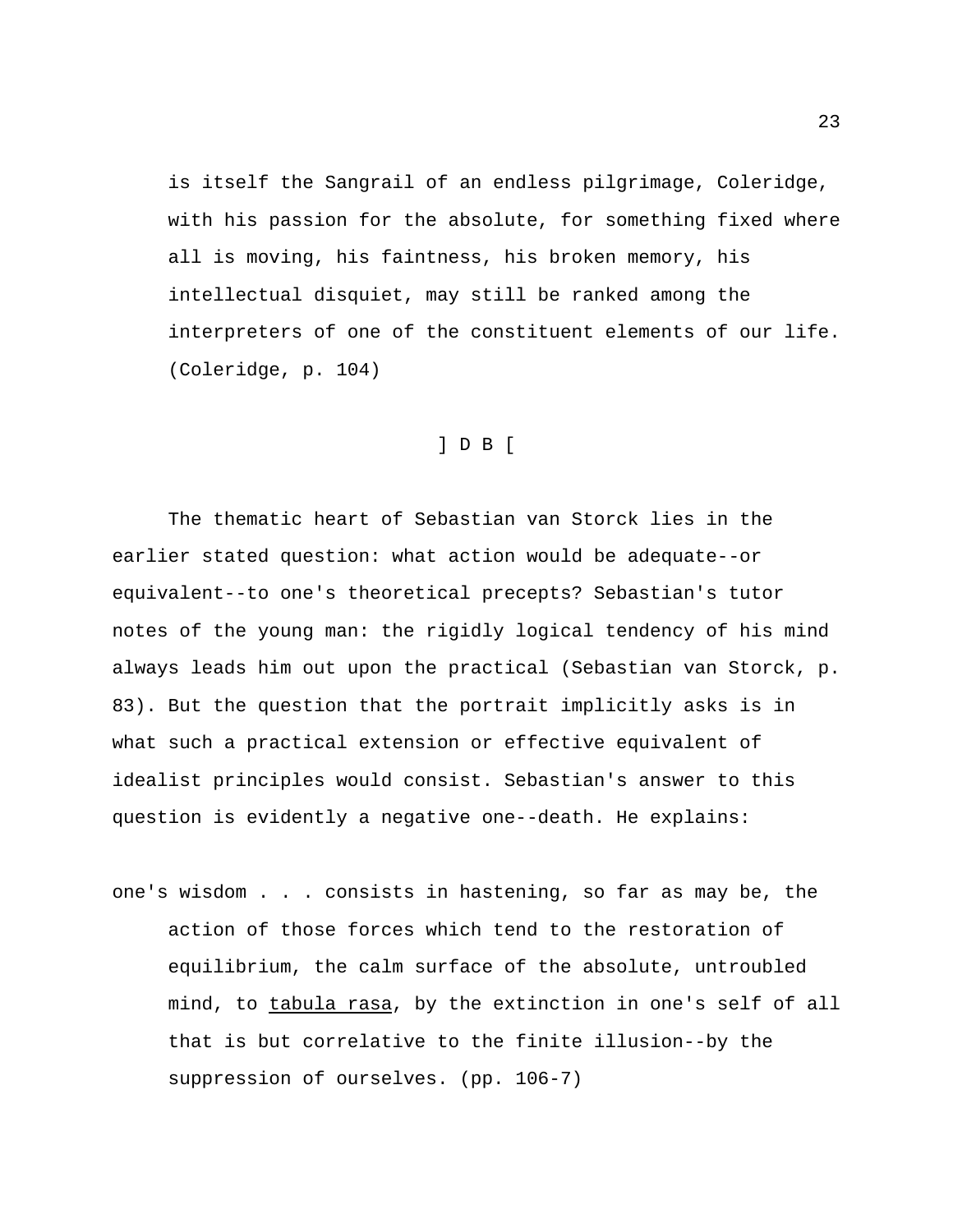[page 182] The narrator then sets this idea against the opposite, positive answer seemingly expressed in the poetical or artistic sympathy (p. 108) that is prominently represented in the tale by the seventeenth-century Dutch painters and paintings that act as a counterpoint to Sebastian's theoretical idealism. Contrasting favorably with the cold, abstract, inhuman logic of Sebastian's philosophy, the artistic sympathy seems to offer all of the promise of life and regeneration that the young man has renounced in favor of the universal One. Thus images of light and heat (Pater's customary metaphors for the Hellenic ideal) dominate references to the paintings. We hear of the warm sandbanks of Wynants (p. 88), of the painter Albert Cuyp's pleasantly russet and yellow palette (pp. 81-82) and his extraction of the latent gold in Rembrandt that brings into his native Dordrecht a heavy wealth of sunshine (p. 91). The achievement of these artists is in uncovering the hidden wealth of colour (p. 87) in Holland's pale interior, which stands out positively against the black-andwhite palette of Sebastian's world, with its cold, hard light (p. 102), its evenly grey surface (p. 110) heralding the freezing influence (p. 109) of the young philosopher's theoretic energy and mortal coldness (p. 98).

Such associations are then continued into a wider opposition of art/action versus philosophy/stasis that sees the painters depicting active scenes from contemporary life, both in the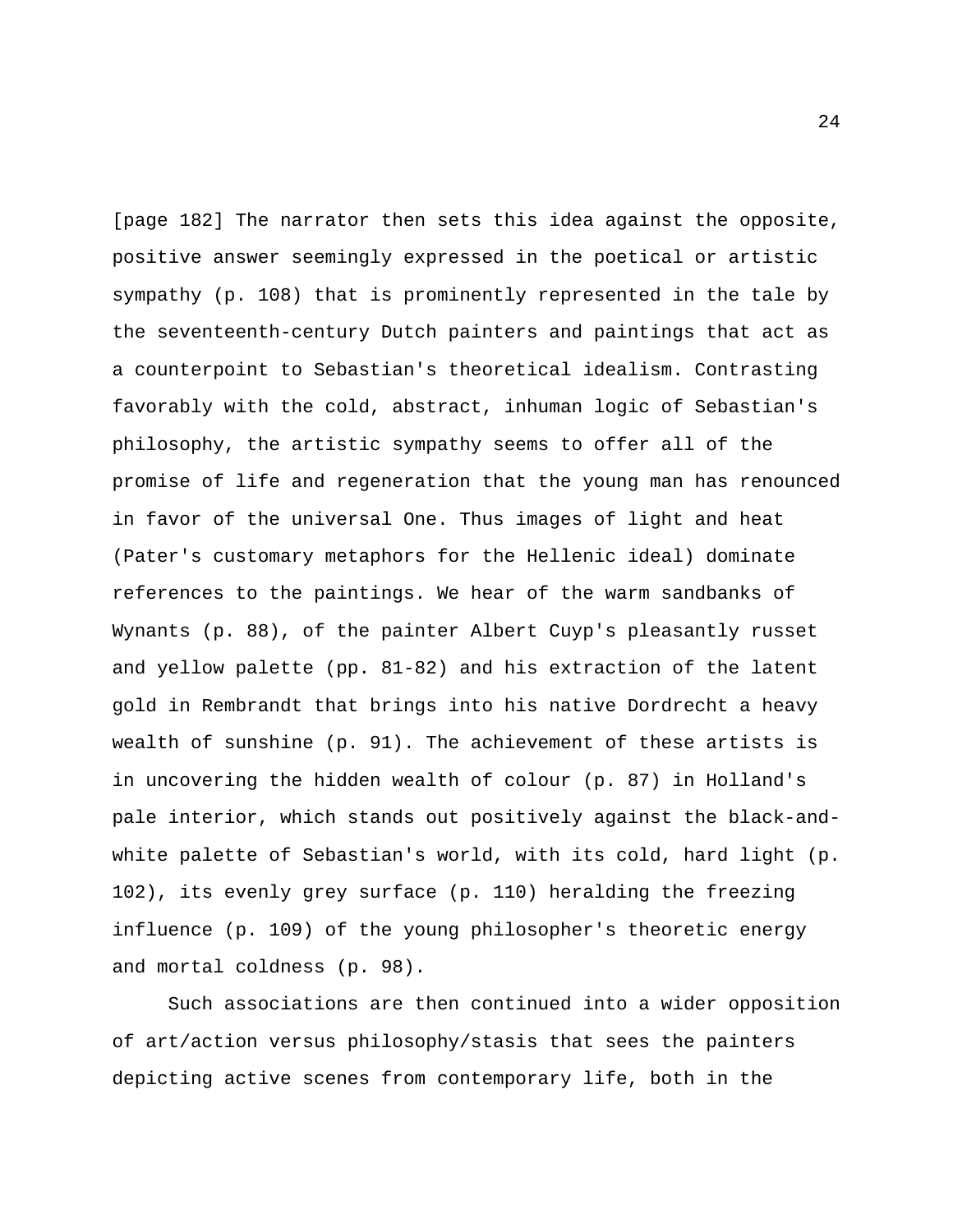historical works of art such as Terburgh's painting of the democratic assembly at the Congress of Münster (in which Sebastian's father is said to figure conspicuously  $[p, 85]$ ,  $31$ and in the more unassuming yet no less minute and busy (p. 86) images of homely life in the Dutch genre-painting interiors. Opposed to the painterly world's immersion in the time's reverberation, and great movement (p. 85) is Sebastian's love of the tranquillising influence that the thought of the Absolute elicits, feeding his desire slowly to fade out of the world like a breath (Sebastian van Storck, pp. 98, 100). Since he sees himself, further, as the sworn chevalier (p. 102) not of love's torrid passions but of a calm intellectual indifference (p. 101), it is [page 183] inanimate nature that Sebastian loves (p. 88), not the healthy freshness of mien, the warm ruddy beauty of the women in the domestic picturesque (p. 87).

Yet Pater's imaginary portrait persistently undercuts this vivid contrast between the active world of life depicted by Dutch painting (whether national or domestic) and the static, deathly world of thought, making any easy opposition between art/life and philosophy/death difficult to secure. For all of Sebastian's nostalgic preference, for example, for the old fixedness of the ancient Dutch world over the tetchy, feverish, unworthy agitation of his contemporaries (p. 95), it is around the constant movement of the tides that the old Hollander's life after all revolves, while the restless ingenuity (p. 95) of Dutch industry is aimed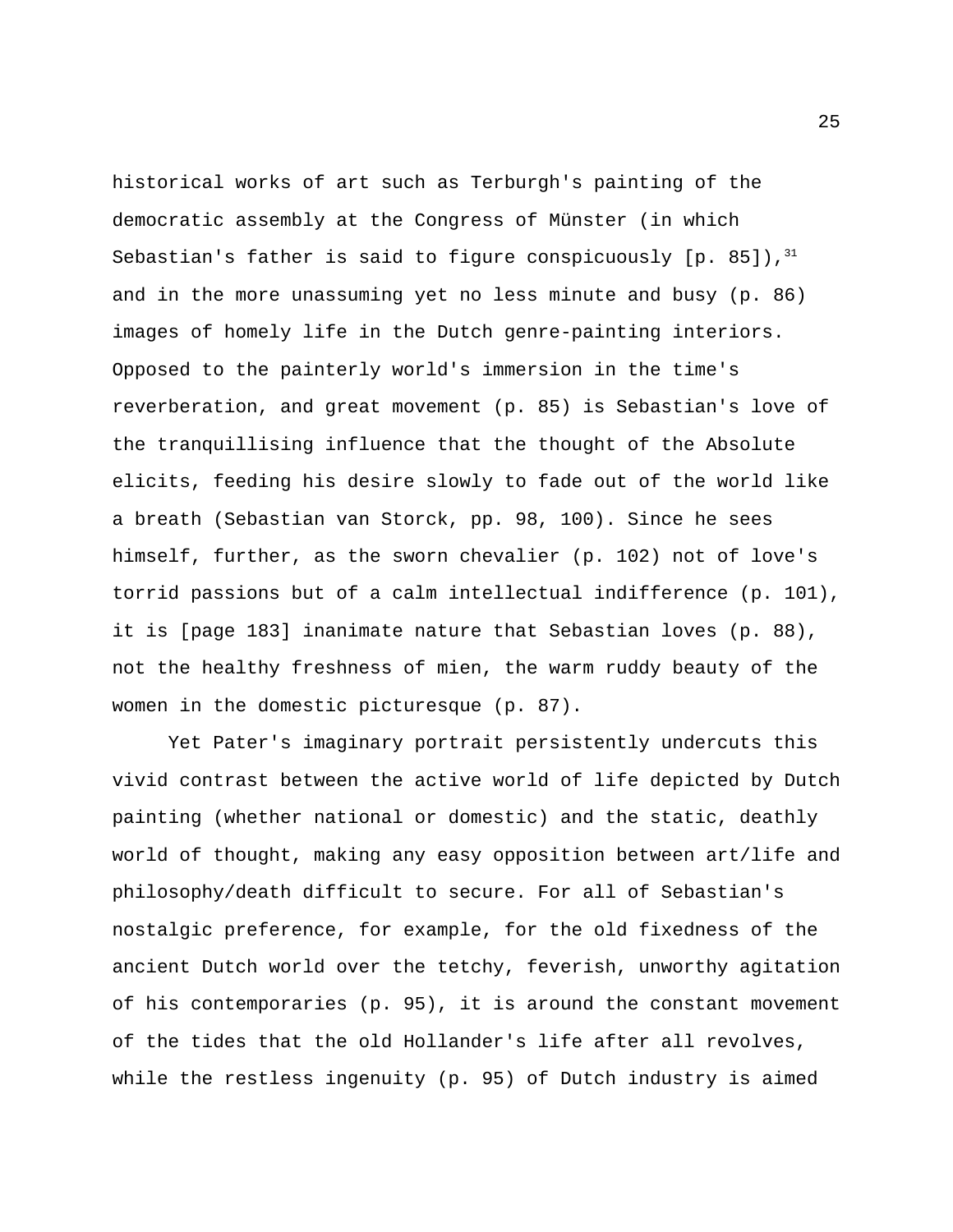precisely at stopping the sea in its onrushing path. And while disdaining art as an addition by a forced and artificial production, to the monotonous tide of competing, fleeting existence, Sebastian nevertheless is obliged to acknowledge something in it that might even carry forward a little, his own characteristic tendencies (p. 88), which are persistently described in such energetic terms as an eager pressure forward (p. 108), a vigorous act (p. 109), and a soaring flight from all that was positive (p. 98).

This mutual imbrication of artistic and philosophical reflection becomes clearer upon closer examination of the opening image where Sebastian, skating with the townsfolk, is first introduced to us:

It was a winter scene, by Adrian van de Velde, or by Isaac van Ostade. All the delicate poetry together with all the delicate comfort of the frosty season was in the leafless branches turned to silver, the furred dresses of the skaters, the warmth of the red-brick house-fronts under the gauze of white fog, the gleams of pale sunlight on the cuirasses of the mounted soldiers as they receded into the distance. (p. 81)

Regardless of its delightfulness of interest (p. 87), what this verbal picture describes after all can only be described as a

26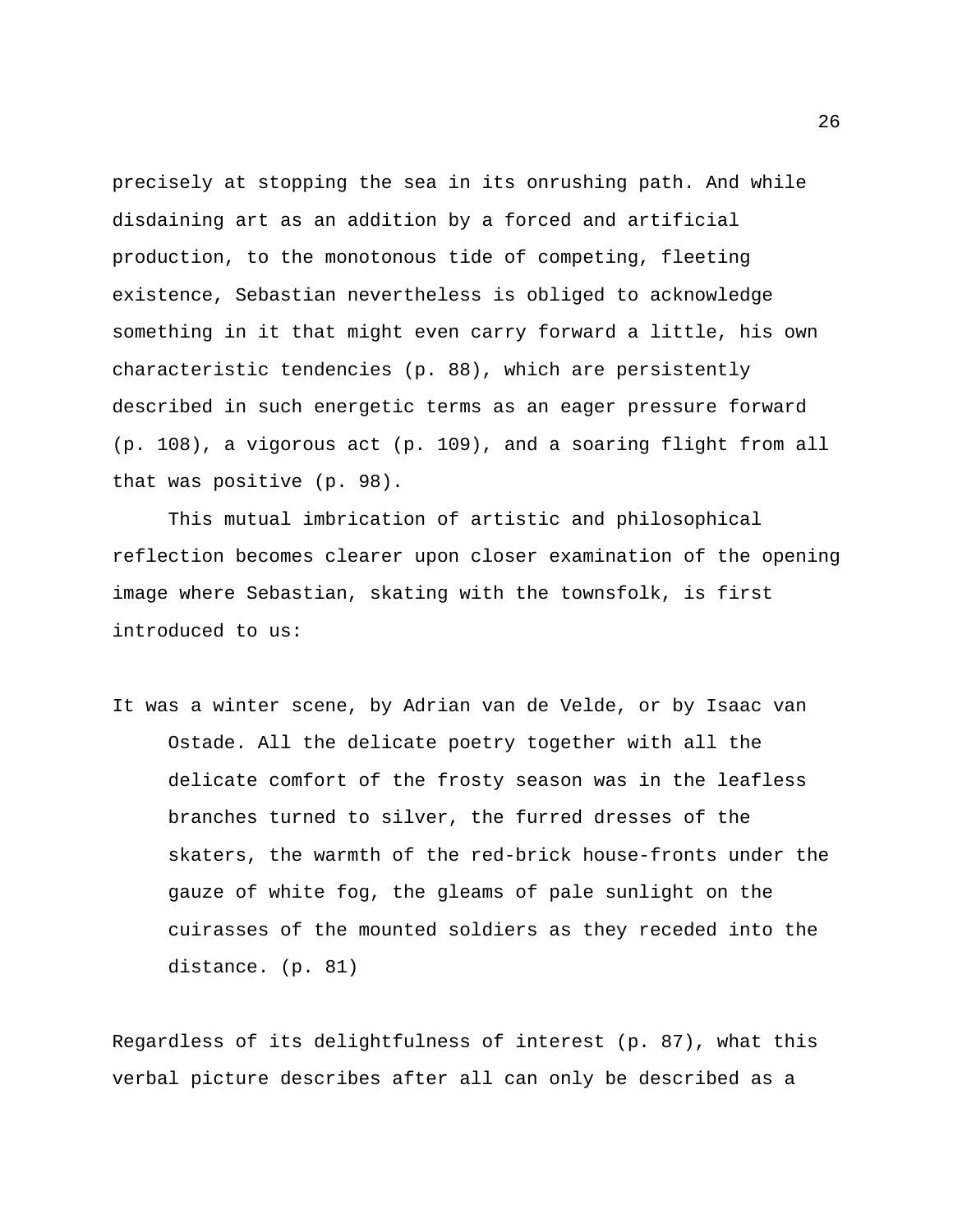frozen scene, its wintry setting prefiguring Sebastian's own metaphor for his idealism, the Arctic sun hung motionless above a barren, [page 184] icy, and frozen sea. Thus the opening passage already directs us to recognize the way that art performs a form of alienation comparable to that of philosophical reflection, freezing the very life that it would portray. For all of the rich, animated images of life that art is capable of depicting, a diremption occurs that splits the subject no less effectively and completely from the world than Sebastian's own metaphor does. From the outset of the story, then, Pater seems to be urging not so much the idea of art as philosophy's opposite in any straightforward opposition of life (art) and death (philosophy), but rather art as a sort of corresponding manifestation of the alienating process of philosophical reflection. Both art and philosophy equally cut the subject off from the worlds of experience and of action.

Despite its outward expressiveness, then, art seems more silent and silencing than communicative: The portrait of a certain Carthusian prior, . . . could it have spoken, the narrator muses, would have said, `Silence!' (p. 97). This unexpected affiliation of artistic representation with the quiet and stasis of Sebastian's theoretical world becomes clearest in the description of William the Silent's tomb, at whose unveiling at the Nieuwe Kerk in Delft Sebastian was evidently present. The narrator relates how Sebastian relished much the cold and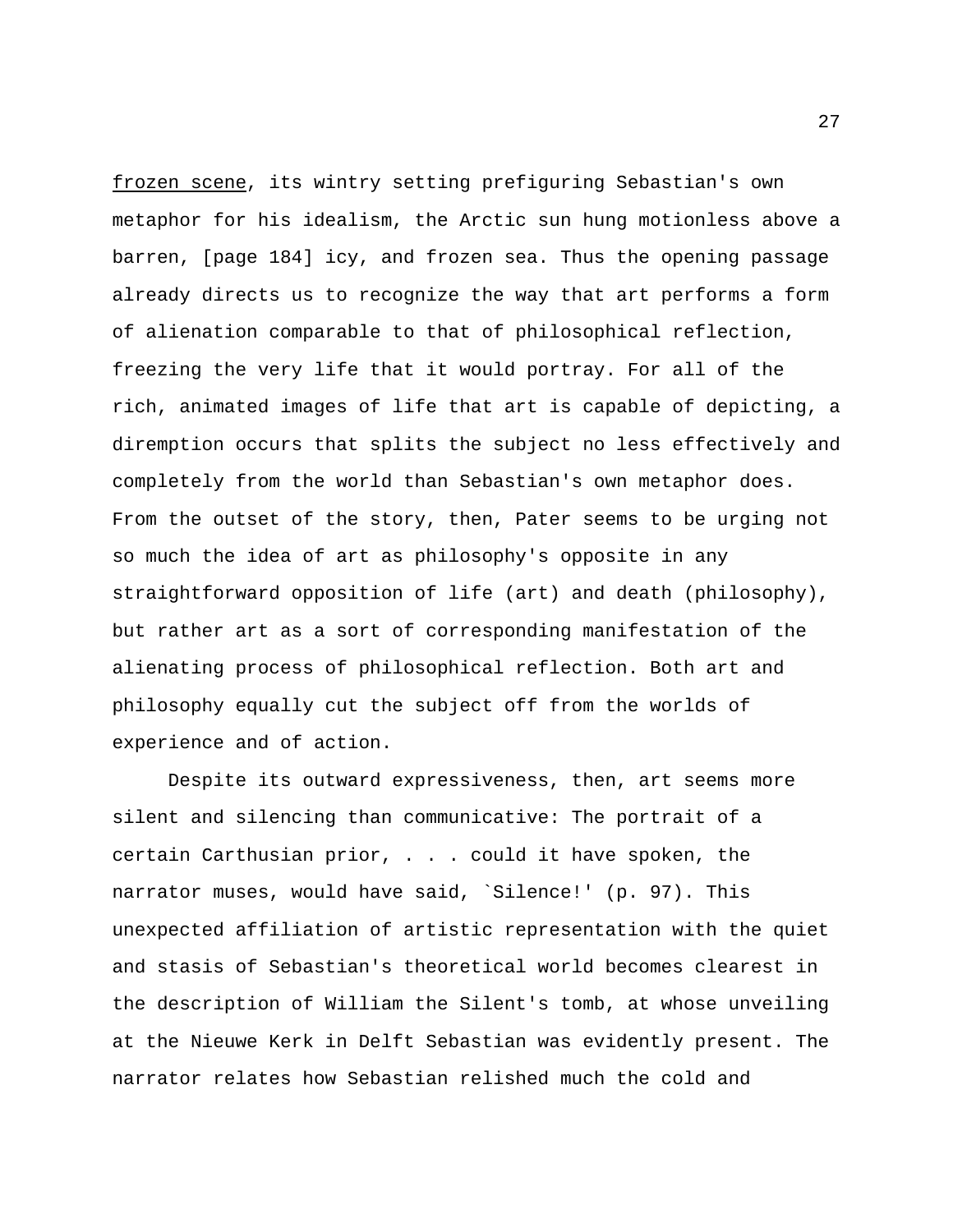abstract simplicity of the monument, so conformable to the great, abstract, and unuttered force of the hero who slept beneath (p. 86). The opposition is thus not so much between philosophy and art but more broadly between a cold, voiceless, abstract reflection (whether philosophic or aesthetic) and expressive, concrete action represented by the whole talkative Dutch world (p. 89). Directly following the description of William the Silent's tomb, we learn: In complete contrast to all that is abstract or cold in art, the home of Sebastian, the family mansion of the Storcks . . . was, in its minute and busy wellbeing, like an epitome of Holland itself (p. 86). Home, here standing in as a synecdoche for Holland more generally, is to embody everything that Sebastian rejects. What, then, is the Holland of Sebastian's moment in time?

Pater sets the portrait of Sebastian van Storck in the period known as the True Freedom, a twenty-four-year interlude of peace between the 1648 Peace of Westphalia and the [page 185] Crisis of 1672. By this time the United Provinces had finally liberated themselves both from the Hapsburgh monarch the King of Spain and their own quasi-kings (the Princes of Orange) following William II's death in 1650, and had formed the Dutch Republic. As we saw, Sebastian's father himself was apparently one of the democratic assembly who signed the Peace of 1648 at Münster, which had finally established Holland as a first-rate power and the first modern democratic republic. One of the age's great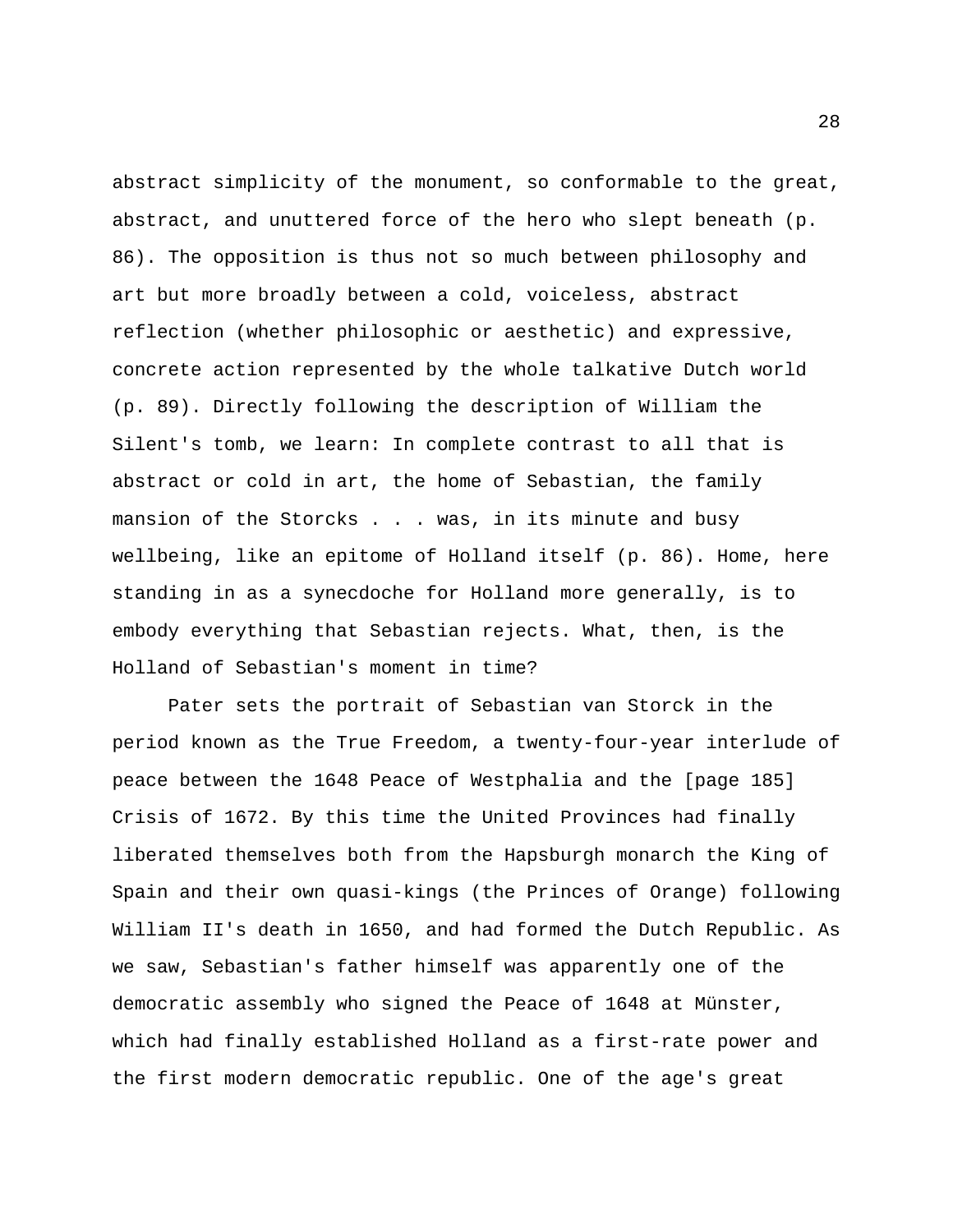energetic personalities, he seeks a similarly active career for his son: The age was still fitted to evoke a generous ambition; and this son, from whose natural gifts there was so much to hope for, might play his part, at least as a diplomatist, if the present quiet continued. Had not the learned man said that his natural disposition would lead him out always upon practice? (p. 85). Yet it is striking how even this world of action- revolutionary action no less--remains under the grip of a persistent representational consciousness. Advising Sebastian to be stimulated to action (p. 95), the father desires that his son become an important actor in history--a desire that is inevitably couched in representational terms: Admiral-general of Holland, as painted by Van der Helst, with a marine background by Backhuizen:--at times his father could fancy him so (pp. 96-97).

Home, the font of the busy industrious activity that leads out into the broader sphere of political and historical events, is not spared this representationalism either. Here domesticity is expressed as an ideal in the Low Country interiors famously emerging at this same historical moment: Those innumerable genre pieces--conversation, music, play. . . . it was the ideal of that life which these artists depicted; the ideal of home in a country where the preponderant interest of life, after all, could not well be out of doors (p. 87). Thus philosophy, art, and even history itself--that golden art, as the narrator calls it- surrounded them with an ideal world, beyond which the real world

29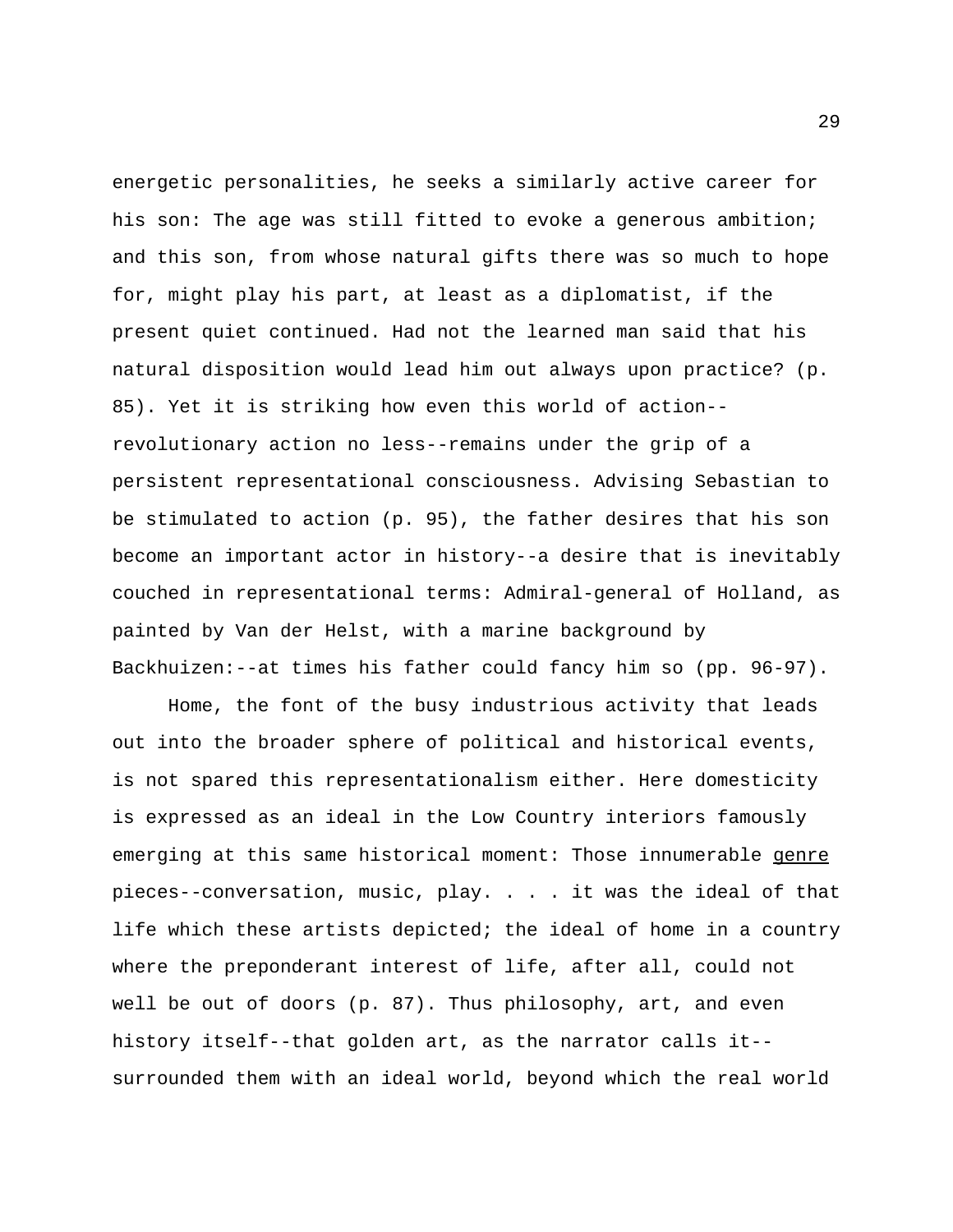is discernible indeed, but etherealised by the medium through which it comes to one (p. 110). Nothing, it seems, is beyond the grasp of the representational consciousness.

Critiques of Sebastian that emphasize his nihilism thus miss the real point when they focus on the negative content [page 186] of his philosophical system. For what Pater elegantly portrays through the metaphorical dialectic of this portrait is the formal nihilism of the representational consciousness itself as it goes about its endless task of positing similarities and differences in the process of reflection. $32$  But in order for these abstractions (to use Condillac's term) to pass into the realm of action, the original act by which the world and the subject were first united must be forgotten so as to make good the claims of praxis itself--namely, that it is its own autonomous realm, with its own sets of laws. The ethical claims of the world of action require a free subject capable of bridging the gulf between the theoretical and the practical realms that reflection has torn asunder. Hence, while each of the three discourses above purportedly act in the service of memory--ontology's recollection of the origin of Being, art's memorializing of the dead, and history's remembering of the past--such memories in fact serve to erase a deeper memory of the original positing of the One. Each method is a different discursive means for forgetting that first metaphorizing act of mind (as we might as well now call it) that supplied the original likeness and made the entire subsequent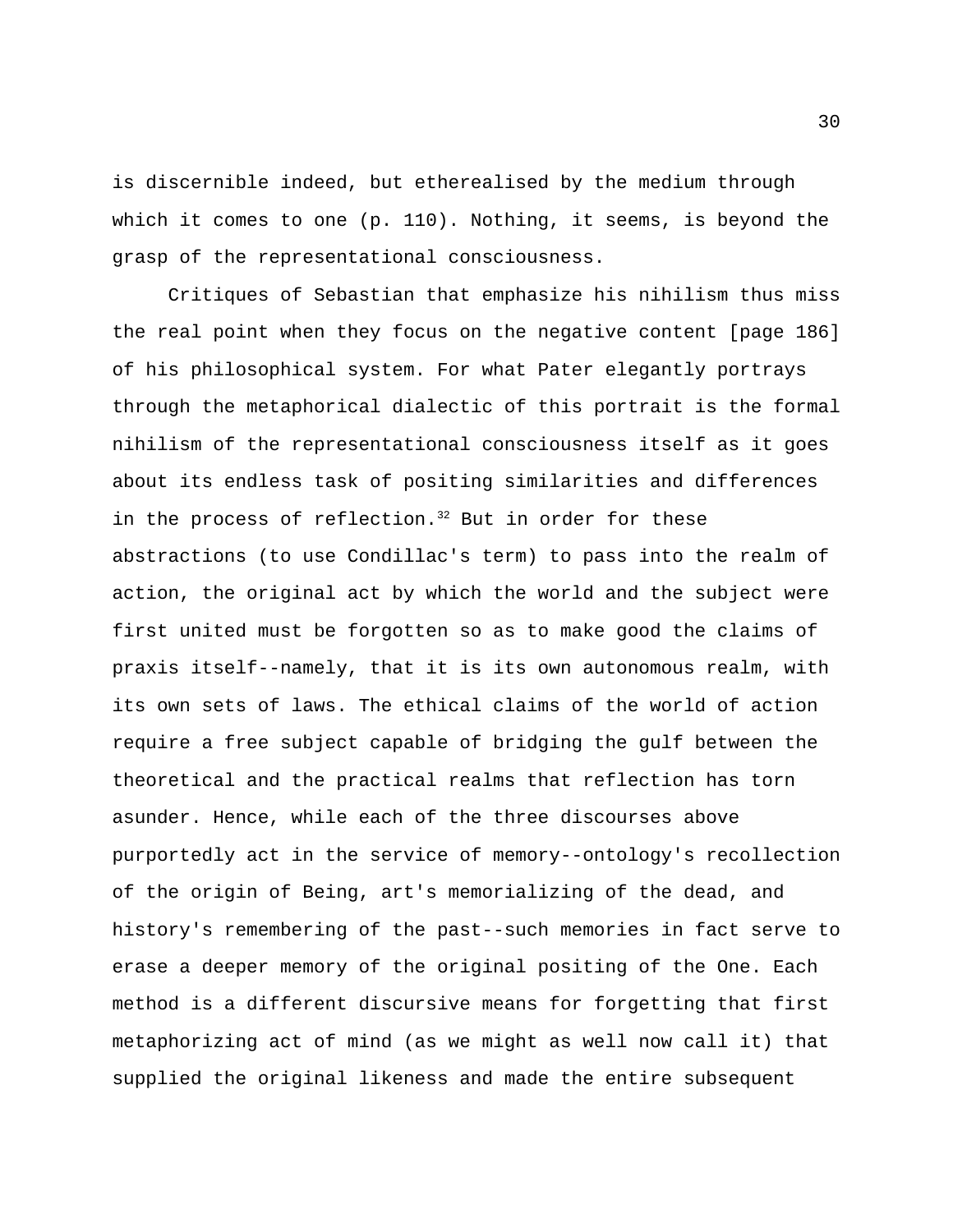series of reciprocal oppositions possible.

Consequently, the real opposition in Sebastian van Storck is not between practical action and theoretical reflection but between memory and forgetting--or, even more broadly, as Sebastian's central figure of the tabula rasa suggests, between writing (inscription) and erasure. This final opposition comes to us neatly figured through the land/sea dynamic of Holland. At first glance the land, as the product of industry, motive, and representation--civilization, in short--appears to be on the side of memory: its principal task is to maintain itself against the tide of forgetting that threatens to wipe it out. The products of civilization, beginning with the first writing that delimits historical from prehistoric peoples, are designed as embodiments of memory, tombs of permanence across the sea of time and change.

[page 187] But these memories, in truth, are only of a deeper forgetting, with each new layer serving to erase the memory of the last, as the little vignette about the ancient relic found on the coast of Vleeland illustrates:

To some antiquarians it told the story of the overwhelming of one of the chiefs of the old primeval people of Holland, amid all his gala array, in a great storm. But it was another view which Sebastian preferred; that this object was sepulchral, namely, in its motive--the one surviving relic of a grand burial, in the ancient manner, of a king or hero,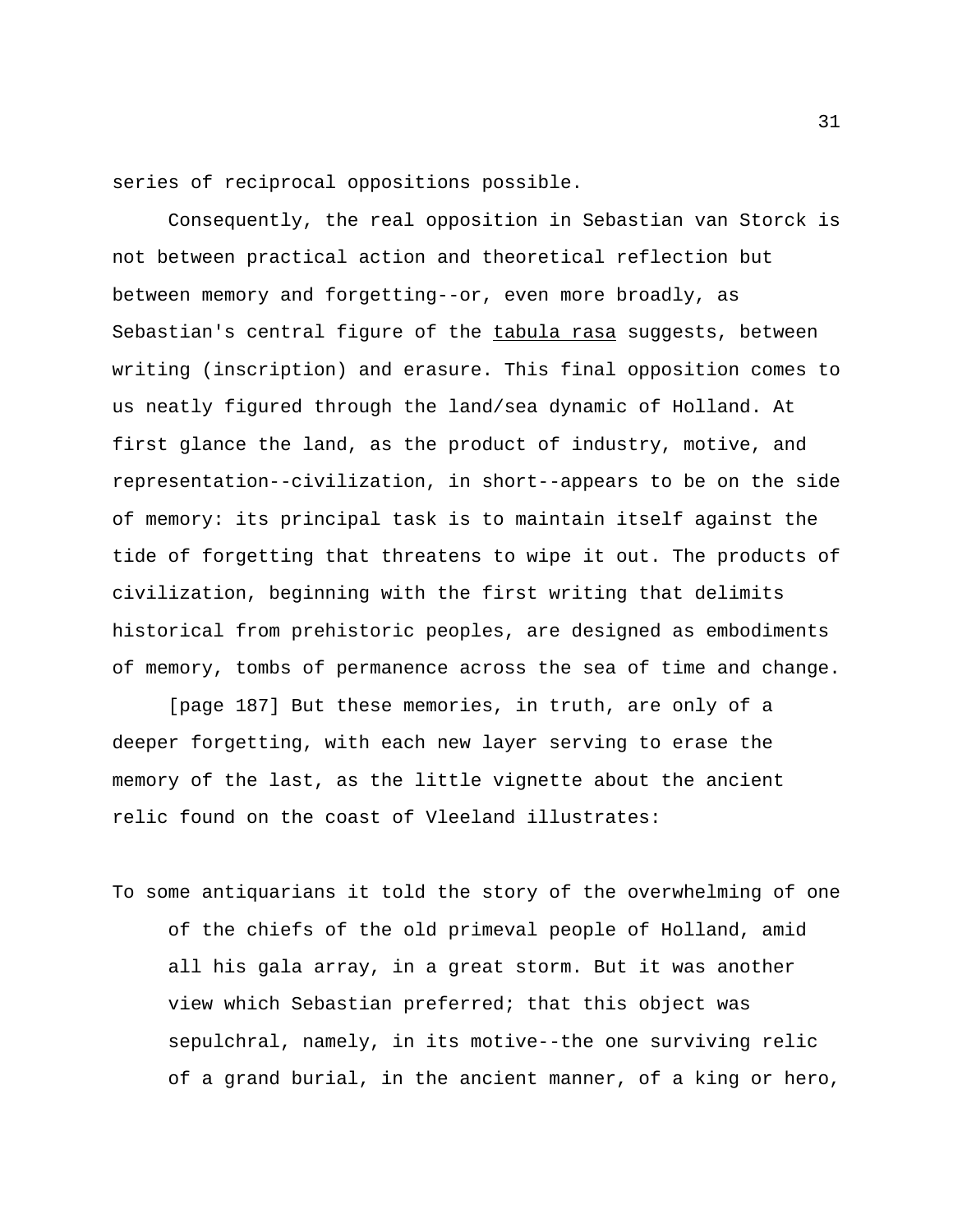whose very tomb was wasted away. -- Sunt metis metae! (Sebastian van Storck, p. 94)<sup>33</sup>

In this vignette the stream of metaphorical oppositions I have been tracing debouche into the wider sea of forgetfulness. An initial erasure is found in the tomb itself. Designed as a monument to remember the king, the tomb really memorializes the community's forgetting of the king's death: the tomb is intended to allow the king to live on in the minds of his subjects. But the memory encapsulated in the tomb itself has long since been lost. People no longer remember what the relic was supposed to represent, with the result that the very memory that was designed in order to forget death has itself been forgotten. Rather than being opposed to the erasing action of the forgetful sea, then, the dyke of civilization's memory (i.e., representation) seems, counterintuitively, to consist of an equivalently effacing action, a slow wasting-away of successive memorializing inscriptions that are themselves nothing but the forgettings of an even more profound forgetting of death. Pater's Latin Sunt metis metae makes this action clear: representation is made up of a series of ever-widening ripples that each time draw the ensuing limit of the limit before slowly dissipating.

Hence the narrator tells us:

In his passion for Schwindsucht--we haven't the word--[Sebastian]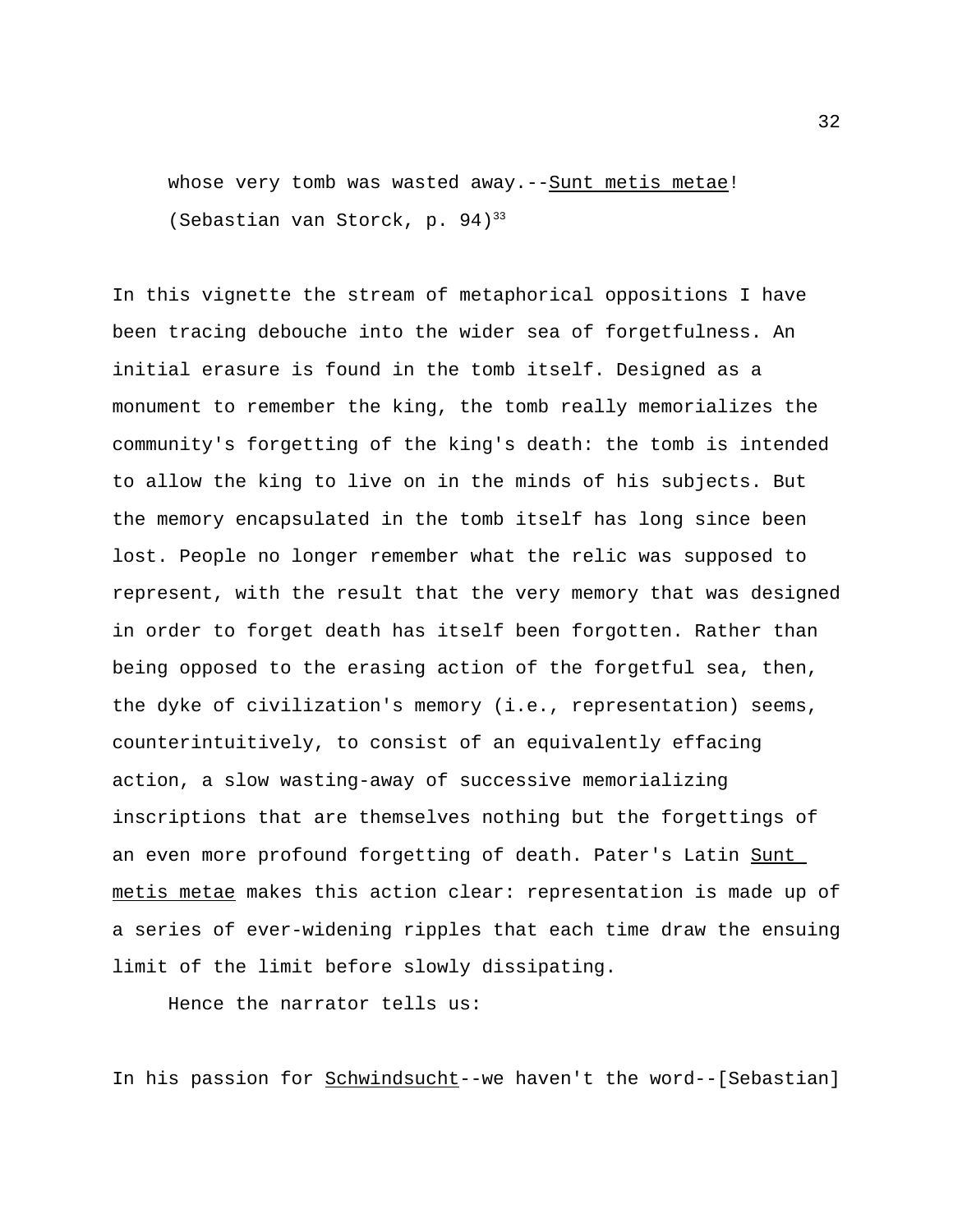found it pleasant to think of the resistless element which left one hardly a foot-space amidst the yielding sand; of [page 188] the old beds of lost rivers, surviving now only as deeper channels in the sea; of the remains of a certain ancient town, which within men's memory had lost its few remaining inhabitants, and, with its already empty tombs, dissolved and disappeared in the flood. (p. 93)

As the physical embodiment of this erasing or wasting process of representation, Sebastian's Schwindsucht neatly encapsulates what is at stake here. By the late nineteenth century, phthisis, or tuberculosis, had long been established as the major disease of civilization, as Pater acknowledges when he closes the portrait with the comment of the learned physician that it was a disease begotten by the fogs of that country . . . on people grown somewhat over-delicate in their nature by the effects of modern luxury (pp.  $114-15$ ).  $34$ 

Since tuberculosis was the principal illness of lovers and artists, the various contemporary physical attempts at curing it were frequently accompanied by the idea that a successful removal of its cause would result in the patient's recovery. For afflicted lovers this would mean the consummation of unrequited love, while, for the artist, health could be sought through the art that one could create from the experience of the disease. Both the eighteenth century and particularly the nineteenth

33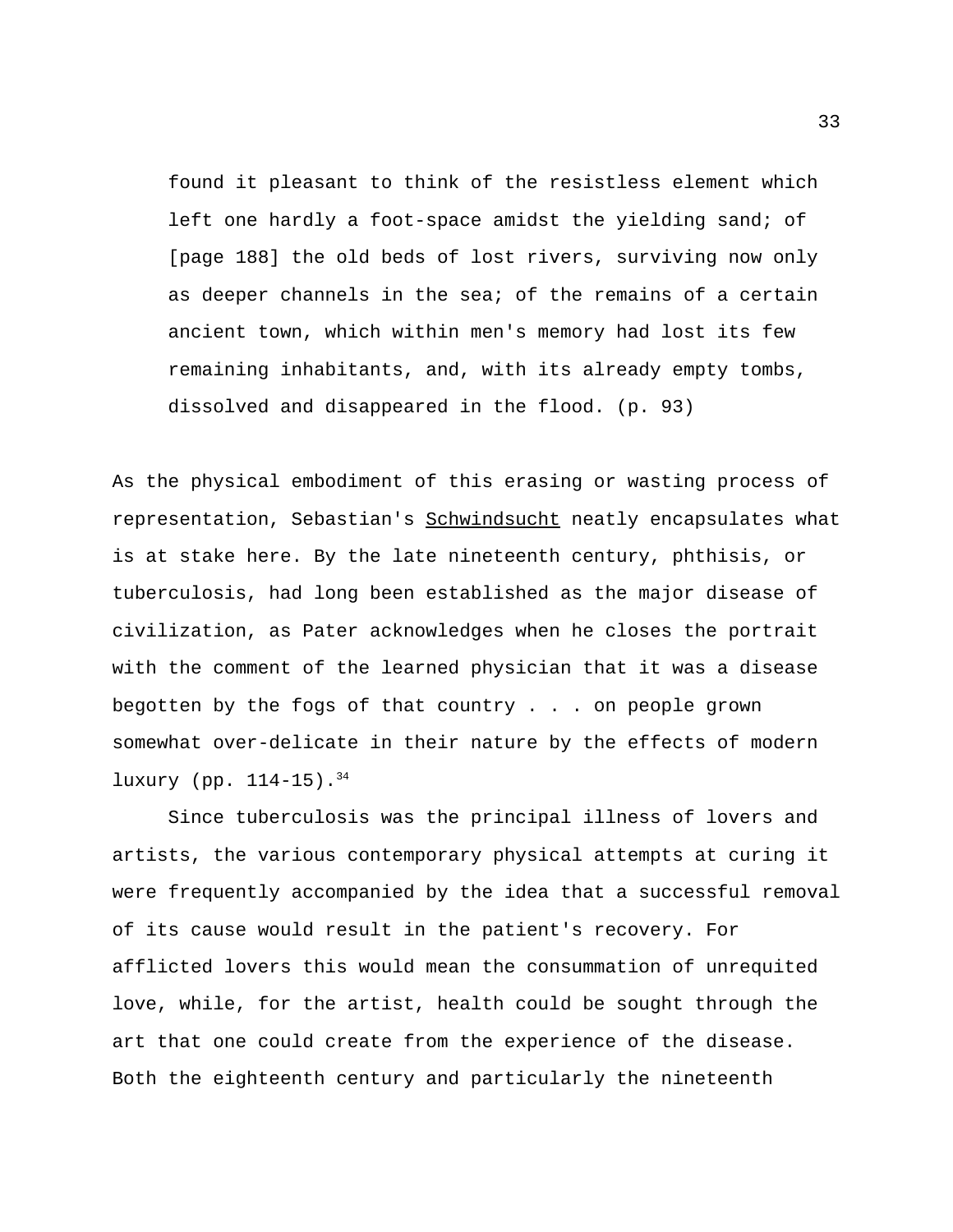century are littered with consumptive artists whose disease came to be regarded as the enabling condition for their art, the creative and euphoric state known as spes phthisica. Here, for example, is one of Pater's contemporaries, Robert Louis Stevenson, writing about own imminent death by consumption in his 1887 poem Requiem:

Under the wide and starry sky, Dig the grave and let me lie. Glad did I live and gladly die,

And I laid me down with a will.

[page 189] This be the verse you grave for me: Here he lies where he longed to be; Home is the sailor, home from the sea,

And the hunter home from the hill.<sup>35</sup>

This short poem gives a very tangible expression of the terms of the representational wager--namely, that the very thing that causes the disease will also cure it. In a remarkably unselfconscious way, the poet here enlists representation's powers of recovery in the service of a regeneration untouched and untouchable by the very thing that was its cause. The poet's death and burial become the occasion for an inscription--of the most material kind, no less: burial, the turning over, or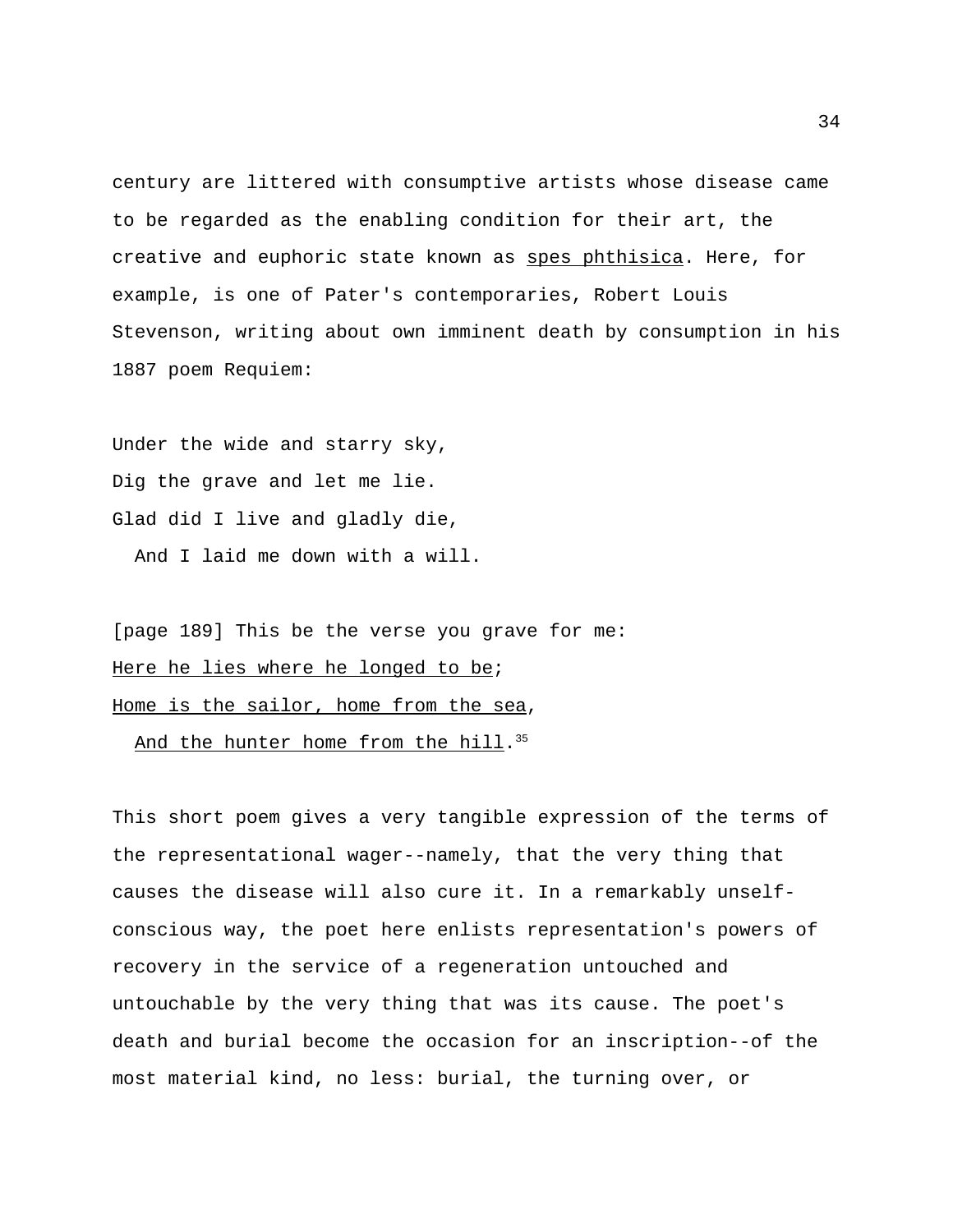inscribing, of the earth--that successfully denies its own ground.

In a series of reversals similar to those we saw in the vignette above, the speaker of Stevenson's Requiem first addresses the reader, requesting him or her to dig a grave and inscribe the following lines upon it: Here he lies. . . . But the double reference of the pronoun This in line 5, which can refer either to the ensuing epitaph or to the poem as a whole, offers a supplementary reading that sees the poem itself become the epitaph that the writer is referring to, which ought to be inscribed in toto upon the grave. In the first reading the exhortation is fairly straightforward: the writer requests the reader to dig a grave and to inscribe a few sentimental lines on it describing how happy the writer is to have returned home to death. But in the second case (an interpretation that, interestingly enough, was ultimately acted on when the poem was inscribed on Stevenson's actual gravestone in Western Samoa), the whole poem is regarded as the epitaph it refers to--and this effects a strange and cunning reversal of positions. For if the poem itself is the epitaph, on what medium can it be said to be inscribed?

In the first reading, the medium of the inscription is clear: we are asked to dig a physical grave and inscribe the lines upon a tombstone. In the second case, however, the answer seems to be that it is inscribed upon the mind of the reader--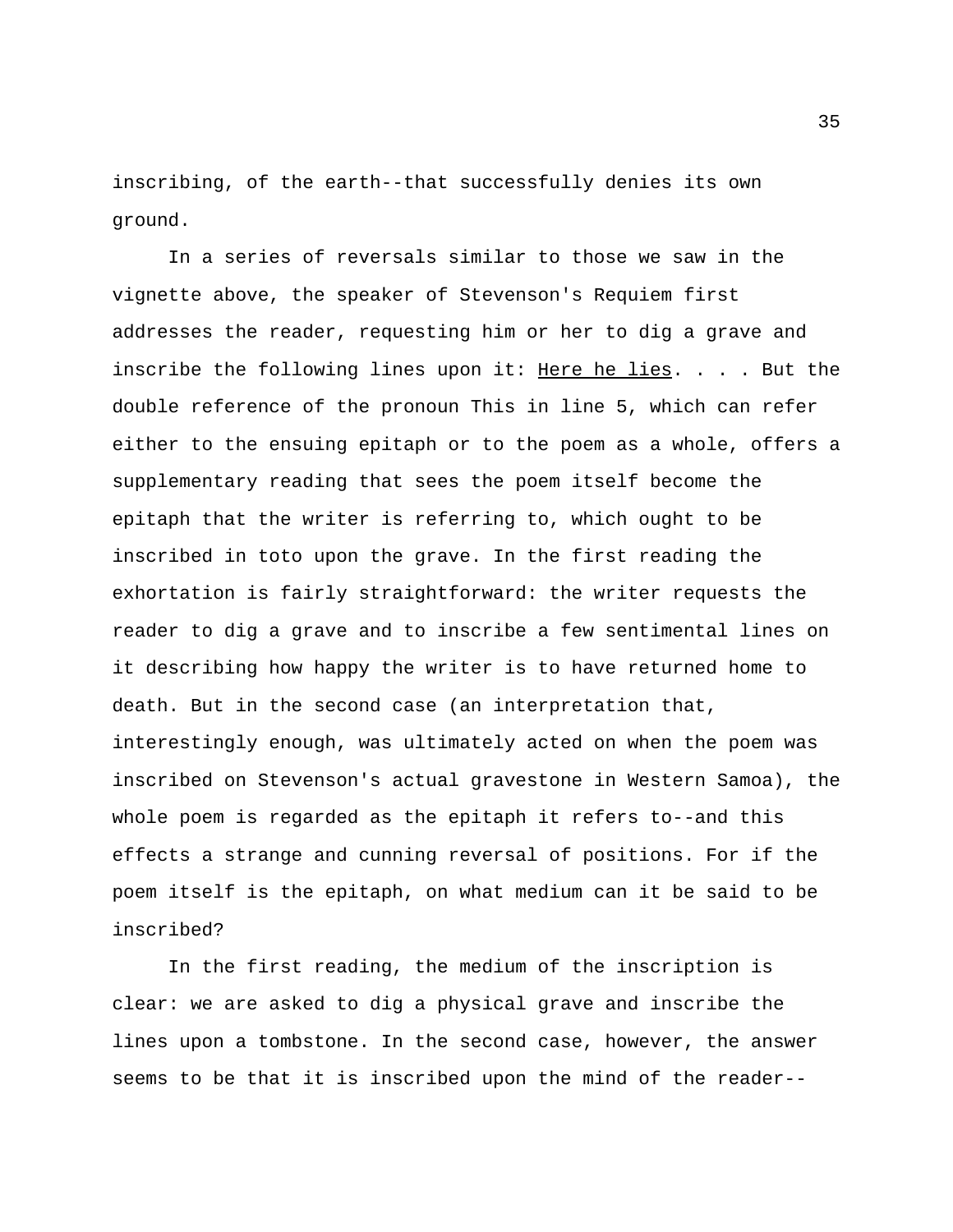that is, [page 190] the reader has now effectively become the poet's tombstone. This reading gains credence from Stevenson's strange verb to grave: to read the poem is to have it dug into one's mind, inscribed into one's psyche. Hence, from a physical inscription, the epitaph has become a metaphysical inscription whose effect is to pass the poet's death onto us: we have implicitly become the grave of the author, through the simple act of reading (and understanding in this way) the poem. All that remains for us, then, is to take up the poet's challenge and pass our own death onto a new reader. The implicit challenge of Requiem, in other words, is for the reader to write a new epitaphic verse encrypting the original Stevenson poem (which itself encrypts the original epitaph), and in this way force a new reader to serve as the new poem's grave (who will then do the same, ad infinitum). An infinite series such as this becomes possible only through the initial short-circuiting that first allowed the pronoun of the second stanza, This, to refer simultaneously to both the object and the subject: the poemwithin-the-poem (the first epitaph) and the poem itself (the second epitaph).

### ] D B [

As the outcome of this metaphorical dialectic has shown, both representational systems--Sebastian's negative subtraction

36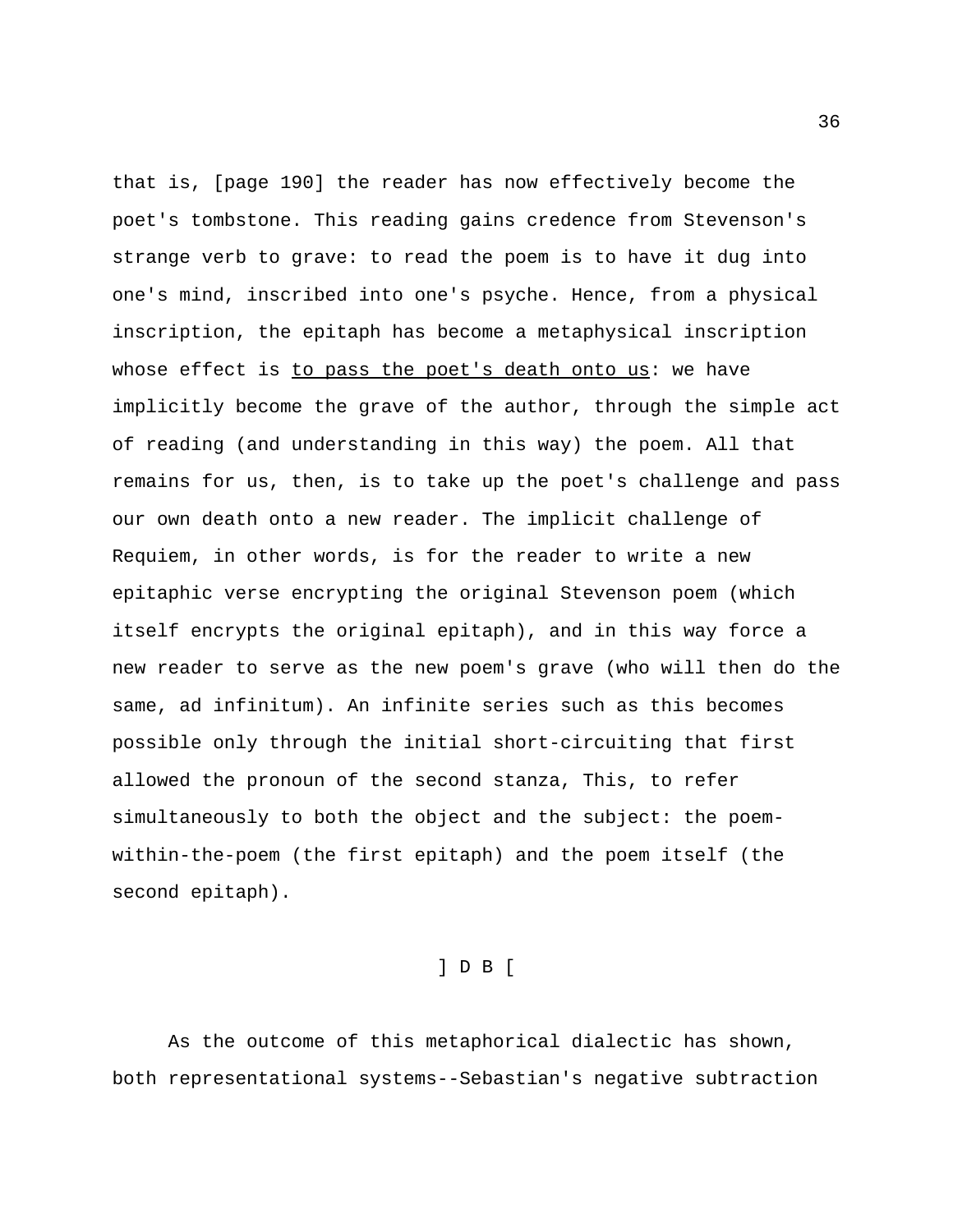and the Dutch genre painting's positive addition--ultimately add up to the same zero sum in the working out of life's equation. In Sebastian van Storck Pater implies that all action, particularly ethical action, results from a necessary forgetting of this original nothing from which the cycle of positing and reflection started out. While Sebastian only derives a further negative result from this discovery, which leads him ultimately to decide upon suicide, the poetic and artistic sympathy responds with a sense of the renewed value for the finite interests around and within us (Sebastian van Storck, pp. 107-8). Such temperaments feel challenged to acquaint [themselves] with and explore the various forms of finite existence all the more intimately, just because of that sense of one lively spirit circulating through all things--a tiny particle of the one soul, in the sunbeam, or the leaf (p. 108).

[page 191] Yet it seems clear that this is not where Pater intends to leave us with his portrait of Sebastian--that is, in representation's bleak either/or, bequeathed to us most recently, as I suggested, in the opposition between deconstruction and the new historicism. If Pater had meant to leave us here, then there would be two possible outcomes. In the first one, we would be left with the spiraling deconstructive suppression of all positive ground, whose ultimate resting-place lies in the negation of negation that is Sebastian's (apparent) suicide. Or, in the second possibility, we would remain with the artistic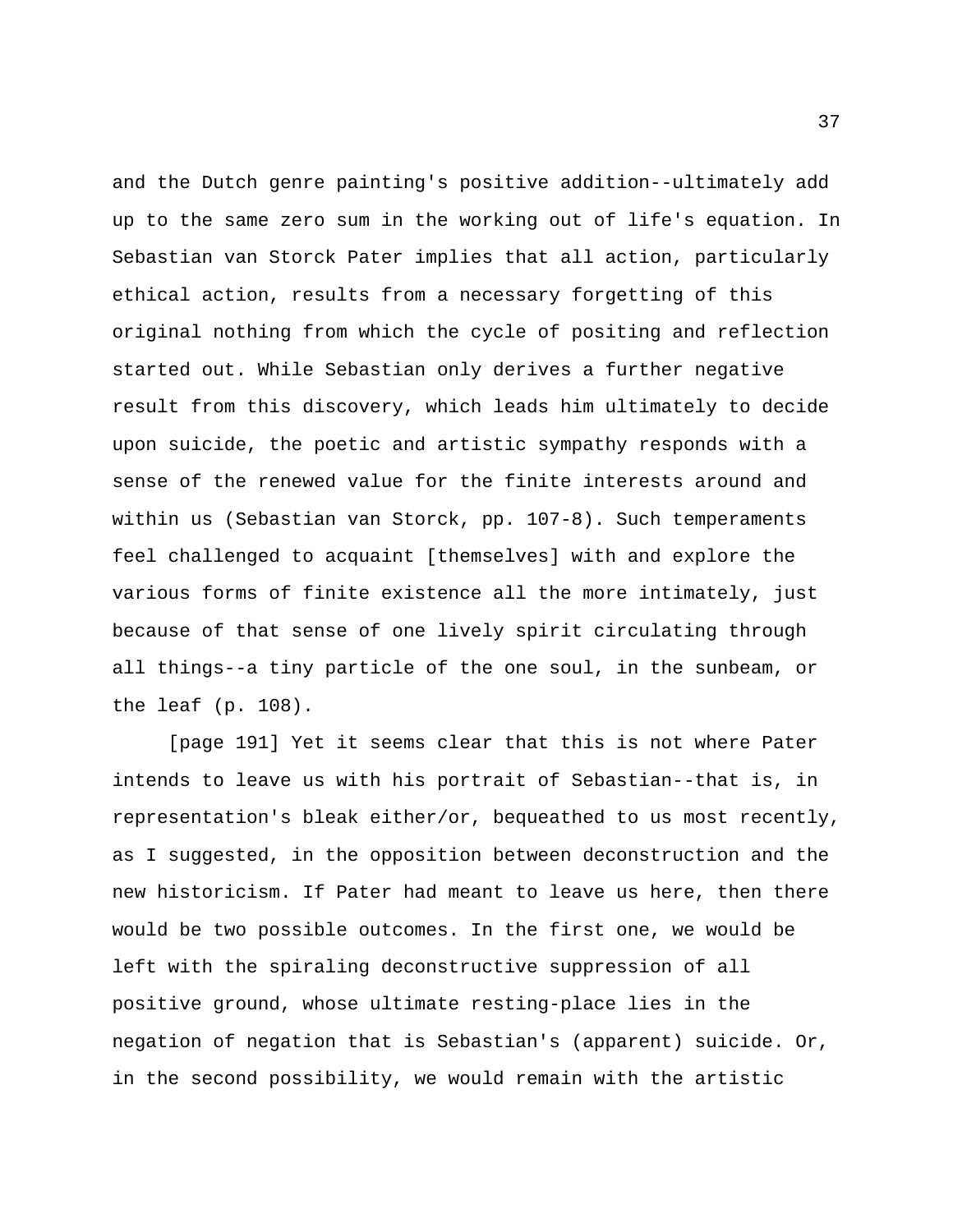sympathy's breezy repression of the first forgotten act of selfpositing that, disguising itself as merely one pole of the reflective opposition, allows us to continue to historicize the infinitely fascinating forms of our finite existence--at least for as long as we can keep the waves of memory of that original erasure at bay.

If Sebastian van Storck does indeed do more than simply rehearse thought's age-old centripetal/centrifugal dance, then we must look again at the sole event of the portrait. After delivering his `cruel' letter to the unhappy girl whose ministrations he has rejected, Sebastian disappears from the house. Searching for him in his room the following morning, his mother finds the philosophical diary in which the letter's first draft is meticulously recorded and that serves, the narrator tells us, as the last step in the rigid process of theoretical deduction (Sebastian van Storck, pp. 112-13). The narrative focuses here on the young philosopher's actions:

. . . as Sebastian escaped to the sea under the long, monotonous line of wind-mills, in comparative calm of mind--reaction of that pleasant morning from the madness of the night before- he was making light, or trying to make light, with some success, of his late distress. . . . Here he could make equation between himself and what was not himself, and set things in order, in preparation towards such deliberate and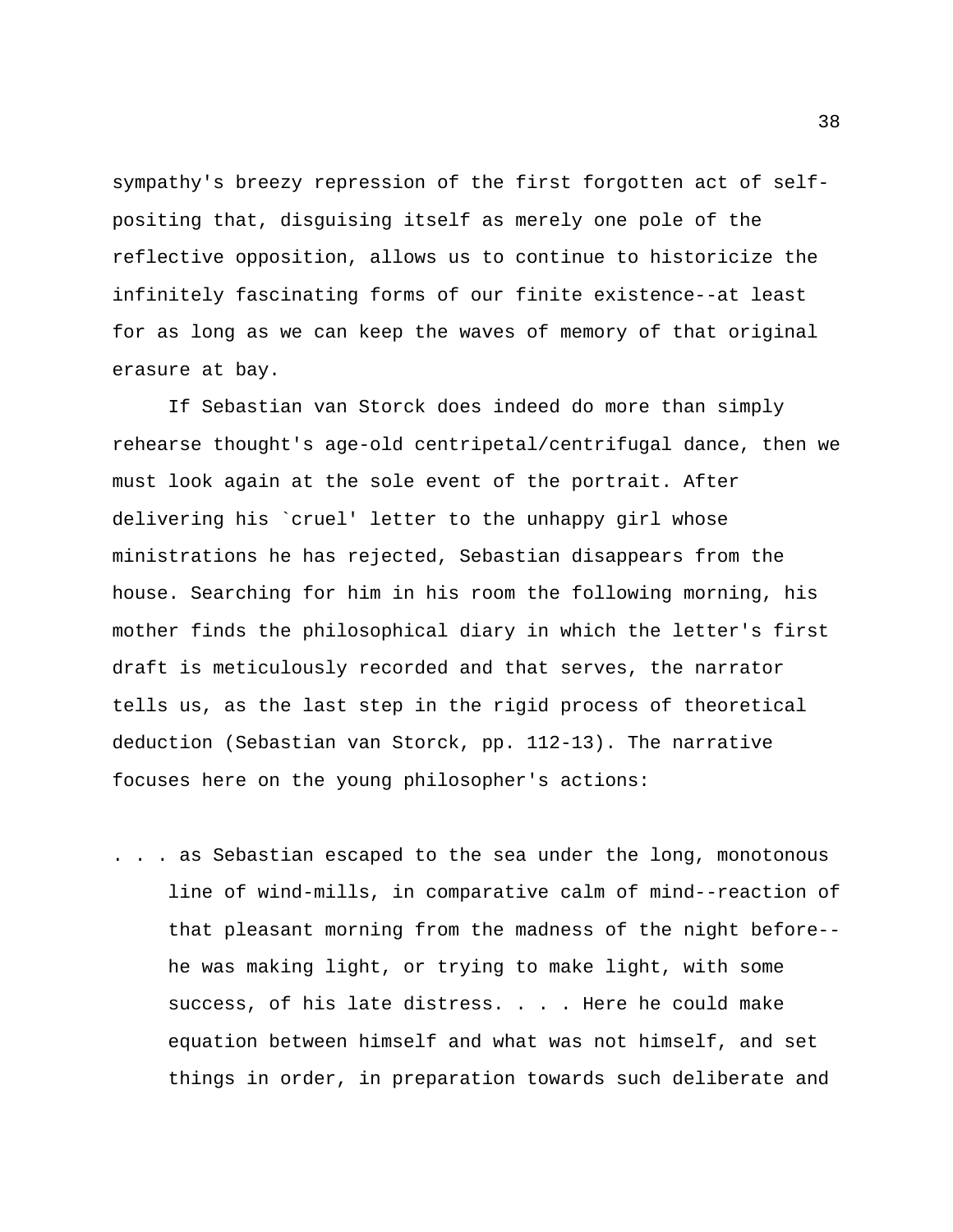final change in his manner of living as circumstances so clearly necessitated. (pp. 113-14)

As I read this passage, the implication seems to be that Sebastian is determined now to commit suicide, the deliberate and final change in his manner of living. Death will be his way of [page 192] restoring the blessed equilibrium that the accident of his life has disturbed. By choosing death, Sebastian will shortcircuit the already short-circuited logic of reflection and return mind to its true, purely theoretical state: mind silently reflecting on mind in its perfectly enclosed and self-enclosing circle, finally removed from the irritations of the ever-widening circle of representations stemming from the first Big Bang of metaphorical positing. And indeed, the next we hear of Sebastian is that he is dead, his body discovered after a storm of Shakespearean proportions.

Am I suggesting, then, that this truly radical event is suicide? Is suicide an act that breaks out of the short circuit of representation, embodying something of a momentary coincidence of practical and theoretical realms that rests on completely other grounds than the consumptive logic of reflection and its necessary forgetting of death? My answer is that I do not know- because one can never know if another's choice will have been a genuine act for them. But my instincts say no. For suicide is the most purely representational act there is, stemming from what is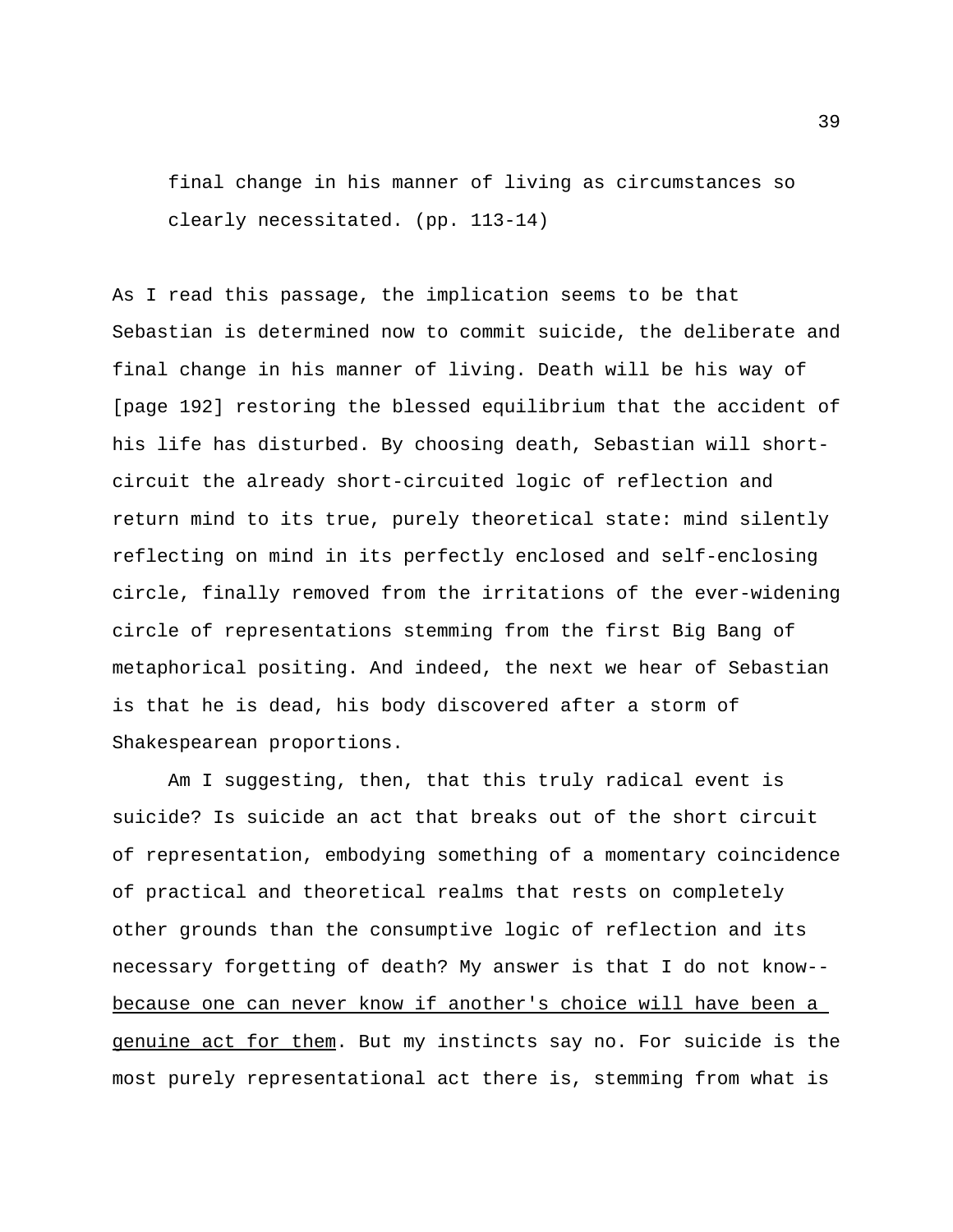perhaps the most fatal and radical misreading of the relation between theoretical and practical realms. What taking one's own life attempts to do is to represent the death that representation must repress, by making it the object of a will. It is therefore, and most paradoxically, the act of forgetting death par excellence: suicide attempts to take what is most radically other about oneself--one's death--and make it one's own. It aims to convert the sheer and utter accident of our individual lives--we cannot know when we are going to die--into necessary substance.

If I am not claiming that it is in his suicide that the ethics of Sebastian's act lie, then where does it lie? Here is what Sebastian's parents found when they came to search for him:

The strong wind changed not again for fourteen days. . . . Only, when the body of Sebastian was found, apparently not long after death, a child lay asleep, swaddled warmly in his heavy furs, in an upper room of the old tower. . . . And it was in the saving of this child, with a great effort, as certain circumstances seemed to indicate, that Sebastian had lost his life. (p. 114)

[page 193] What cannot be ignored here is the way in which Pater leaves us with a major gap in our knowledge of what happened. The central event remains unrepresented, and it is only by supposition--and not even necessarily the most trustworthy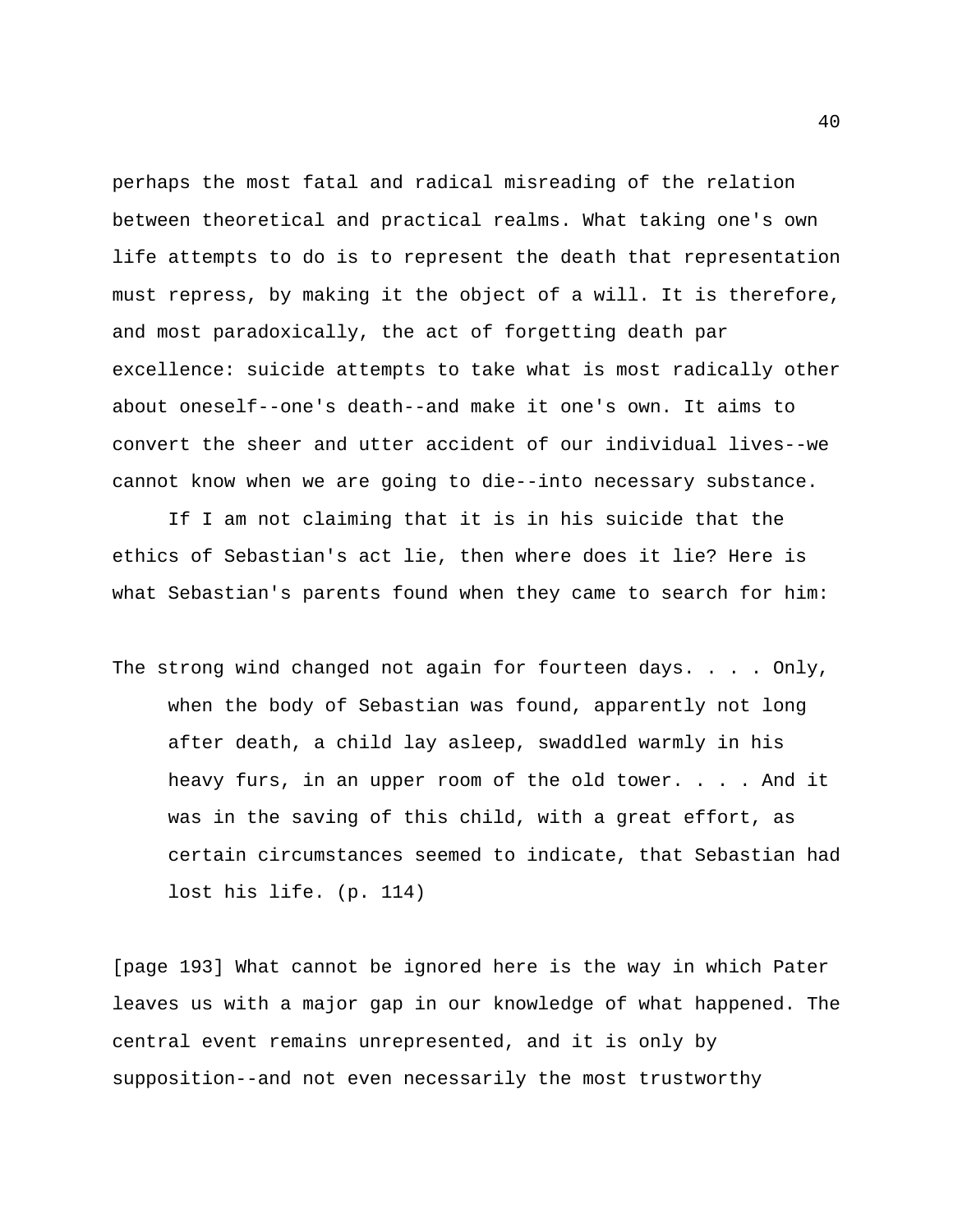supposition, as it seems to generate from Sebastian's parents, neither of whom really understand their son--that we are led to believe that Sebastian sacrificed himself for the child. Hence, if we are to resist the temptation to attribute to our cold young man a sudden change of heart or unexpected surfacing of the sympathetic temperament, then the only other implication we can draw is this: Sebastian does indeed act in accordance with his original, theoretical principles. There is no pedagogical lesson, no reversal or sacrifice. Nevertheless, his death winds up with an additional result, a supplementary product that could not have been foreseen and calculated by or from within his theoretical system. The suggestion would thus be that, while all we are capable of are fully representational acts, there are some acts that have effects in excess of the structure that produced them. Pace the Lear invoked by the storm, something can indeed come from nothing.

What would be the mathematical basis for such a result? Here we must recall equivalence, the central relation of Sebastian's system. Mathematics teaches that one typically makes a distinction between equivalence and identity. While, as we saw, Euclidean equivalence means that things which equal the same thing also equal each other, identity, according to Leibnitz's law, asserts that to be fully identical two things have to be fully interchangeable. To equate two things thus does not necessarily imply their identity, which holds if and only if

41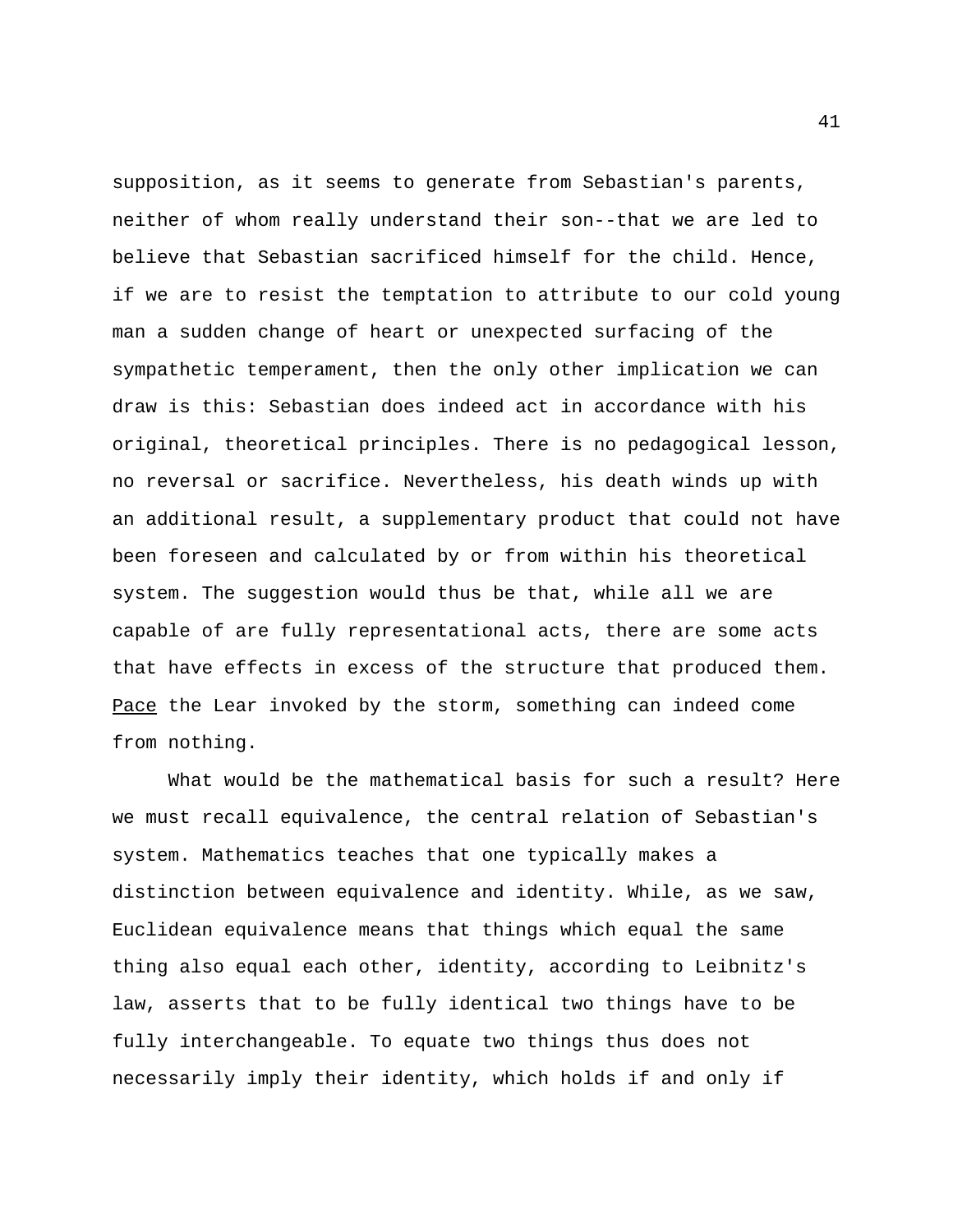every predicate true of one is also true of the other. While identity, therefore, is indeed such a closed tautologous system as Paul de Man finds in metaphor (0 equals 0), equivalence implies no such thing, since 2 minus 2 can equal 0, just as easily as B1 plus 1.

When Pater writes that Sebastian is said to make `equation' between himself and the world, he makes it quite clear that the sameness discovered in this reflection is to be regarded as an equivalence rather than an identity--and, as such, it is to be regarded as an open sentence, as equations are called in mathematics. While each subsequent new series of oppositions [page 194] (or metaphors) generated by reflection is inevitably subject to the slow decaying process of representation that sees both poles gradually worn back down to the zero of equilibrium, the equating process of metaphor itself nevertheless remains open rather than closed, and therefore capable of producing unexpected results (i.e., non-identical relations) that interfere with and break up representation's slow entropic movement toward stasis. A concept from recent evolutionary theory perhaps describes it best: Niles Eldredge and Steven Jay Gould have theorized a punctuated equilibrium, a self-replicating system that alternates between long periods of equilibrium and sudden catastrophic breaks that occur periodically once a sufficient threshold of neutral mutations has been achieved.<sup>36</sup> Occurring at weak spots inside the system (i.e., spots that are invisible to the equating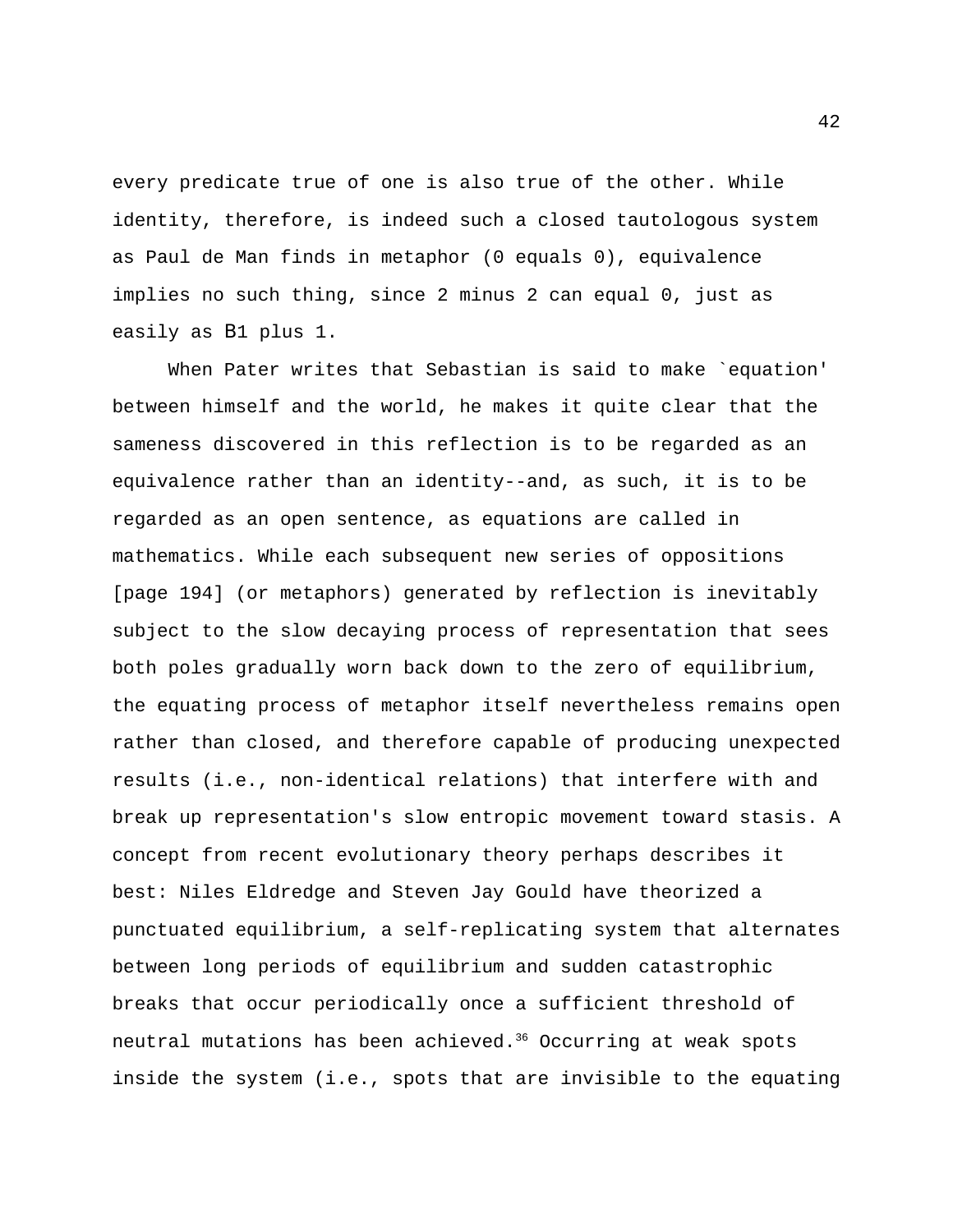eye/I for whom the result is the same zero, whether it is produced by 2 minus 2 or B1 plus 1), these catastrophic breaks result from the buildup of such indifferent differences and are therefore, in a very strong sense, internally generated by the system itself rather than by an intentional (representational) act of positing.

While it may seem like a minor distinction, conceiving of metaphor in terms of equivalence rather than identity nevertheless possesses certain significant implications. First, it suggests a productive alternative to de Man's conception of metaphor as a tautology and enables us to begin to recover this trope for a post-deconstructive ethical project. In this case, metaphor offers itself as a reflective trope that is nevertheless capable of producing the internal differences necessary to open out a seemingly closed system to genuine change (or rebirths, in Pater's terms). As a series of equivalences, the metaphorical dialectic of thought need revolve no longer in a frozen, stultifying circle that gains its illusion of movement only through a series of forgettings, each of which leads inexorably back to the primary forgetting of the original short-circuit that [page 195] gave the reflective cycle its first electrifying jolt and set it in motion. For, as Sebastian's (purely representational) act seems to imply, each new forgetting of difference that constitutes the metaphorical equivalence may build up minimal disparities in the system in such a way that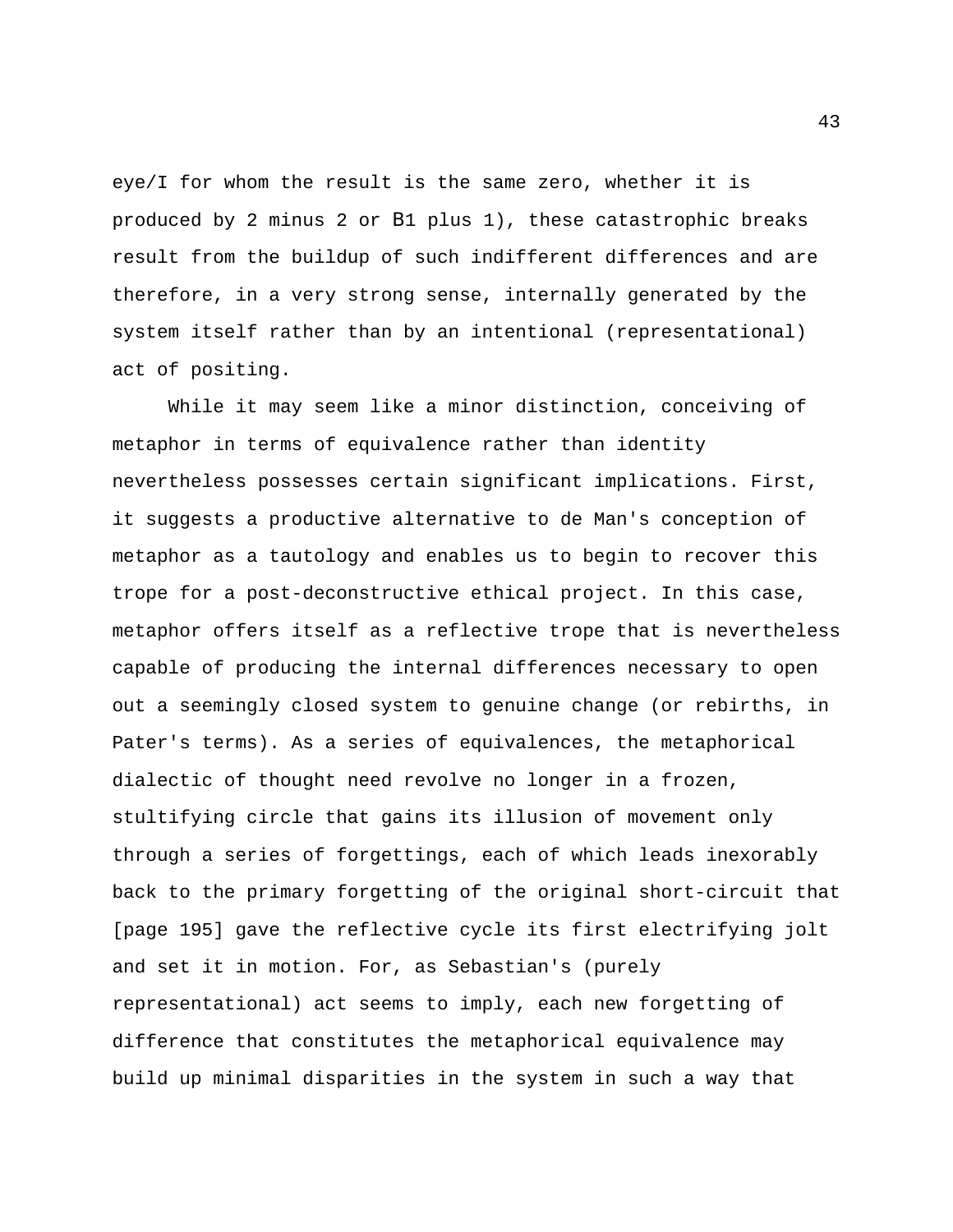they make that representational system capable of non-illusory movement or change.

Second, such a conceptualization enables us to conceive of ethical action in a way that is neither a naive expectation of a continuity between practical and theoretical reason nor a radical, unpredictable (and a-theoretical) break or rupture with reason--the position that critics have implicitly taken when they have read Sebastian's portrait as a lesson in corrective ethics. As Pater has painstakingly shown in Sebastian's metaphorical dialectic, to the extent that an act is initiated by mind it can never escape the reflective circle--there is no direct path between the theoretical and practical realms that Sebastian's tutor envisages. Nevertheless, because reflection is generated through the resemblances of equivalences rather than identities, acts can occur that produce results that escape the icy grip of the representational consciousness and take place in the world. The ethical lesson of Sebastian van Storck, in other words, is rather different from the one that critics have traditionally taken. Rather than a lesson in reversal, Pater's portrait of Sebastian suggests a need to persevere in our theoretical endeavors and, in so doing, to continue to equate principle and action or metaphorize it (in this now non-tautologous sense), even while we--including moderns equally as tragic as Sebastian and Coleridge--cannot escape the knowledge that such a relation will only ever be purely representational, a product of mind.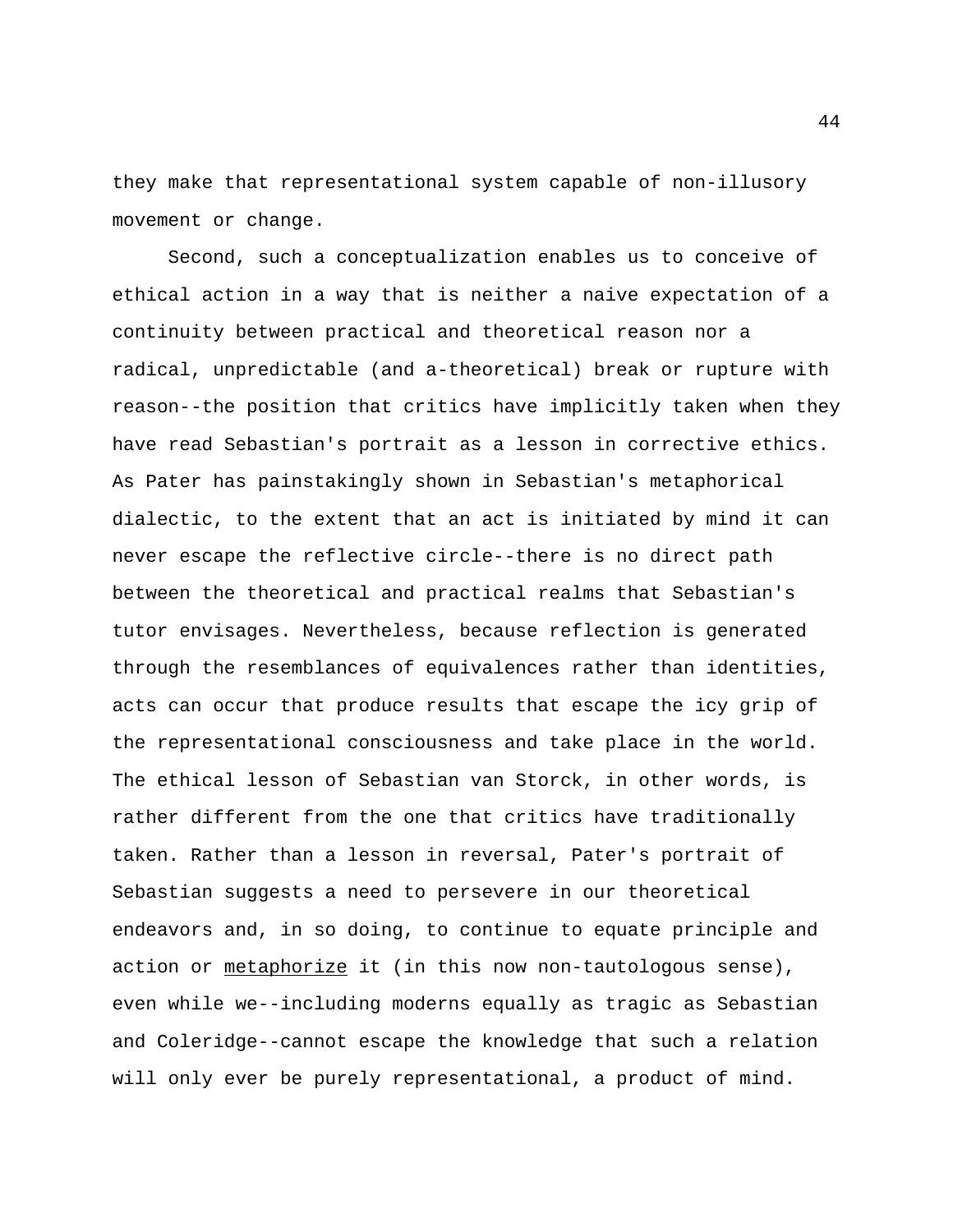Nevertheless, although we can never know in advance what the effects of our actions will be (whether or not they will generate such an excessive result and, hence, be ethical), such a metaphorically driven act is no leap into the faith of an absolute unknown, since it is guided by an equivalence that enables us to act as if the bridge between the mind and world were real.

This last point then raises the issue that I mentioned earlier, one that has recently been doing the rounds in ethical criticism, namely, the possibility and desirability of resurrecting a [page 196] so-called universalist ethic.<sup>37</sup> Insofar as theoretical philosophy and the poetic sympathy derive opposing positive and negative products from the zero sum of life's equation, their positions appear radically divergent. Yet, as we have seen, each remains equally dedicated to an originary forgetting, and it is precisely in their mutual fidelity to this forgetting that both forms of representation appear to enjoy a relation of equivalence. What Sebastian's portrait might therefore help us to see is an unexpected continuity between what one typically regards as the two divergent theoretical approaches of deconstruction and the new historicism, a continuity that is found in their mutual remembering to forget. The stakes of their principal theoretical differences lie, that is, not in one's remembering and the other's forgetting of what we might now call history (the charge long leveled at deconstruction); rather, the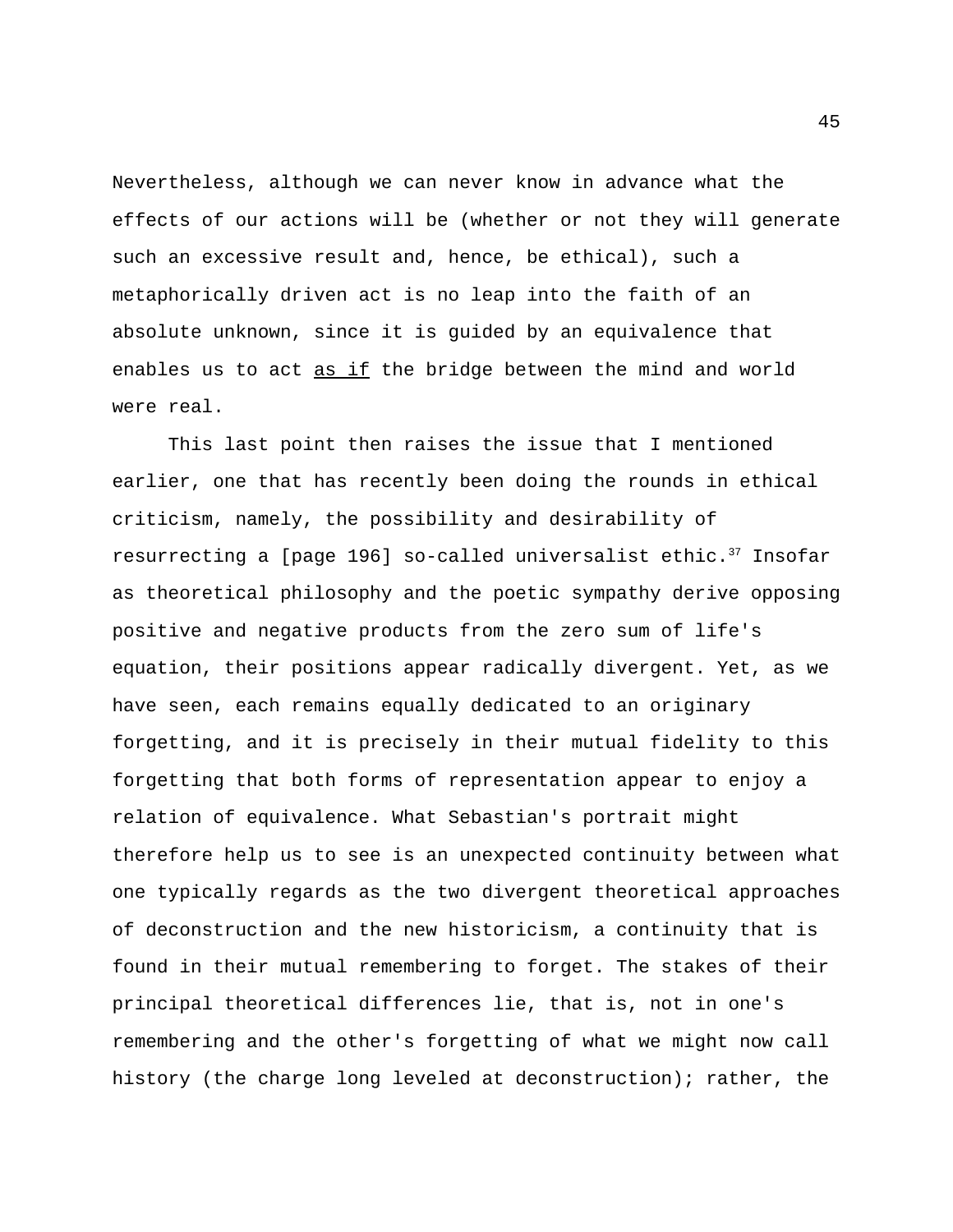differences lie in the two divergent but equivalent modes in which both of these theoretical approaches agree to forget. The way in which the new historicism forgets is through its repression of the first moment of positing that originally equated the two incompatible realms of theory and action, while the deconstructive forgetting is of a different kind, one that straddles the point of passage between the two uncomplimentary systems through the strange form of (double) vision that psychoanalysis calls perversion. As my use of psychoanalytic terminology implies, these two modes of forgetting are themselves implicitly ethical stances, two equivalently ethical modalities by which one can be faithful to forgetting.

But this continuity or equivalence also enables me to assert that both theoretical approaches in fact could, if they wished, lay claim to a non-relativist or universalist ethics. To the extent that for neither theoretical approach is there a possibility of stepping outside our representational system- i.e., there is no ultimate way of bridging the immeasurable gulf between our theoretical and practical realms--both deconstruction and the new historicism remain resolutely materialist in their concerns. [page 197] Yet in their mutual, even militant, refusal not to forget to forget, each demonstrates a fidelity to something that cannot be represented within our representational system. What we call history remains perpetually lost to us: we can never literally remember (in the sense of re-member) it, but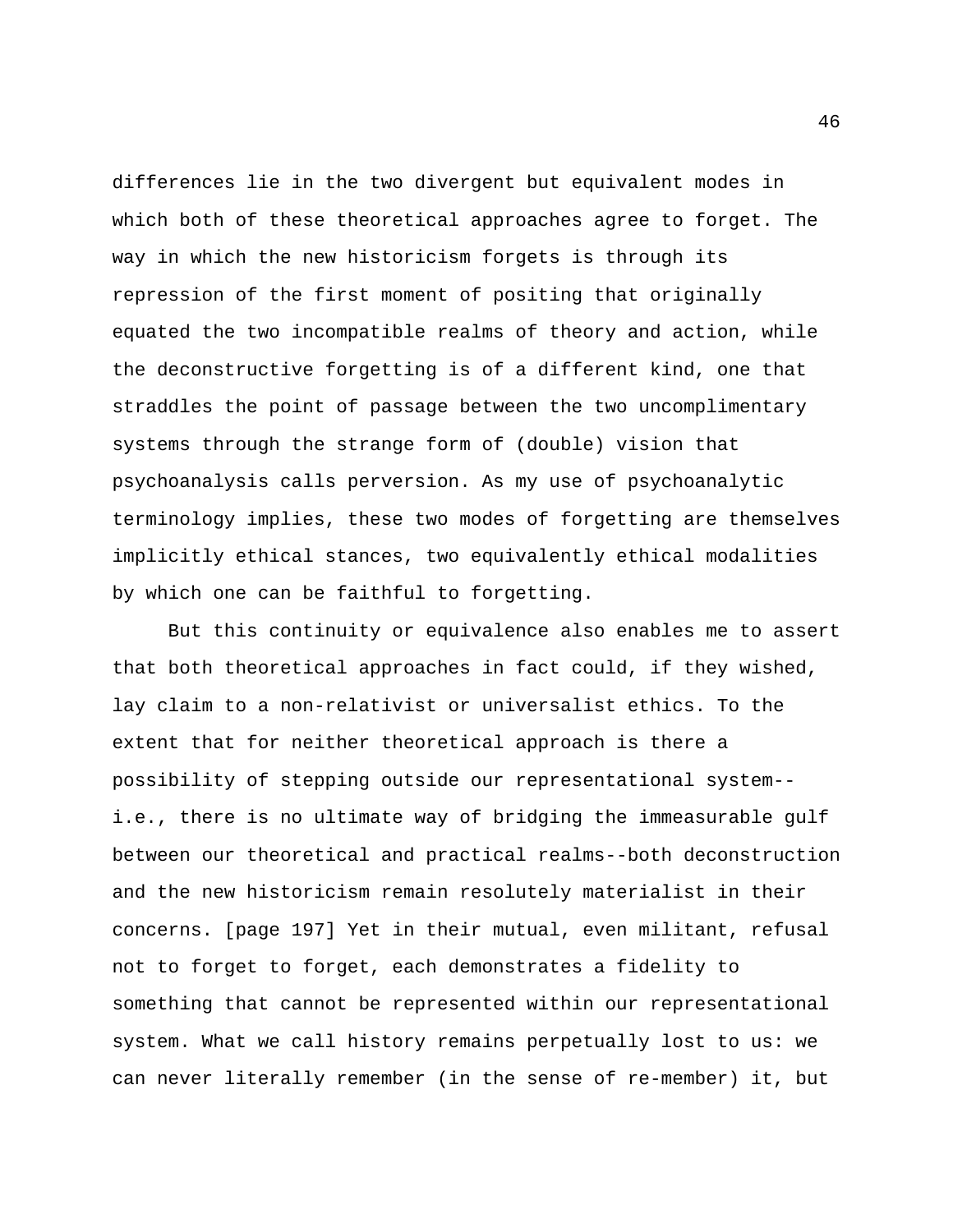in our critical remembering not to forget the past we glimpse what Étienne Balibar has called the double inscription of causes.<sup>38</sup> Thus we are neither fully inside nor outside representation, and it is this fact that enables us to perform acts that touch the Real, as a Lacanian would say--acts that break out of the idealist circle.

My closing suggestion, therefore, is that it is metaphor, not deconstruction's favored metonymy, that must be (re-)activated as the foundational trope of an ethical forgetting. Erasing the difference between dissimilar objects, metaphor purports to bridge the Kantian divide. Yet while this must always, as we have seen, remain an illusory bridge, metaphor's equivalences nevertheless permit miniscule changes and differences to build up inside our representational system. Given a sufficient number, these imperceptible differences can mount up to produce the unexpected, epoch-changing shifts in representational structures that Pater again and again documents through his privileged historical figures.<sup>39</sup> But it is perhaps in the Imaginary Portraits that these figures fully assume their true form as the metaphors of history that they are.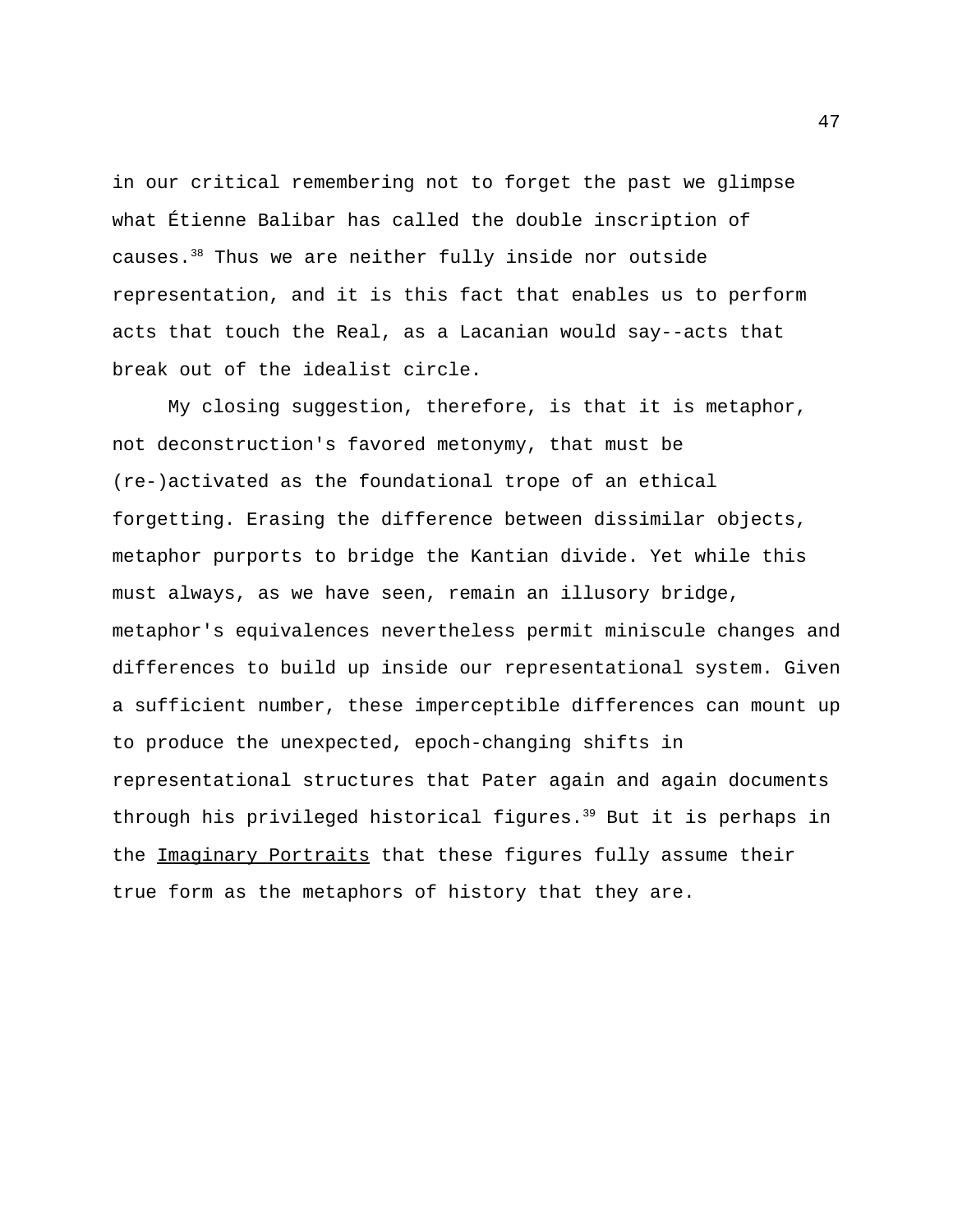#### NOTES

I dedicate this to the memory of my dear friend Sam Gillespie. I wish to thank my fellow members of the FWO project on Metaphor and Metonymy at Ghent University, Belgium, Gert Buelens, Benjamin Biebuyck and Ortwin de Graef for their helpful comments on earlier drafts of this essay.

<sup>1</sup> Walter Pater, APostscript, in his Appreciations, with an Essay on Style (London: Macmillan and Co., 1922), pp. 261, 244.

<sup>2</sup> See White, Tropics of Discourse: Essays in Cultural Criticism (Baltimore: Johns Hopkins Univ. Press, 1978).

<sup>3</sup> See for example de Man's extended discussion of metaphorical identity in The Epistemology of Metaphor, in Paul de Man, Aesthetic Ideology, ed. Andrzej Warminski (Minneapolis: Univ. of Minnesota Press, 1996), pp. 34-50.

<sup>4</sup> See Gert Buelens, The Ethics of Metonymy, in Fiction and Ethics, special issue of Studia Germanica Gandensia, ed. Benjamin Biebuyck, Jürgen Pieters, and Alexander Roose (Gent: Academia, 2002), pp. 18-27.

<sup>5</sup> See for example the recent issue of <u>Diacritics</u>, 32, no. 2 (2002), dedicated to universalism.

 $6$  Alain Badiou, Ethics: An Essay on the Understanding of Evil, trans. Peter Hallward (London and New York: Verso, 2001), p. 28. See also Alain Badiou, Saint Paul: The Foundation of Universalism, trans. Ray Brassier (Stanford: Stanford Univ.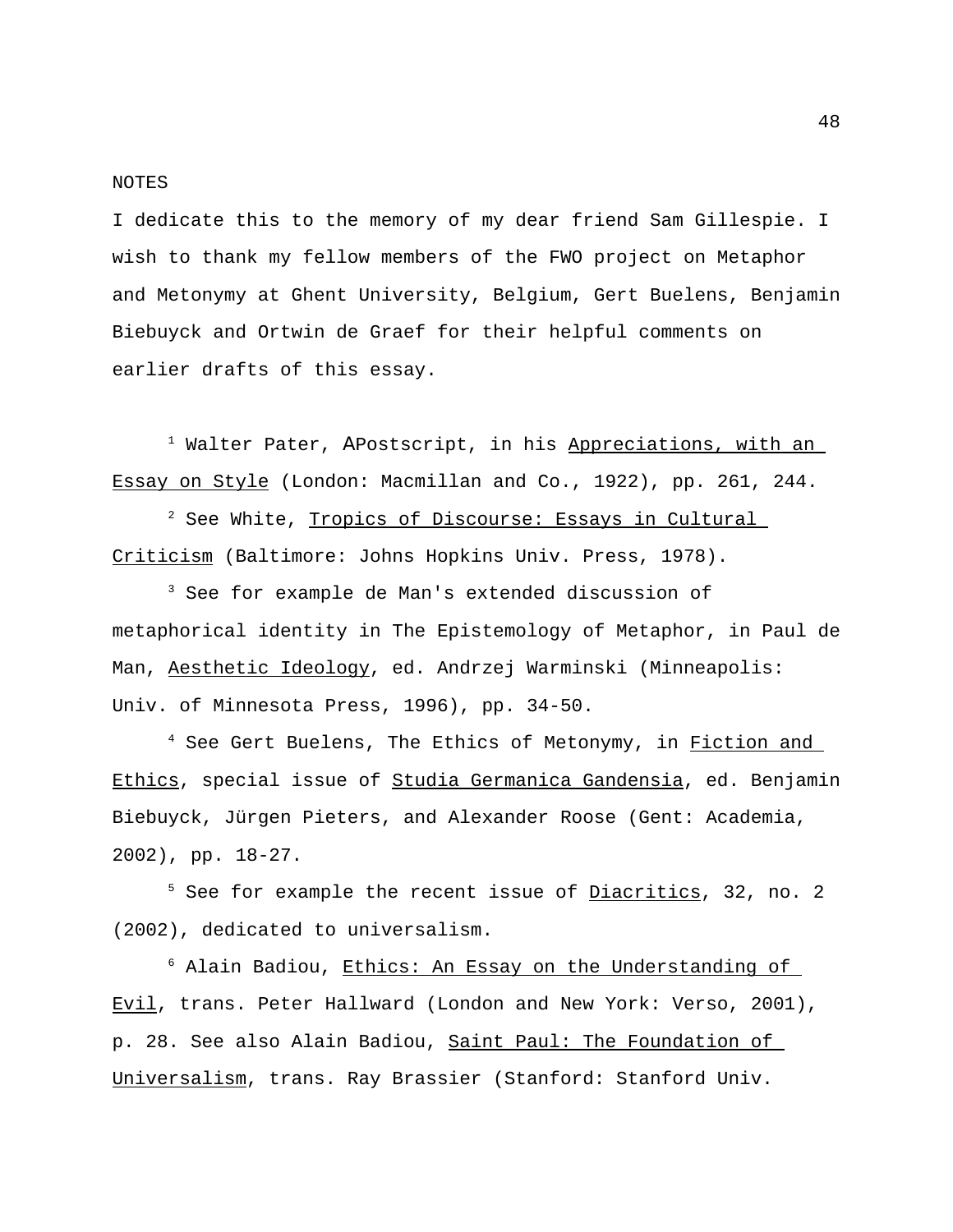Press, 2003).

<sup>7</sup> See Immanuel Kant, <u>Critique of Judgment</u>, trans. J. H. Bernard (New York: Hafner Press, 1951), p. 12.

<sup>8</sup> See William Wordsworth, The Prelude (1805), in his The Thirteen-Book APrelude, ed. Mark L. Reed, 2 vols. (Ithaca: Cornell Univ. Press, 1991), I, 315 (Book XIII, l. 69).

<sup>9</sup> The most influential theorist of metaphor as a trope of freedom is Paul Ricoeur; see especially his The Rule of Metaphor: Multi-Disciplinary Studies of the Creation of Meaning in Language, trans. Robert Czerny with Kathleen McLaughlin and John Costello (Toronto: Univ. of Toronto Press, 1977).

 $10$  The 1980s in particular saw a burst of publication in Pater studies. Important works include Perry Meisel, The Absent Father: Virginia Woolf and Water Pater (New Haven: Yale Univ. Press, 1980); F. C. McGrath, The Sensible Spirit: Walter Pater and the Modernist Paradigm (Tampa: Univ. of South Florida Press, 1986); and Robert Keefe and Janice A. Keefe, Walter Pater and the Gods of Disorder (Athens: Ohio Univ. Press, 1988). In the 1990s, in addition to Jonathan Loesberg, Aestheticism and Deconstruction: Pater, Derrida, and de Man (Princeton: Princeton Univ. Press, 1991), significant contributions to Pater studies by way of sexuality were made by Linda Dowling and Richard Dellamora. See, for example, Linda Dowling, Hellenism and Homosexuality in Victorian Oxford (Ithaca: Cornell Univ. Press, 1994); and Richard Dellamora, Masculine Desire: The Sexual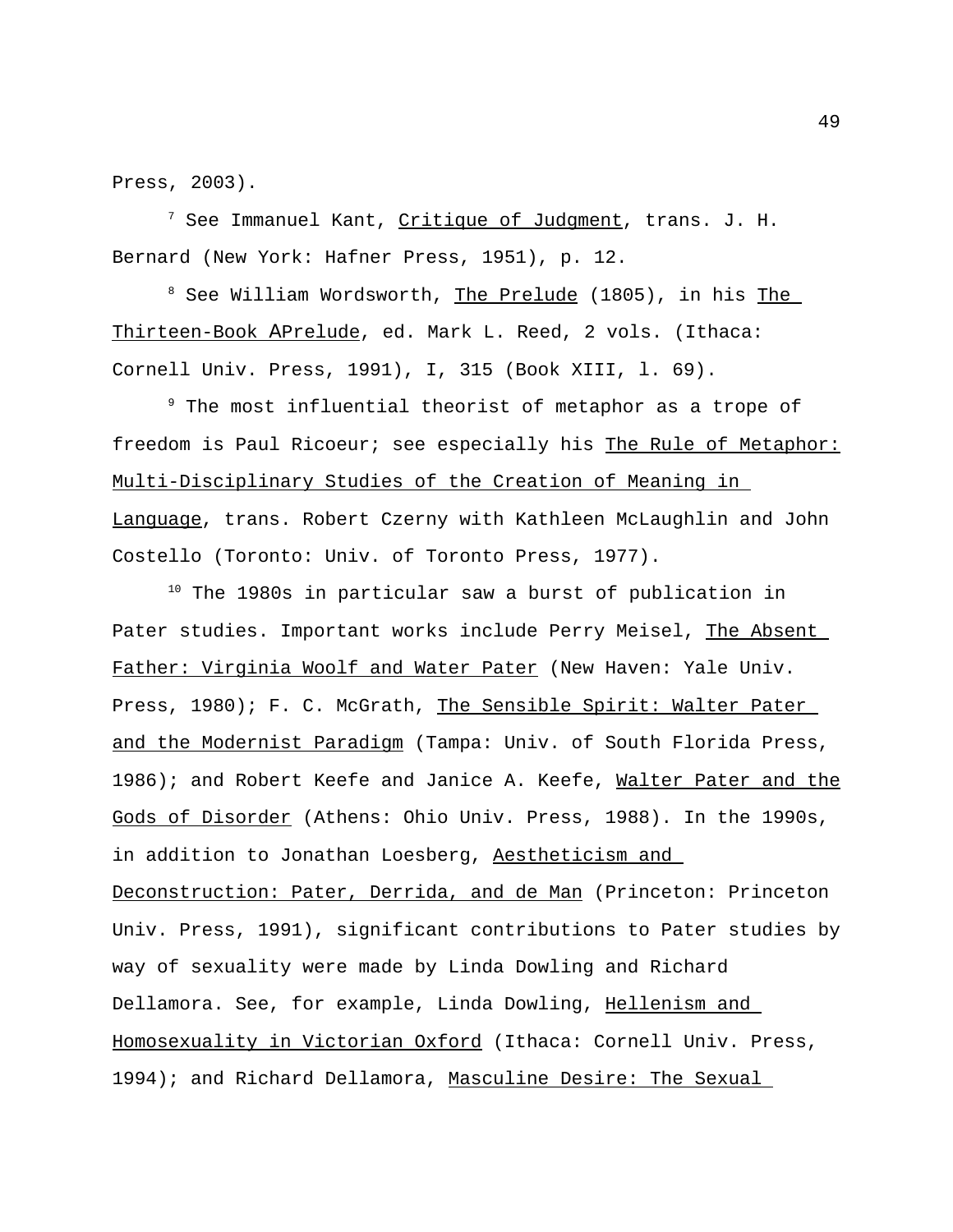Politics of Victorian Aestheticism (Chapel Hill: Univ. of North Carolina Press, 1990). See also Herbert Sussman, Victorian Masculinities: Manhood and Masculine Poetics in Early Victorian Literature and Art (Cambridge: Cambridge Univ. Press 1995); and James Eli Adams, Dandies and Desert Saints: Styles of Victorian Masculinity (Ithaca: Cornell Univ. Press, 1995). The recent collection Walter Pater: Transparencies of Desire, ed. Laurel Brake, Lesley Higgins, and Carolyn Williams (Greensboro, N.C.: ELT Press, 2002), has encouraged critical attention to focus on Pater's prose as what one critic calls a poetics of obliquity (see James Eli Adams, Transparencies of Desire: An Introduction, in Walter Pater: Transparencies of Desire, p. 3). As a selfstyled Epicurean, Pater should also be regarded as a nodal (if largely overlooked) point in a contemporary reevaluation of latenineteenth- and twentieth-century materialism inspired by Gilles Deleuze's alternative histories of thought. Such an alternative history would give pride of place to Spinoza and Leibniz rather than Descartes, and Kierkegaard rather than Hegel, as well as tracing an alternative representational paradigm through Stoic and Epicurean rather than Aristotelian concepts. In his portraits of Sebastian van Storck, Duke Carl of Rosenmold, Denys l'Auxerrois, and `Antony' Watteau of A Prince of Court Painters, Pater appears to be similarly concerned with tracing the alternative philosophical and aesthetic history of a specifically modern materialism.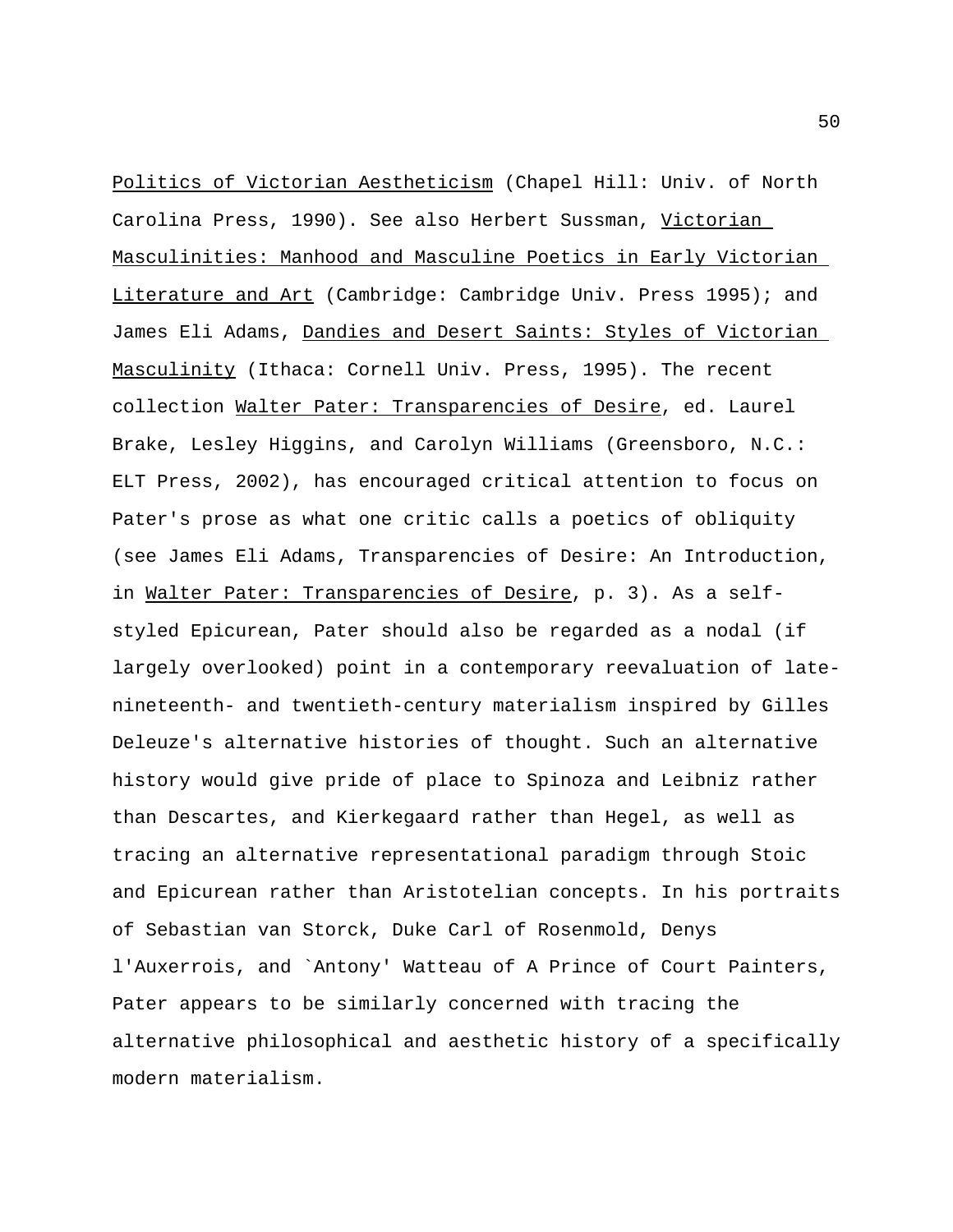$11$  Laurel Brake and Ian Small update this line-up in their essay Pater in the 1990s when they outline a division in the critical tradition between, on the one hand, emphases on language as a system, by attention to discourses other than simply the `literary,' and by the tolerance of disruption, plurality, and self-consciousness within texts, and, on the other hand an interest in the production and reception of works which in its turn has led to a reassessment of the importance of Pater's career as a teacher, and a renewed interest in his transactions with publishers and late nineteenth-century publishing institutions, particularly the periodical press (Laurel Brake and Ian Small, Pater in the 1990s, in Pater in the 1990s, ed. Brake and Small [Greensboro, N.C.: ELT Press, 1991], p. xv). It is not difficult to recognize this division as the same division that I am exploring here in the opposition between the deconstructive and the new historicist embraces of Pater.

<sup>12</sup> J. Hillis Miller, Walter Pater: A Partial Portrait, Daedalus, 105, no. 1 (1976), 97, 112.

<sup>13</sup> See Sprinker, The Current Conjuncture in Theory, College English, 51 (1989), 825-31. Sprinker argues for a joint deconstructive and Marxist paternity for the new historicism.

<sup>14</sup> Williams argues that for Pater the simplest act of perception is an aesthetic act, and that history itself is in part the result of an aesthetic reconstruction (Carolyn Williams, Transfigured World: Walter Pater's Aesthetic Historicism [Ithaca: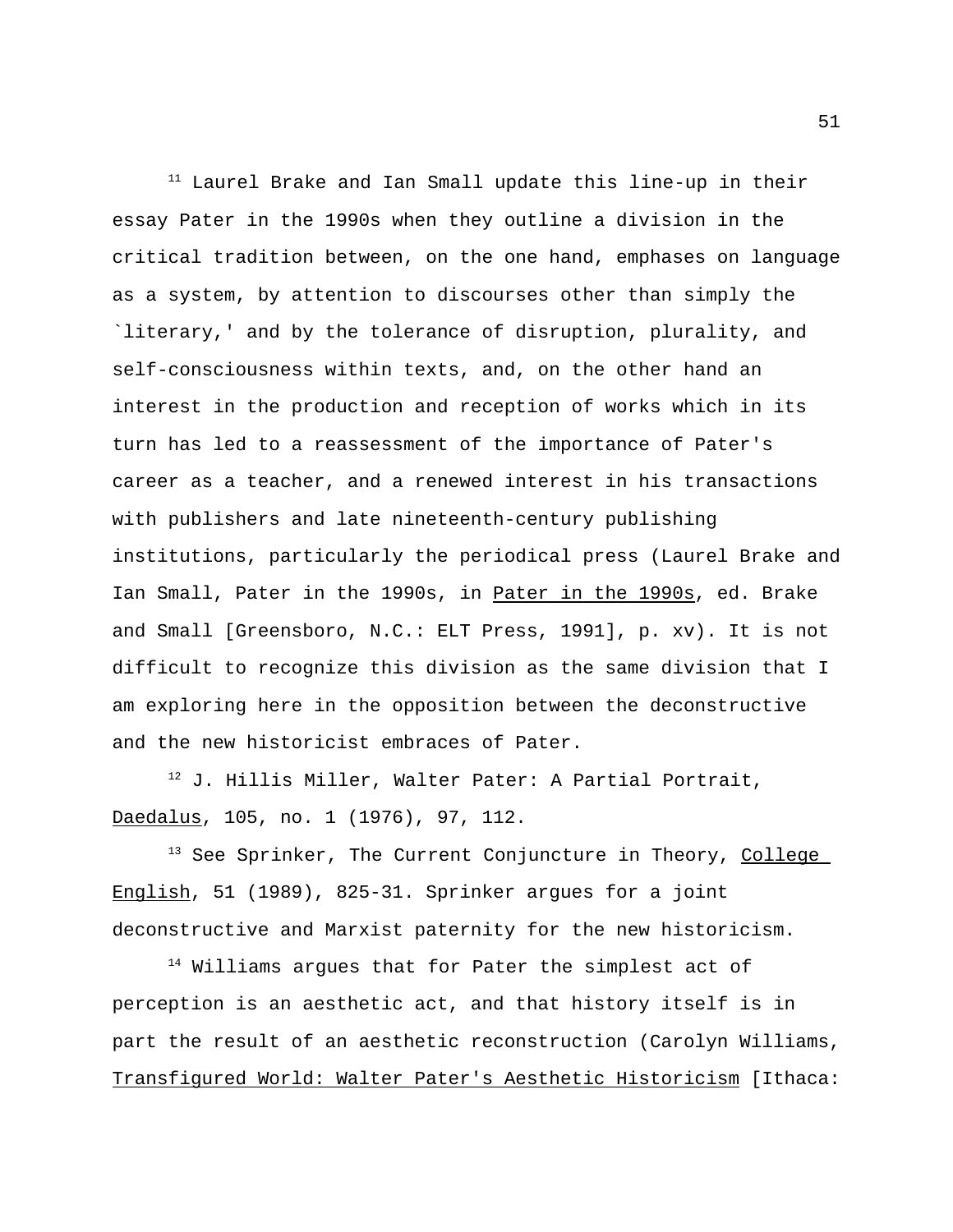Cornell Univ. Press, 1989], pp. 3-4). Implicitly following Pater's lead, she describes how she is concerned . . . with the figurative construction of retrospection (Transfigured World, p. 10).

<sup>15</sup> Deconstruction must of course do this too if it is to avoid the new historicist and Marxist and feminist charge--i.e., that it is an a-political, idealist form of textual navel gazing. To state it simply, the principal difference in the way in which the new historicism and deconstruction perform the necessary act of self-doubling that enables them to assume a speaking position lies in their vastly different notions of what constitutes materiality. For all of the new historicism's sophistication about the discursive construction of reality, my sense of the new historicism is that it remains at some level committed to a really existing (i.e., phenomenal) reality out there that can be grasped by our cognitive processes. For deconstruction, in contrast, the material is a name for something that precisely escapes all of our cognitive attempts to grasp it--i.e., a nonphenomenal materiality. To explain de Man's highly idiosyncratic notion of materiality would require far more space than is permitted in a footnote; the starting point would have to be de Man's seminal late essay Phenomenality and Materiality in Kant, in Aesthetic Ideology, pp. 70-90. See also Miller's thoughtful reflection on it: J. Hillis Miller, Paul de Man as Allergen, in Material Events: Paul de Man and the Afterlife of Theory, ed. Tom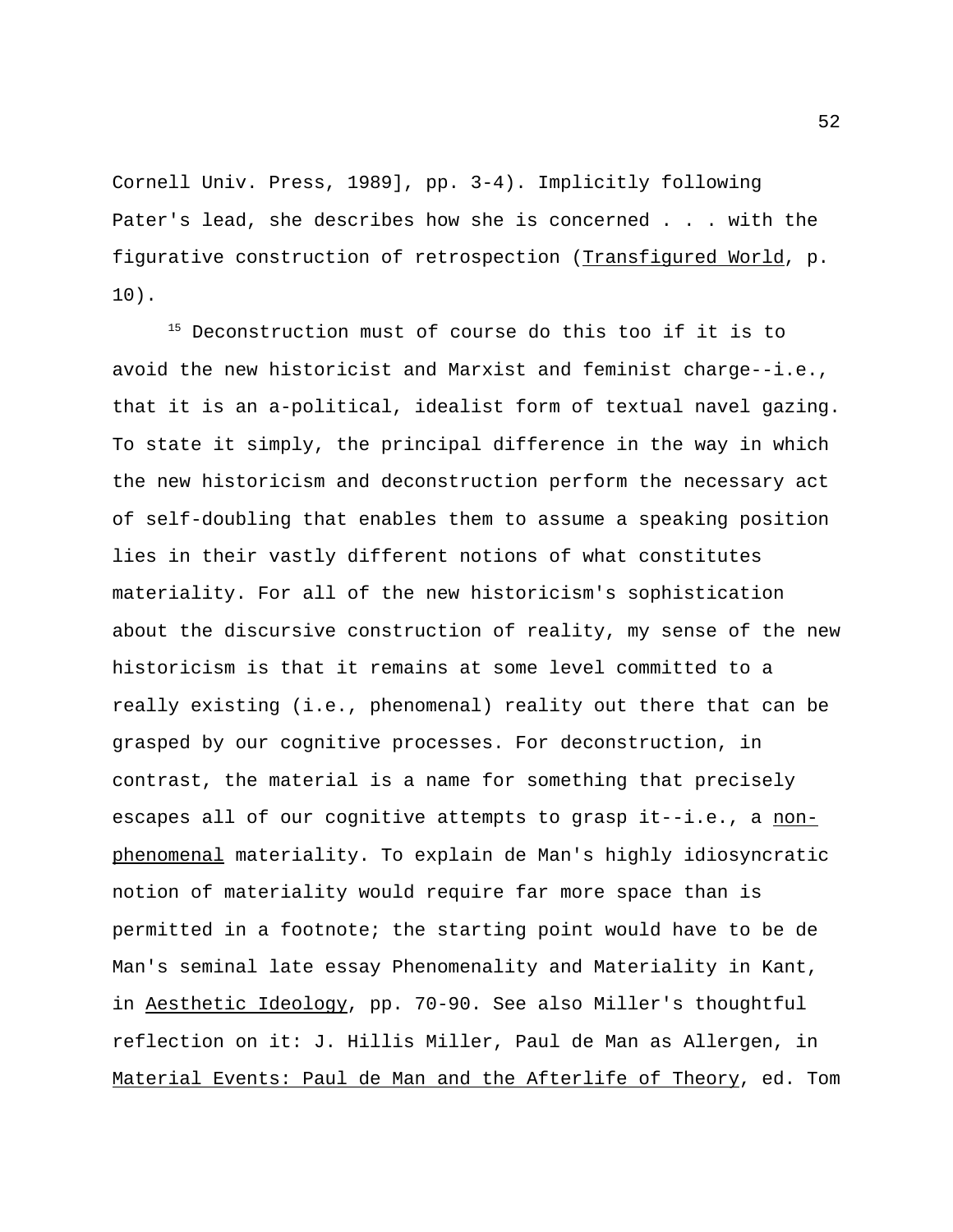Cohen, et. al. (Minneapolis: Univ. of Minnesota Press, 2001), pp. 183-204.

<sup>16</sup> Hohendahl, A Return to History? The New Historicism and Its Agenda, New German Critique, no. 55 (1992), 99.

 $17$  In the (necessarily limited) line-up that I have just offered, Loesberg devotes only a footnote to the portraits (see Aestheticism and Deconstruction, p. 203, n. 11). And while Carolyn Williams discusses a number of the uncollected portraits, she makes no reference in Transfigured World to the group of four that Pater published with Macmillan under the title Imaginary Portraits in 1887. True to his titular promise, Miller in his Daedalus essay deals only partially with the portraits in his essay, devoting the bulk of his attention to Marius the Epicurean and The Myth of Demeter and Persephone (1876, 1895) in his reading of Pater's use of personification. Thus Gerald C. Monsman's fourth chapter in his Pater's Portraits remains the best and most comprehensive analysis (see Monsman, Pater's Portraits: Mythic Pattern in the Fiction of Walter Pater [Baltimore: Johns Hopkins Press, 1967], pp. 99-138). This is not to say, however, that no important work has yet been done on the portraits: see for example, Steven Connor, Myth as Multiplicity in Walter Pater's Greek Studies and `Denys L'Auxerrois, Review of English Studies, 34 (1983), 28-42; William F. Shuter, The Arrested Narrative of `Emerald Uthwart,' Nineteenth-Century Literature, 45 (1990), 1-25; M. F. Moran, Pater's Mythic Fiction: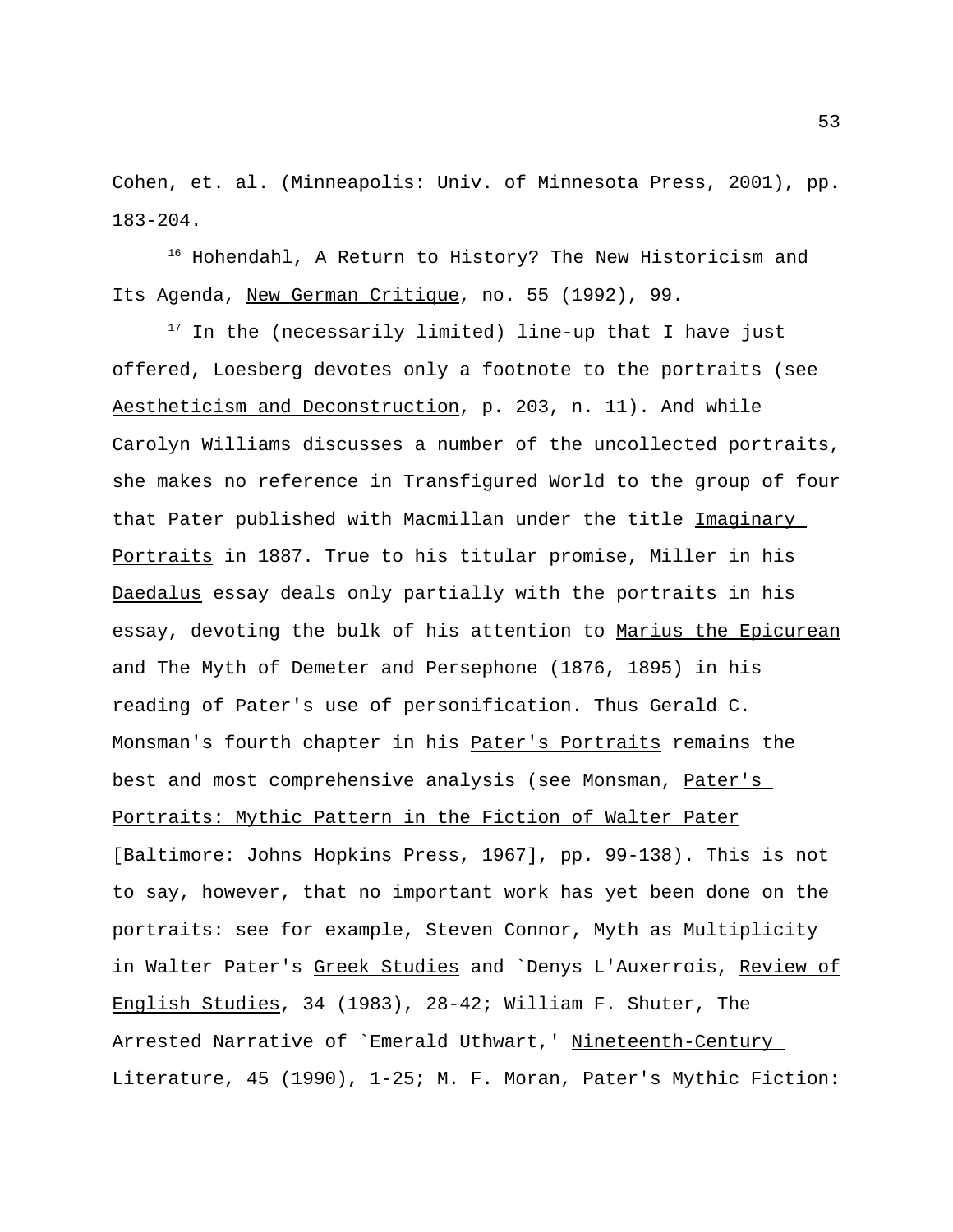Gods in a Gilded Age, in Pater in the 1990s, pp. 169-88; and Jay B. Losey, Epiphany in Pater's Portraits, English Literature in Transition, 1880-1920, 29 (1986), 297-308. Billie Andrew Inman also deserves special note for her extended reading of the portrait of Sebastian van Storck (see Inman, `Sebastian van Storck': Pater's Exploration into Nihilism, Nineteenth-Century Fiction, 30 [1976], 457-76).

<sup>18</sup> Walter Pater, Sebastian Van Storck, in his <u>Imaginary</u> Portraits (London: Macmillan, 1910), p. 111. Further references are to this edition and are included in the text.

<sup>19</sup> Inman provides a useful summary of the critical tradition that sees Sebastian as a Paterian version (and distortion) of Spinoza, although her own preference is for Schopenhauer (see Inman, `Sebastian van Storck': Pater's Exploration into Nihilism).

<sup>20</sup> See Dowling, Walter Pater and Archaeology: The Reconciliation with Earth, Victorian Studies, 31 (1988), 211.

<sup>21</sup> Walter Pater, The Genius of Plato, in his Plato and Platonism: A Series of Lectures (London: Macmillan and Co., 1893), p. 132.

<sup>22</sup> Walter Pater, Coleridge, in Appreciations, pp. 86-87.

<sup>23</sup> Euclid, The Thirteen Books of Euclid's Elements, 2d ed., 3 vols., ed. and trans. Thomas Heath (Cambridge: At the Univ. Press, 1926), I, 155.

24 See Adorno, Negative Dialectics, trans. E. B. Ashton (New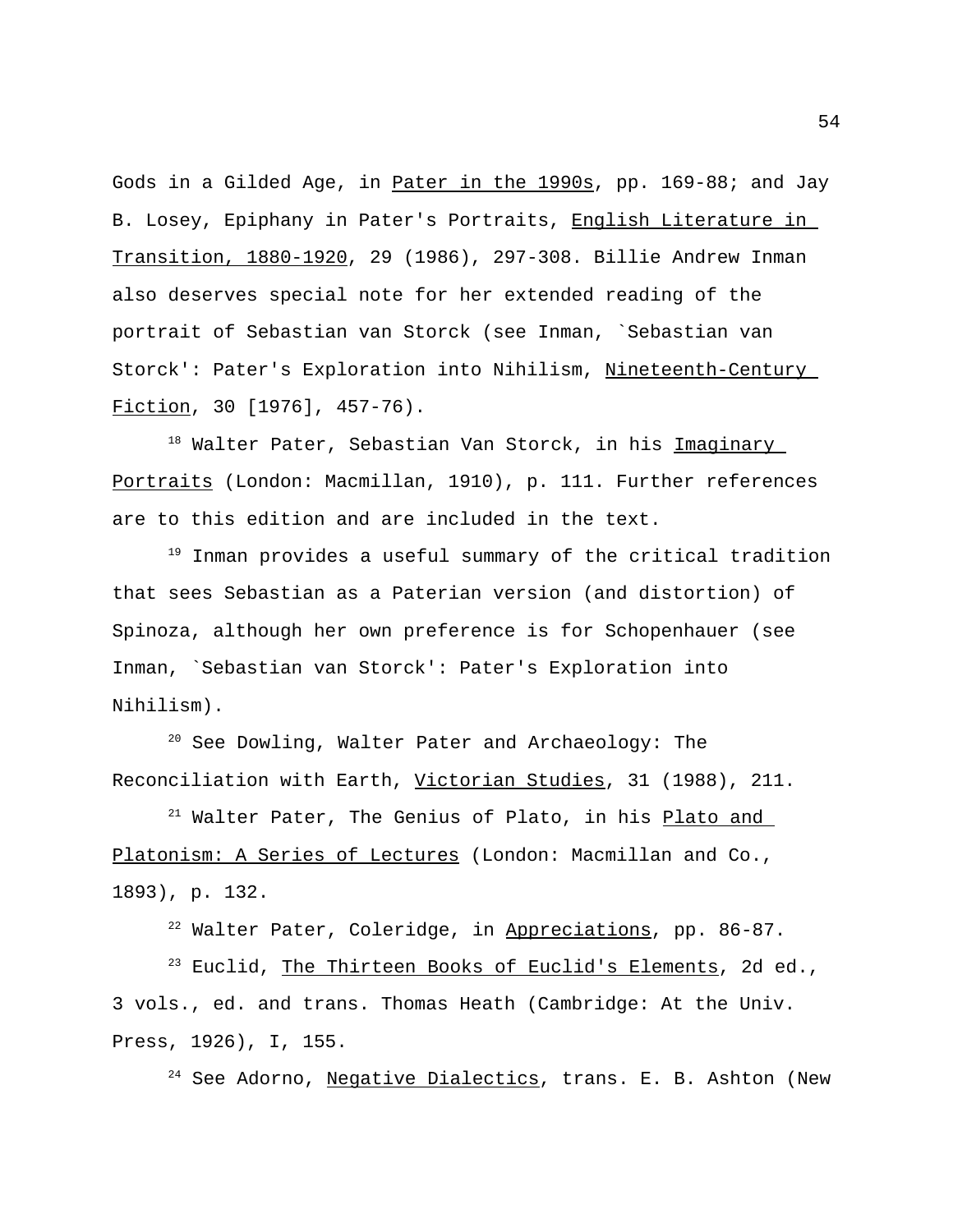York: Continuum, 1973), p. 149.

<sup>25</sup> Étienne Bonnot de Condillac, <u>Essai sur l'origine des</u> conaissances humaines (1746); quoted in Paul de Man, Epistemology of Metaphor, p. 43 (de Man's translation).

 $26$  Friedrick Nietzsche, Über Wahrheit und Lüge im aussermoralischen sinne; quoted in Paul de Man, Epistemology of Metaphor, p. 43 (de Man's translation).

 $27$  Condillac,  $Essa\overline{1}$ ; quoted in de Man, Epistemology of Metaphor, p. 45.

<sup>28</sup> See Slavoj ∫i ek's own take on idealism in his The Indivisible Remainder: An Essay on Schelling and Related Matters (London and New York: Verso, 1996).

<sup>29</sup> Billie Inman goes so far as to say: It seems obvious to me that Pater intended the reader to be shocked by Sebastian's passion for Schwindsucht, or the death of all humanity by quick consumption (`Sebastian van Storck': Pater's Exploration into Nihilism, p. 472).

<sup>30</sup> Walter Pater, Diaphaneité (1864), in his <u>Miscellaneous</u> Studies: A Series of Essays (London: Macmillan and Co., 1910), p. 248. As a subgenre of the Victorian short story, the Imaginary Portraits have typically been read through the tradition of aesthetic fiction pioneered by Dante Gabriel Rossetti, William Morris, and Simeon Solomon. But while for these writers the central characters obtain what Elisa Bizzotto calls a final revelatory moment which seems to quench their existential and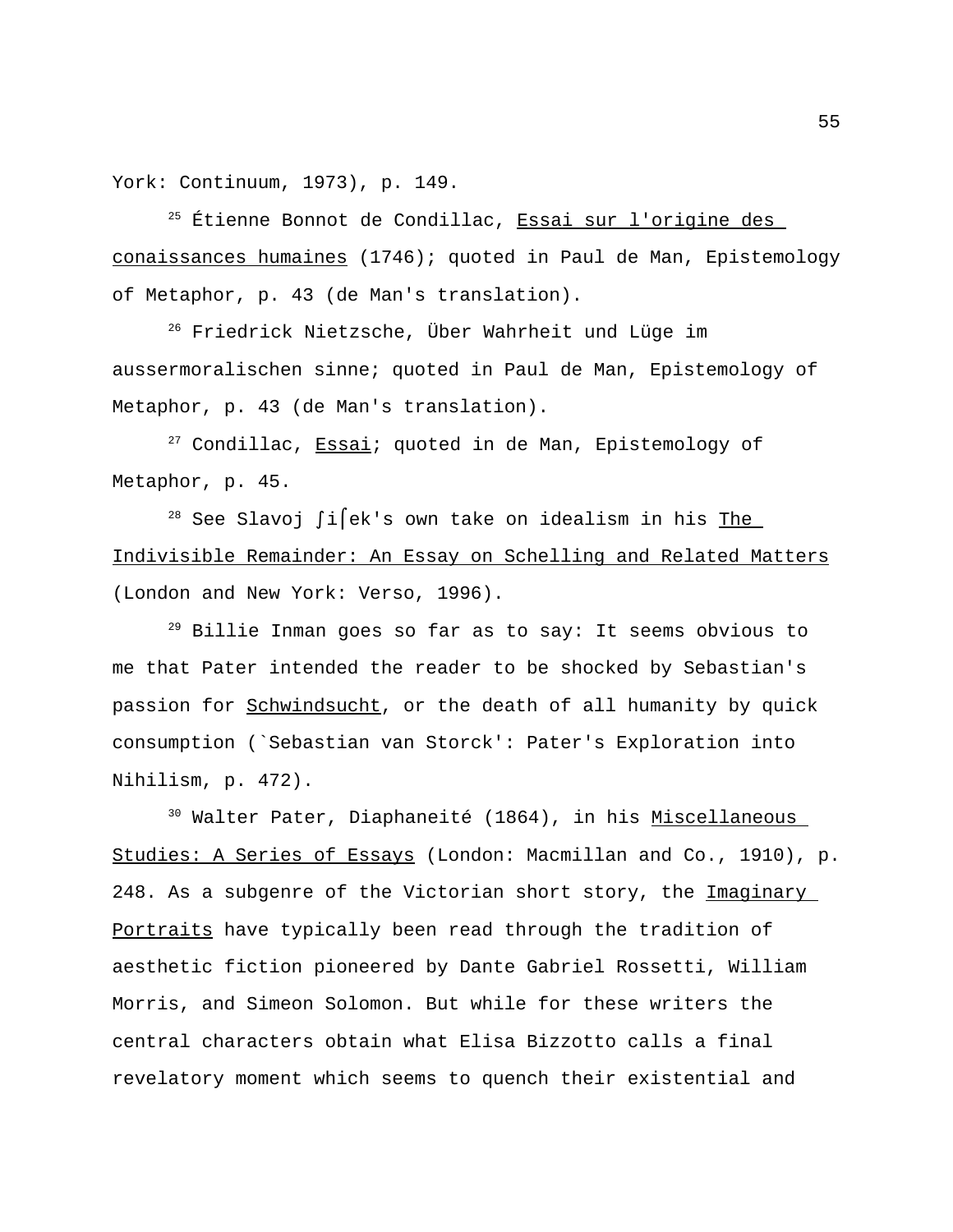artistic thirst, Pater's portraits are singular in the narrative irresolution they proffer the reader (see Bizzotto, The Imaginary Portrait: Pater's Contribution to a Literary Genre, in Walter Pater: Transparencies of Desire, p. 220). This failure at the level of plot makes it difficult to insert the portraits into the pedagogical interpretative framework that characterizes the majority of responses to them. Inman provides a helpful summary of these responses: in a footnote she lists the lessons in selfsacrifice, the destructiveness of aesthetic distance in life and in equivocal victory, and the ultimate assertion of human nature that Thomas Wright, William W. Main, Germain d'Hangest, Jan B. Gordon, Wolfgang Iser, U. C. Knoepflmacher, and R. V. Osbourn all discover in Sebastian van Storck (see Inman, `Sebastian van Storck': Pater's Exploration into Nihilism, p. 472, n. 24). Continuing in this pedagogical tradition, Martine Lambert-Charbonnier concludes in a more recent essay that the saving of the child testifies to a new balance . . . between spiritual aspirations and the world of the senses (see Lambert-Charbonnier, Poetics of Ekphrasis in Pater's Imaginary Portraits, ' in Walter Pater: Transparencies of Desire, p. 212). Similarly, for Monsman the portrait depicts an act of love for mankind arising from an instinctive sense that reverses Sebastian's philosophical logic once the need for action finally arises (see Monsman, Pater's Portraits, pp. 117-126, esp. p. 125). I follow Bizzotto and Harris in emphasizing the characteristic open ending of imaginary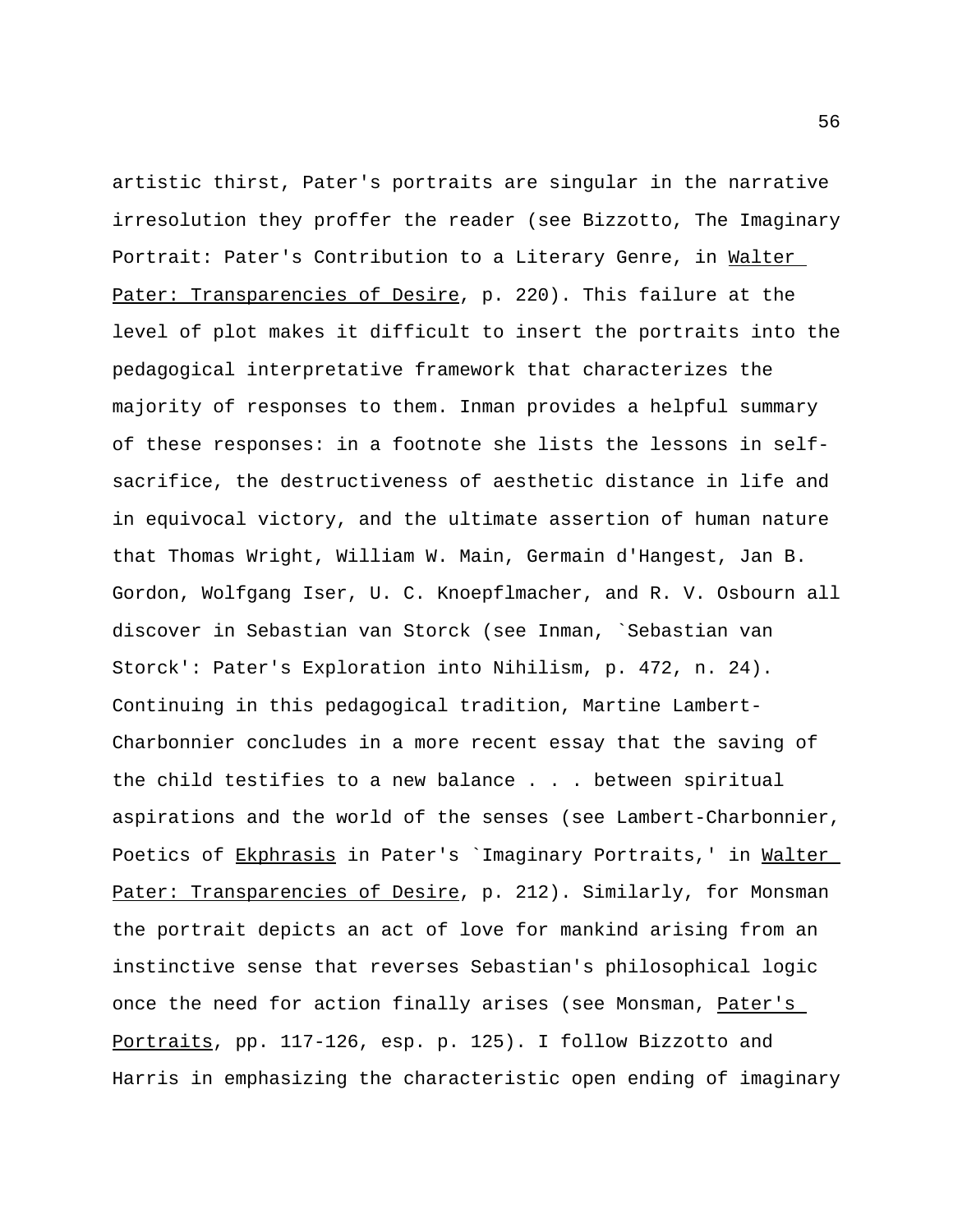portraiture (see Bizzotto, The Imaginary Portrait; and Wendell Harris, Ruskin and Pater--Hebrew and Hellene--Explore the Renaissance, CLIO: A Journal of Literature, History and the Philosophy of History, 17 [1988], 173-85).

<sup>31</sup> The Swearing of the Oath of the Ratification of the Treaty of Münster (1648) by Gerard ter Borch (1617-1681) is now at the National Gallery, London.

<sup>32</sup> For a discussion of Nietzsche's critique of this formal nihilism, see Alenka Zupan i, The Shortest Shadow: Nietzsche's Philosophy of the Two (Cambridge, Mass.: MIT Press, 2003) pp. 66- 67.

<sup>33</sup> They form limits for the limits (my translation).

<sup>34</sup> For an overview of the changing representation of consumption in the eighteenth and nineteenth centuries, see Clark Lawlor and Akihito Suzuki, The Disease of the Self: Representing Consumption, 1700-1830, Bulletin of the History of Medicine, 74 (2000), 458-94.

<sup>35</sup> Robert Louis Stevenson, Requiem, in The Collected Poems of Robert Louis Stevenson, ed. Roger C. Lewis (Edinburgh: Edinburgh Univ. Press, 2003), p. 88.

<sup>36</sup> See Niles Eldredge and Stephen Jay Gould, Punctuated Equilibria: An Alternative to Phyletic Gradualism, in Models in Paleobiology, ed. Thomas J. M. Schopf (San Francisco: Freeman, Cooper, and Co., 1972), pp. 82-115.

 $37$  See for example the joint debate between Judith Butler,